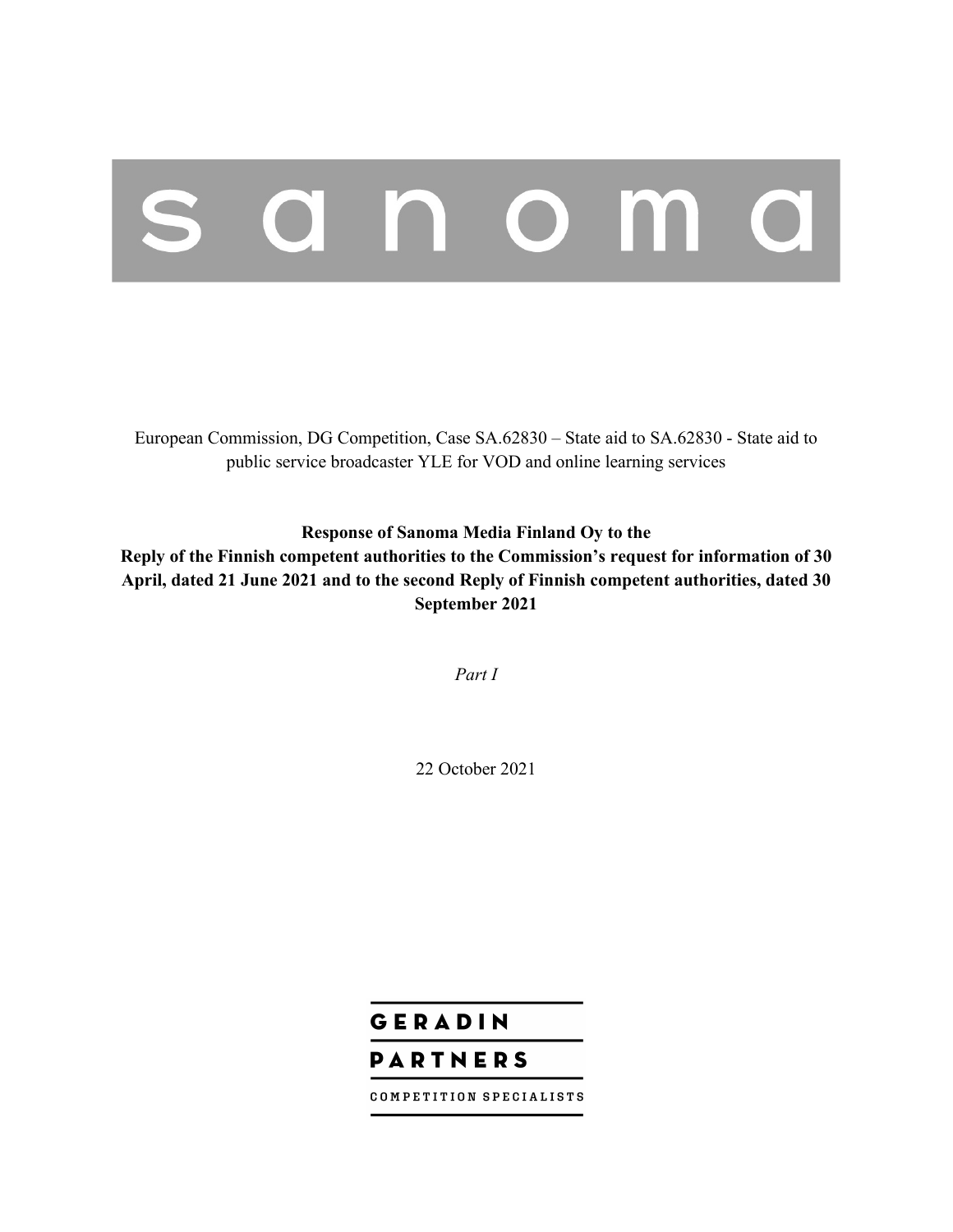

## **Table of Contents**

| I.                                                                                        |                                                                                              |                                                                                                                                                                                                                                                                    |  |  |  |  |
|-------------------------------------------------------------------------------------------|----------------------------------------------------------------------------------------------|--------------------------------------------------------------------------------------------------------------------------------------------------------------------------------------------------------------------------------------------------------------------|--|--|--|--|
| Yle's remit concerning VOD and online learning services is not defined properly 10<br>II. |                                                                                              |                                                                                                                                                                                                                                                                    |  |  |  |  |
|                                                                                           | A.                                                                                           | The broad description of Yle's public service mission does not meet the standards set by                                                                                                                                                                           |  |  |  |  |
|                                                                                           | <b>B.</b>                                                                                    | The Finnish State's freedom to define the remit on the basis of qualitative criteria is not<br>absolute. It is subject to the condition that the definition does not disproportionately affect                                                                     |  |  |  |  |
|                                                                                           | C.                                                                                           | A manifest error in the definition of the remit does not exist only where commercial<br>activities are not allowed. It also exists when the public broadcaster instrumentalizes a<br>broad remit to offer services that do not justify the harm to competition  15 |  |  |  |  |
|                                                                                           | D.                                                                                           | Yle's ability to offer entertainment content on Yle Areena needs to be qualified  18                                                                                                                                                                               |  |  |  |  |
|                                                                                           | Ε.                                                                                           | Yle's mission to promote content of European origin and to serve minorities and expats21                                                                                                                                                                           |  |  |  |  |
|                                                                                           |                                                                                              | 1. The provision of "European content", including independent productions 22                                                                                                                                                                                       |  |  |  |  |
|                                                                                           |                                                                                              | 2. The provision of functionalities that serve minorities, including expats 24                                                                                                                                                                                     |  |  |  |  |
| Ш.                                                                                        | There is no act specifically entrusting Yle with the provision of the contested services  26 |                                                                                                                                                                                                                                                                    |  |  |  |  |
|                                                                                           | A.                                                                                           | The contested services qualify as "significant new" services within the meaning of the                                                                                                                                                                             |  |  |  |  |
|                                                                                           | <b>B.</b>                                                                                    | Contrary to established practice that governs the entrustment of VOD and learning<br>services across Europe, the Finnish State has not done what was necessary to comply with                                                                                      |  |  |  |  |
| IV.                                                                                       |                                                                                              | There is no effective supervision of Yle's compliance with its public service remit 31                                                                                                                                                                             |  |  |  |  |
|                                                                                           | A.                                                                                           | The Administrative Council is not an independent body and does not have the power to<br>impose effective remedies in cases where Yle does not comply with the public service                                                                                       |  |  |  |  |
|                                                                                           | <b>B.</b>                                                                                    | There is no effective supervision of whether overcompensation has taken place or<br>whether the provision of "significant new" online services can create a disproportionate                                                                                       |  |  |  |  |
|                                                                                           |                                                                                              | 1. There is no effective supervision of whether overcompensation has taken place 35                                                                                                                                                                                |  |  |  |  |
|                                                                                           |                                                                                              | 2. There is no effective supervision of whether the provision of "significant new" online                                                                                                                                                                          |  |  |  |  |
| V.                                                                                        |                                                                                              | The Commission should dismiss the findings of the Copenhagen Economics report                                                                                                                                                                                      |  |  |  |  |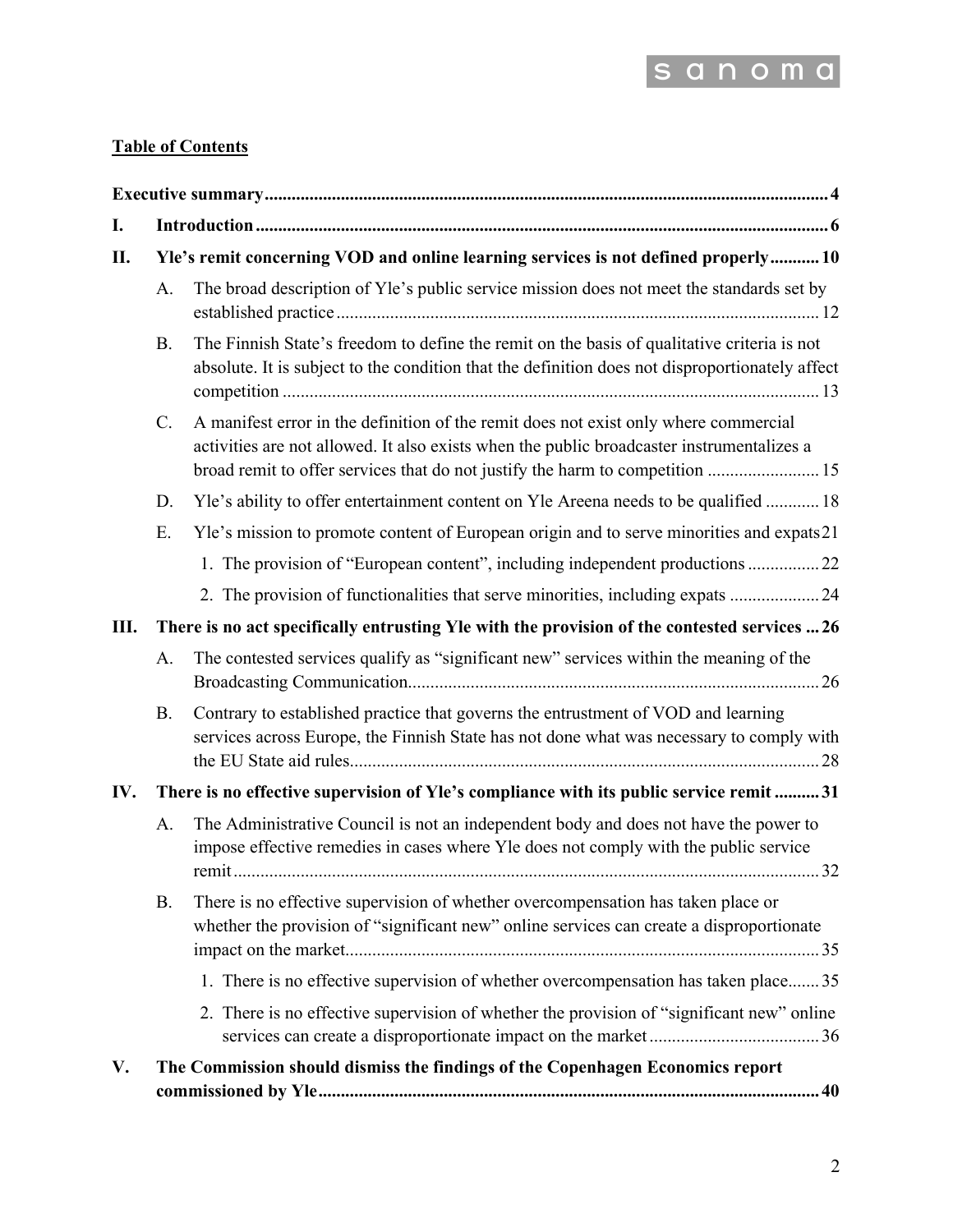

| VI. |  |  |  |
|-----|--|--|--|
|-----|--|--|--|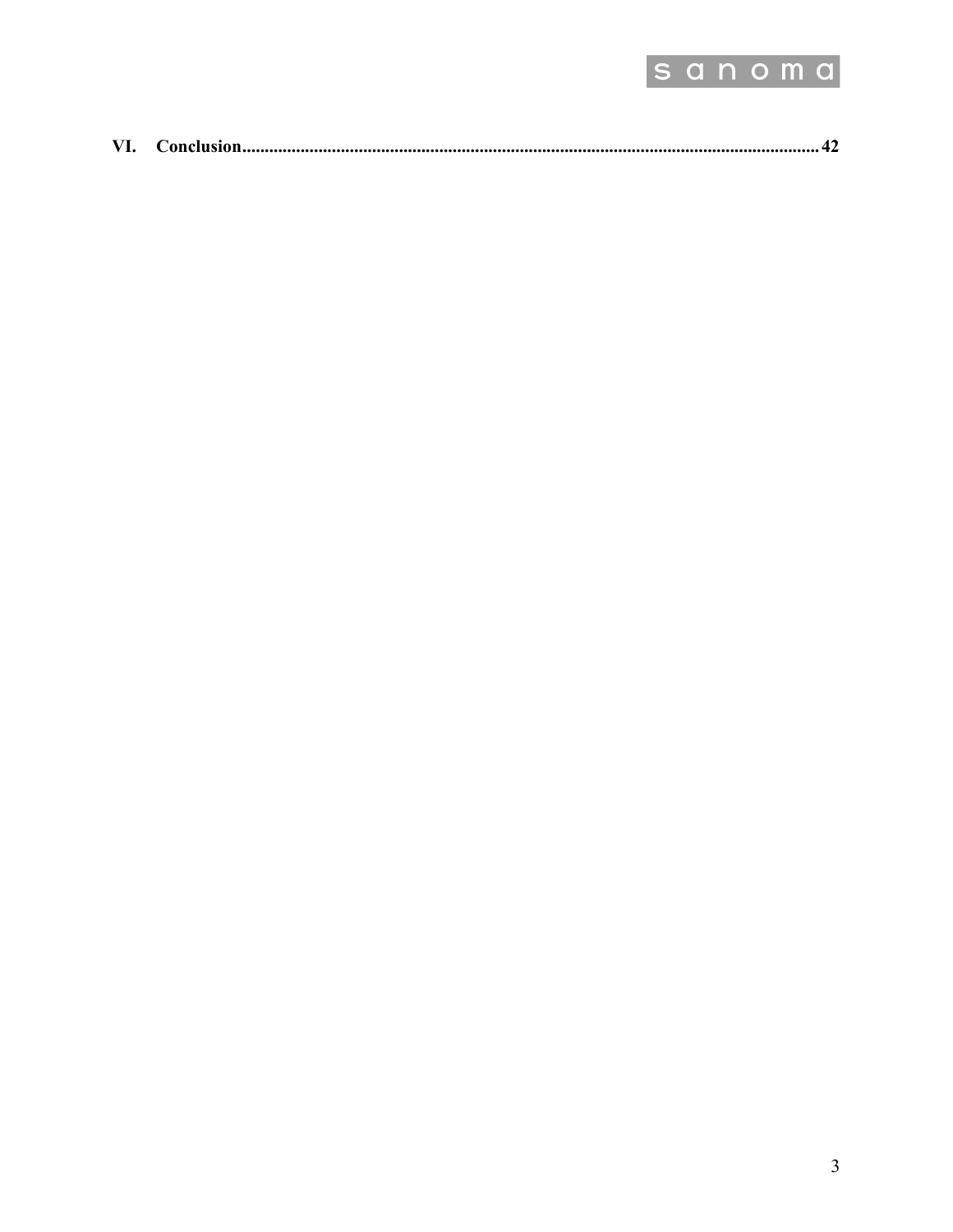

#### **Executive summary**

In April 2021, Sanoma Media Finland Oy ("**Sanoma**") submitted a complaint to the European Commission setting out that the State aid granted to Yleisradio Oy ("**Yle**") for the provision of video on-demand ("**VOD**") and online learning services is illegal.

Sanoma did not submit its complaint to have Yle's VOD services discontinued. Sanoma's objective is to have clarity and fairness in the law in a rapidly digitalized and highly competitive market. Complying with the EU State aid rules ensures transparency over how public money is spent and leaves room for other media to serve the Finnish audiences. In the present submission Sanoma replies to the flawed observations made by the Finnish State to the Commission. Sanoma explains in detail that, contrary to other Member States, the Finnish State does not comply with the EU State aid rules for the reason that:

- a. *Yle's public service remit is not defined properly.* State aid rules require a clear and precise definition of the public service mission (i.e., what Yle is allowed or not allowed to do). Yle's excessively broad remit allows Yle to expand into new market segments, which undercuts commercial initiatives.
- b. *Yle has not been entrusted to offer Yle Areena and online learning services.* Where a public broadcaster plans to offer "significant new" services (e.g., online services that differ from Yle's TV and radio services), it must be explicitly entrusted by means of an official act. An entrustment procedure did not take place when Yle introduced its VOD and online learning services, even though those services clearly qualify as "significant new" services.
- c. *Yle is not subject to an effective control mechanism.* The Administrative Council, the body that assesses whether Yle fulfils its public service obligations, is not an independent regulator. The control exercised by the Finnish Transport and Communications Regulatory Authority ("**Traficom**") over whether Yle causes harm to competition is marginal and no appropriate safeguards have been put in place to ensure that the public money Yle spends is proportionate to the mission it is expected to fulfil.
- d. *Yle's provision of VOD and online learning services has produced disproportionate effects on competition.* Such negative effects on the market can only be expected to increase. Sanoma will be submitting a second reply to the Commission that addresses this matter in detail.

Yle has evolved over time and its services now go far beyond the traditional broadcasting offer. When Yle enters into a new market segment, it does so with State subsidies. Contrary to Yle, commercial providers do not receive public funding. In order to survive, private operators must receive a reasonable return from investing into a new service. This return on investment is difficult to achieve if Yle benefits from a "first-mover advantage" because of its ability to lavishly spend public money. As a result,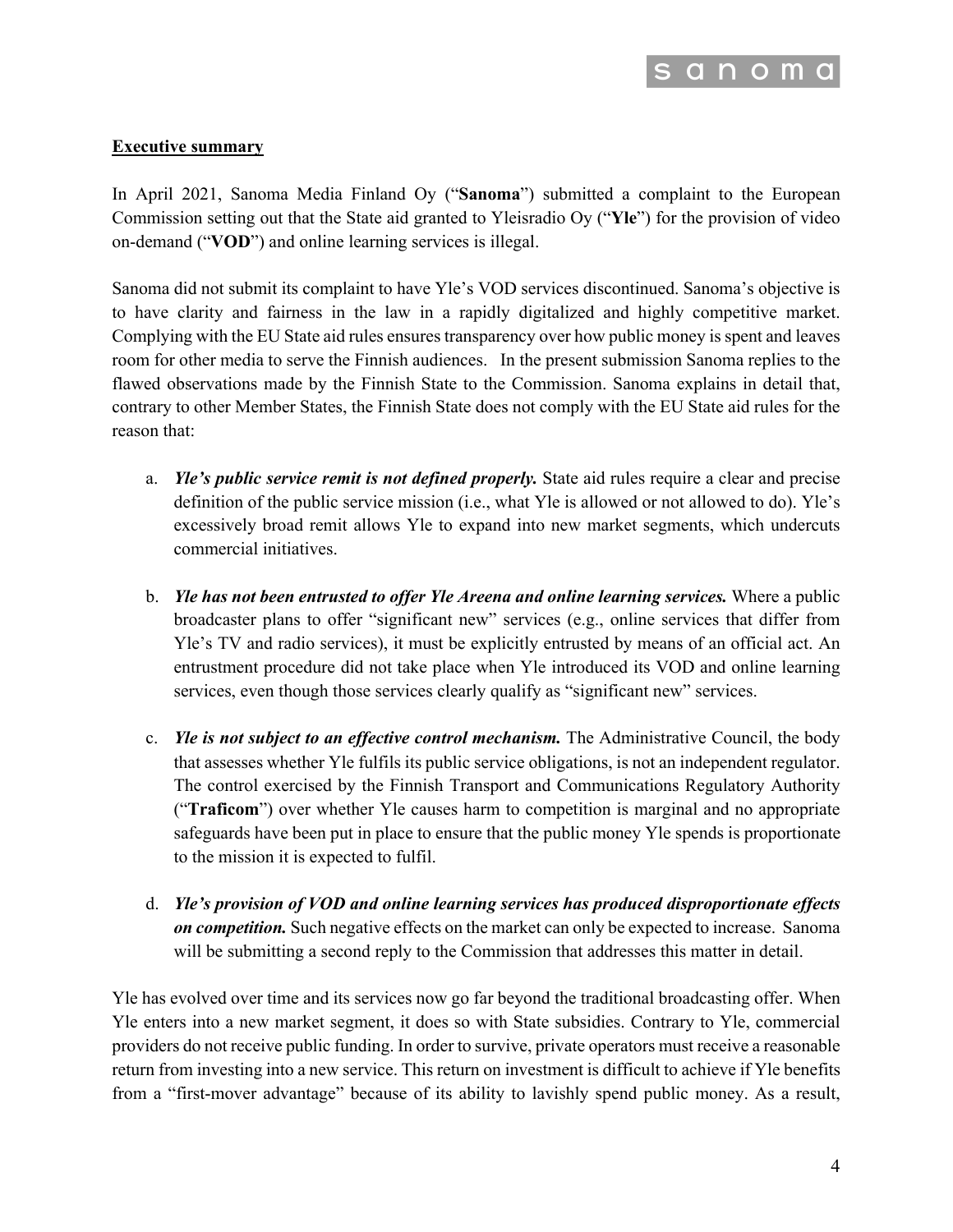

commercial providers, which cannot replicate Yle's advantage, are discouraged from investing into emerging markets.

As market boundaries are becoming increasingly blurred and technological developments facilitate the launch of innovative services, compliance with the EU State aid rules is necessary so that Sanoma and all other commercial players can find their way into the Finnish audiences. The Finnish State must respect those rules in order to enable commercial operators to contribute to media pluralism and the long-term viability of the Finnish media landscape.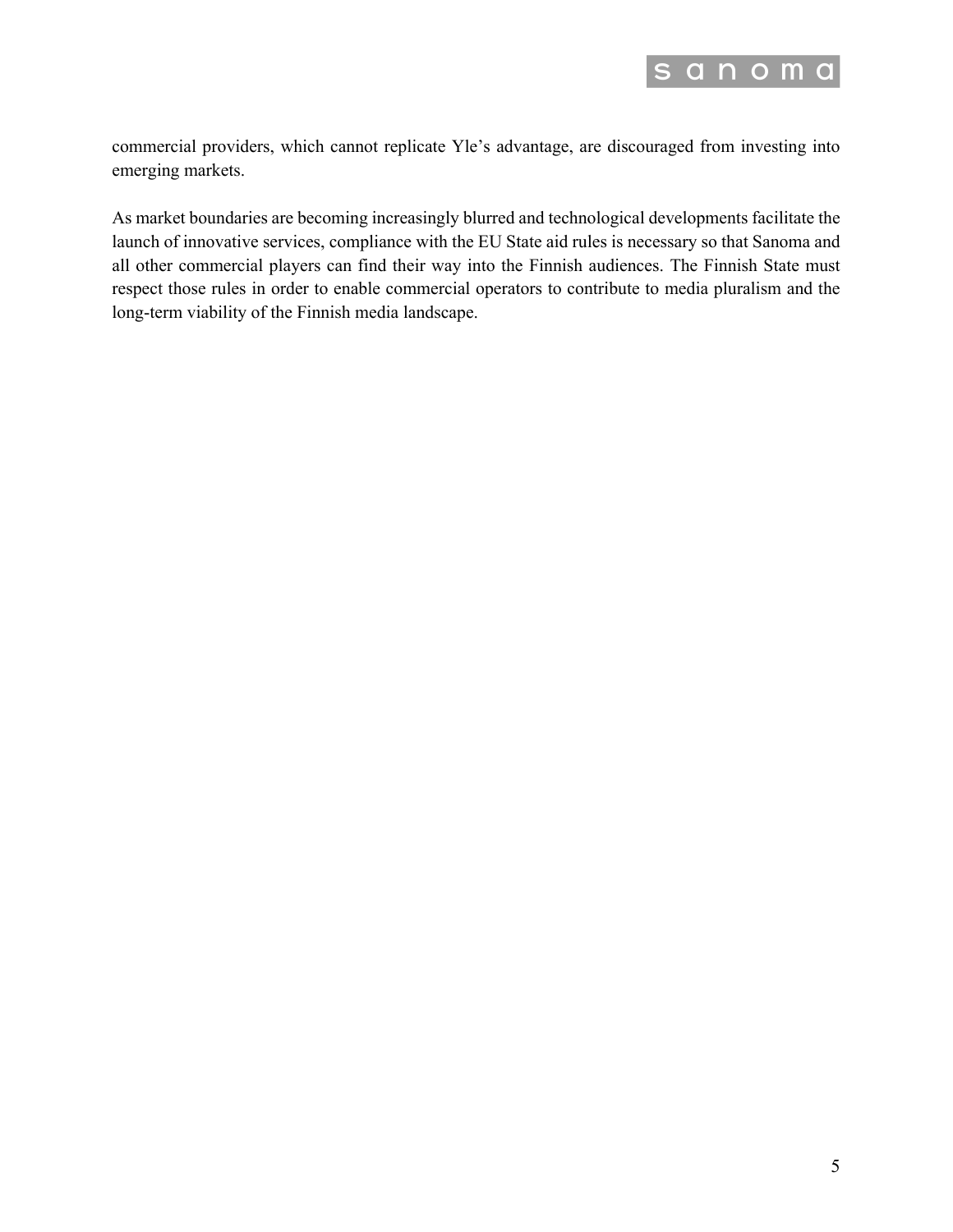

#### **I. Introduction**

- 1. On 23 April 2021, Sanoma submitted a Complaint (the "**Complaint**") to the European Commission ("**Commission**") regarding the State aid scheme supporting Yle, Finland's public service broadcaster. The Complaint sets out that funding Yle's VOD and online learning services is illegal State aid on the grounds that the conditions established in Article 106(2) of the Treaty on the Functioning of the European Union ("**TFEU**"), the Amsterdam Protocol and the Broadcasting Communication are not fulfilled. Sanoma explains in its Complaint that the VOD and online learning services provided by Yle do not fall within its public service remit, which is both unclear and excessively broad. Sanoma further demonstrates that there is no effective supervision mechanism ensuring that Yle complies with its public service mandate and that the provision of Yle's VOD and online learning services has produced disproportionate effects on competition. Such effects can only be expected to increase unless appropriate safeguards are put in place.
- 2. On 21 June 2021, the Finnish State submitted a Reply to the Commission's request for information (dated 30 April 2021), alleging that the measure financing Yle is compatible with the EU State aid rules.<sup>1</sup> On 30 September 2021, the Finnish State submitted a Second Reply that comprises additional information, including an economic analysis prepared by Copenhagen Economics that was conducted at the request of Yle.<sup>2</sup>
- 3. The present submission, alongside a second submission to follow in due course, replies to the observations made by the Finnish State in those responses, which it will show are entirely flawed.
- 4. Sanoma clarifies from the outset the rationale for the Complaint as well as its intentions: Sanoma does not aspire to have Yle's VOD services discontinued. Sanoma's objective is to ensure that the Finnish scheme supporting public service broadcasting complies with the EU State aid rules. The current framework deprives Sanoma of the ability to serve Finns as it would under fair conditions. Due to the uncertainty surrounding Yle's potential expansion into new market segments, Sanoma finds it excessively difficult to plan its future activities. The reason is simple: contrary to Sanoma, which is financed by subscriptions and advertising, Yle's funding is stable and secure. The lack of transparency over what Yle is allowed or not allowed to do is further aggravated by the fact that there is no effective supervision over how Yle fulfils its public mission or how it spends public money. Given the Commission's State aid practice in the sector *and* best practices in other jurisdictions, the framework governing Yle is inadequate. Contrary to other Member States,

<sup>1</sup> Reply of the Finnish competent authorities to the Commission's request for information of 30 April 2021, SA.62830 – State aid to public service broadcaster YLE for VOD and online learning services – FI ("**First Reply of the Finnish competent authorities**"), 21 June 2021.

<sup>2</sup> Second Reply of the Finnish competent authorities to the Commission's request for information of 30 April 2021, SA.62830 – State aid to public service broadcaster YLE for VOD and online learning services – FI ("**Second Reply of the Finnish competent authorities**"), 30 September 2021.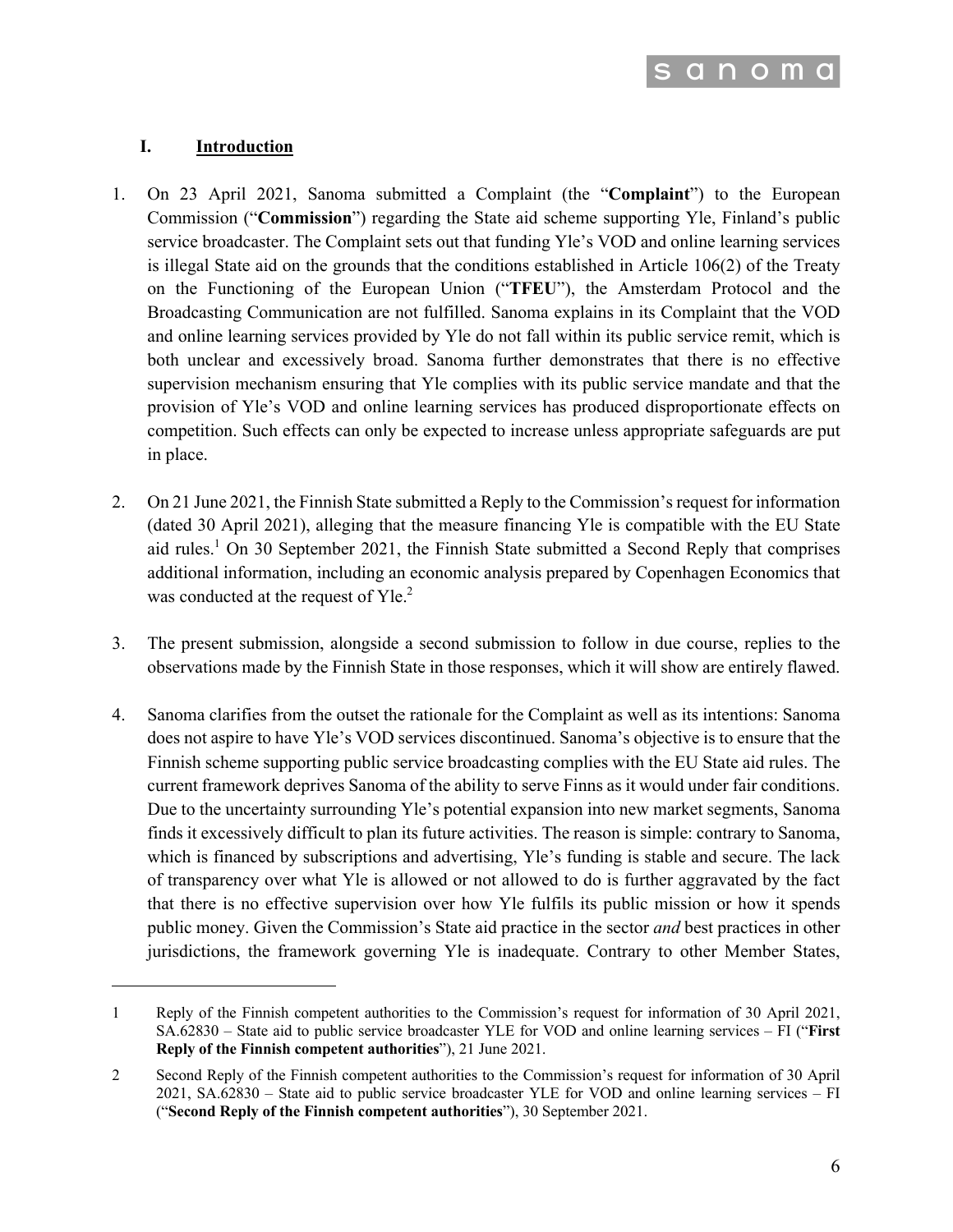

Finland has still not revised its rules to ensure that Yle's expansion into online markets fulfils the requirements set by EU State aid law.

- 5. The responses of the Finnish State acknowledge the *technological* developments that Yle should be allowed to take advantage of (e.g., the decline of linear television and the viewers' increasing reliance on the Internet to access media content). They also acknowledge *market* developments, most notably how competitive the markets for VOD and online learning services are. But they fail to acknowledge the *EU law* developments that have accompanied and circumscribed the provision of online services with public money. Sanoma's submission demonstrates that the Finnish State and Yle have ignored such developments.
- 6. For Yle's financing to be compliant with Article 106(2) TFEU, the Amsterdam Protocol and the Broadcasting Communication, the following conditions must be fulfilled:
	- a. The services provided by Yle must be Services of General Economic Interest ("**SGEI**") and clearly defined as such by the Member State (*clear and precise definition*);
	- b. Yle must be explicitly entrusted with the provision of those services (*entrustment*);
	- c. An appropriate authority must monitor compliance with Yle's remit in a transparent and effective manner (*effective supervision*); and
	- d. Yle's funding must not affect competition in the common market in a disproportionate manner (*proportionality*).<sup>3</sup>
- 7. The Finnish State's arguments are based on an incorrect understanding of the legal standards that must be met for Yle's public funding to fulfil the above requirements. Moreover, the Finnish State fails to provide any concrete evidence that Yle's financing does not amount to illegal State aid. The present submission will demonstrate that:
	- **Yle's remit is not defined properly:** The Finnish State contends that Yle's overly wide remit is compatible with the EU State aid rules. This is incorrect for three reasons.
		- First, Yle's mission to provide services "*related and additional to*" television and radio programming as well as "other content" services<sup>4</sup> is far from clear and precise. Contrary to the Commission's decisional practice and best practices followed in many jurisdictions, Yle's remit is excessively broad. As a result,

<sup>3</sup> Commission Communication on the application of State aid rules to public service broadcasting ("**Broadcasting Communication**"), [2009] OJ C 257/1, paragraphs 37 and 53.

<sup>4</sup> Act on the Finnish Broadcasting Company 1380/1998 ("Yle Act"), Section 7.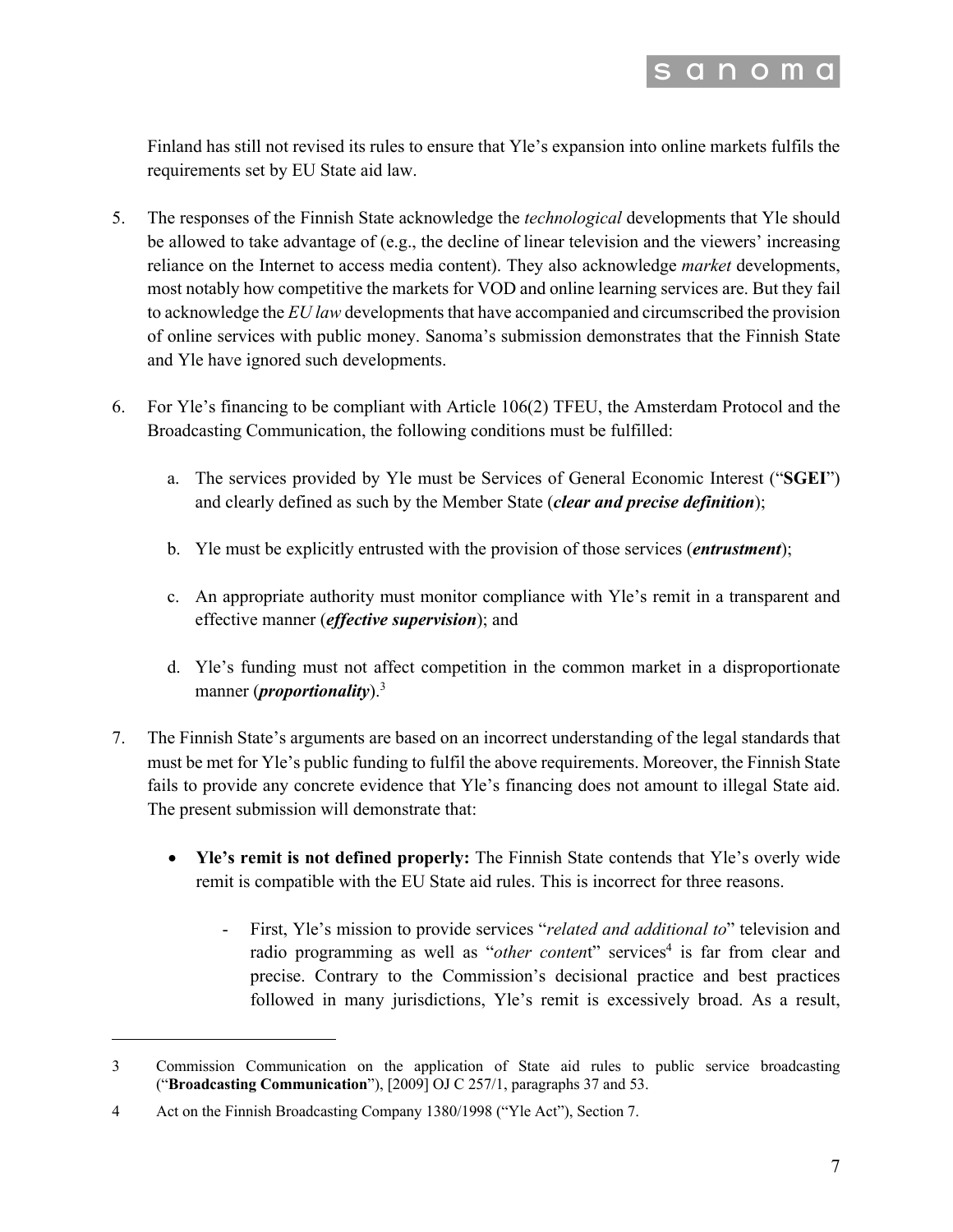

competent authorities cannot control whether Yle's VOD and online learning services fall within its mandate, and commercial operators cannot organize their activities.

- Second, even though the Finnish State has the freedom to (and has indeed) set qualitative criteria that define the remit, that freedom is not absolute. Instead, that freedom is subject to the condition that the definition does not disproportionately affect competition. There are currently no effective safeguards to ensure that Yle meets such qualitative standards and that it refrains from adopting the conduct of a commercial operator.
- Third, the argument of the Finnish State that a manifest error in the definition of the remit exists *only* where commercial activities (e.g., advertising) are not allowed is plainly wrong; a manifest error *also* exists when the public broadcaster instrumentalizes a broad remit to harm competition. Based on the type of content that is popular on Yle Areena (mainly entertainment<sup>5</sup>) and the increasing substitutability between Yle's online learning offering with that of commercial operators, the added public value the contested services bring to the audience is unclear. Sanoma expects that, alongside the markets for VOD and online learning services, emerging markets (e.g., in the audio sector) will also suffer from lack of effective competition as a result of Yle's excessively vague remit. Moreover, the *ex ante* test that was conducted in 2016 for changes introduced in Areena plainly demonstrates that the assessment of the impact Areena could have on the market was inadequate.
- **Yle has not been entrusted to offer Yle Areena and online learning services:** The Finnish State argues that the Yle Act entrusts Yle with the provision of VOD and online learning services on the grounds that the Amsterdam Protocol is technology neutral and that public broadcasters must be able to serve the evolving needs of the audience. This argument is misleading. It is now widely acknowledged that the expansion of public broadcasters into online markets must meet certain criteria. More particularly, due to differences in the modality of consumption (on-demand vs linear programming), the content offered, and the financial resources devoted to offer them, the contested services qualify as "significant new" services. As a result, a specific procedure should have been followed to entrust Yle with their provision. The Finnish State had the following options at its disposal to ensure that the entrustment criterion is met: it could have revised the Yle Act to include in the remit VOD and online learning services, it could have conducted an evaluation procedure prior to their launch, or it could have notified the aid to the

<sup>5</sup> "Entertainment" content can be said to comprise "Domestic Children", "Foreign Children", "Domestic Drama", "Foreign Drama", "Entertainment" and "Sports" content.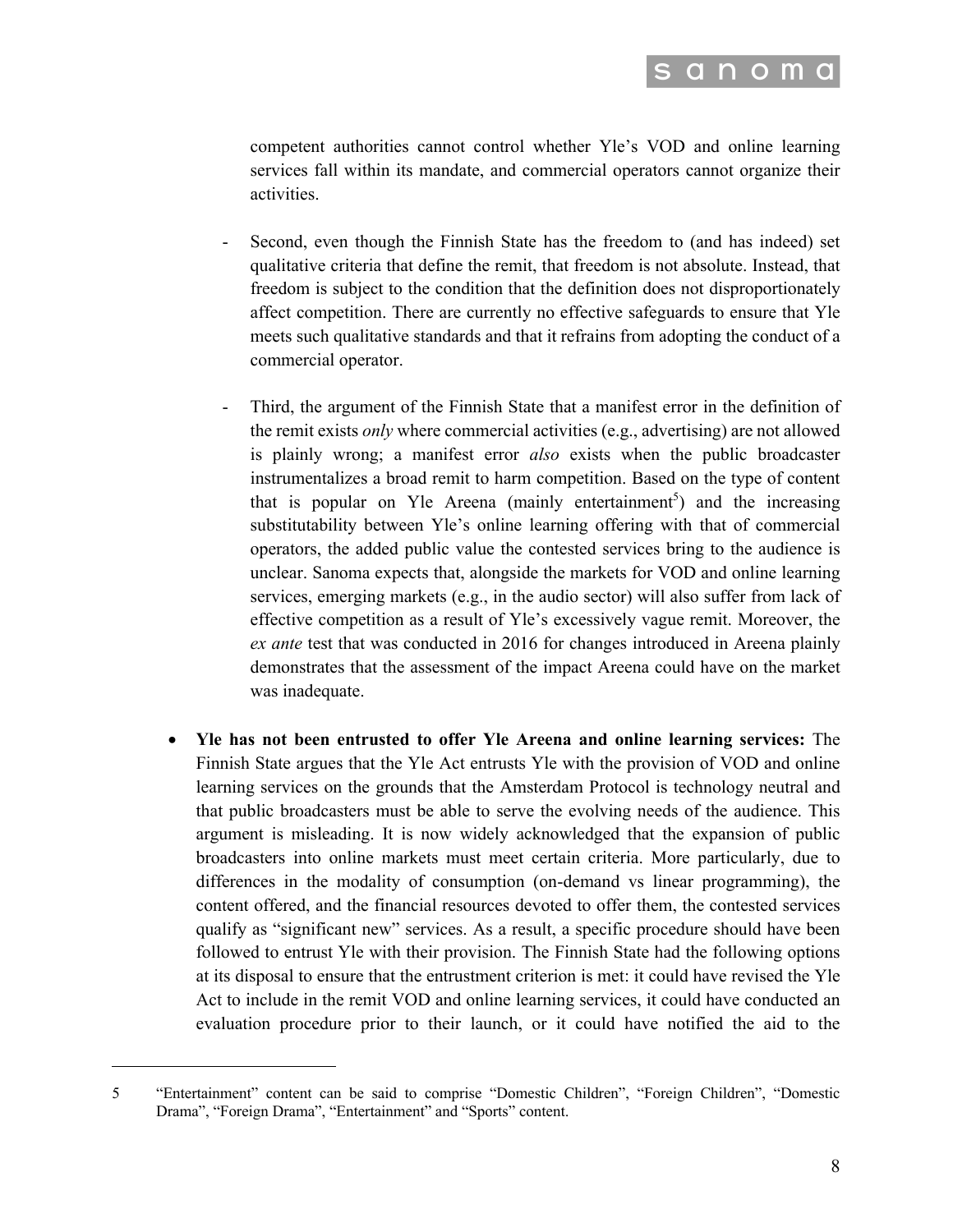

Commission. The Finnish State did none of the above. To date, the impact of those services on the market has not been properly assessed.

- **Yle is not subject to an effective control mechanism:** The Finnish State attempts to argue that the Administrative Council and Traficom exercise effective control over whether Yle fulfils its remit and whether the money it spends does not disproportionately distort competition. Yet, based on the description provided by the Finnish State itself, the tasks that the above authorities are expected to perform clearly show that the system is flawed. In addition to checking compliance with the public service mandate, the Administrative Council also decides on Yle's strategy, a function that is akin to that performed by a body managing the public broadcaster. Where such conflicts of interest arose in the past, Member States introduced changes in national legislation, assigning to independent regulators the task to assess whether the public service mission is fulfilled. Traficom is entrusted with ensuring that no spillovers of public money to commercial activities take place. However, due to the fact that Yle's revenue-making activities are marginal (according to the Finnish State, those activities amounted to 0,6% of Yle's total revenue in  $2020<sup>6</sup>$ ), that control is also marginal. The Finnish framework does not provide any adequate safeguards to ensure that the competent authority properly conducts the main type of control exercised over broadcasters that predominantly rely on public funds to reach audiences (i.e., a proper assessment of whether overcompensation has taken place).
- 8. The second reply Sanoma will submit in due course will demonstrate that Yle's publicly-funded provision of VOD and online learning services has produced disproportionate effects on competition. Overall, Sanoma will show that, contrary to EU State aid rules, Yle's VOD and online learning services have been offered without an assessment of how their negative impact on the market is outweighed by the public value those services deliver. There has been complete disregard for what the market offers, and the contested services are not used as a vehicle to discharge public service obligations, but as a means to attract mass audiences, to the detriment of competition. In this second submission, Sanoma will also explain in detail why the Commission should dismiss the findings of the Copenhagen Economics report commissioned by Yle.
- 9. The present submission is structured as follows: **Part II** demonstrates that Yle's VOD and online learning services cannot be deemed to fall within Yle's remit. **Part III** shows that there has been no proper entrustment to Yle to provide such services. **Part IV** sets out that the supervision currently exercised by the Administrative Council and Traficom is not effective. **Part V** briefly contests the findings of the Copenhagen Economics report commissioned by Yle. **Part VI**, concludes.

<sup>6</sup> First Reply of the Finnish competent authorities, paragraph 60.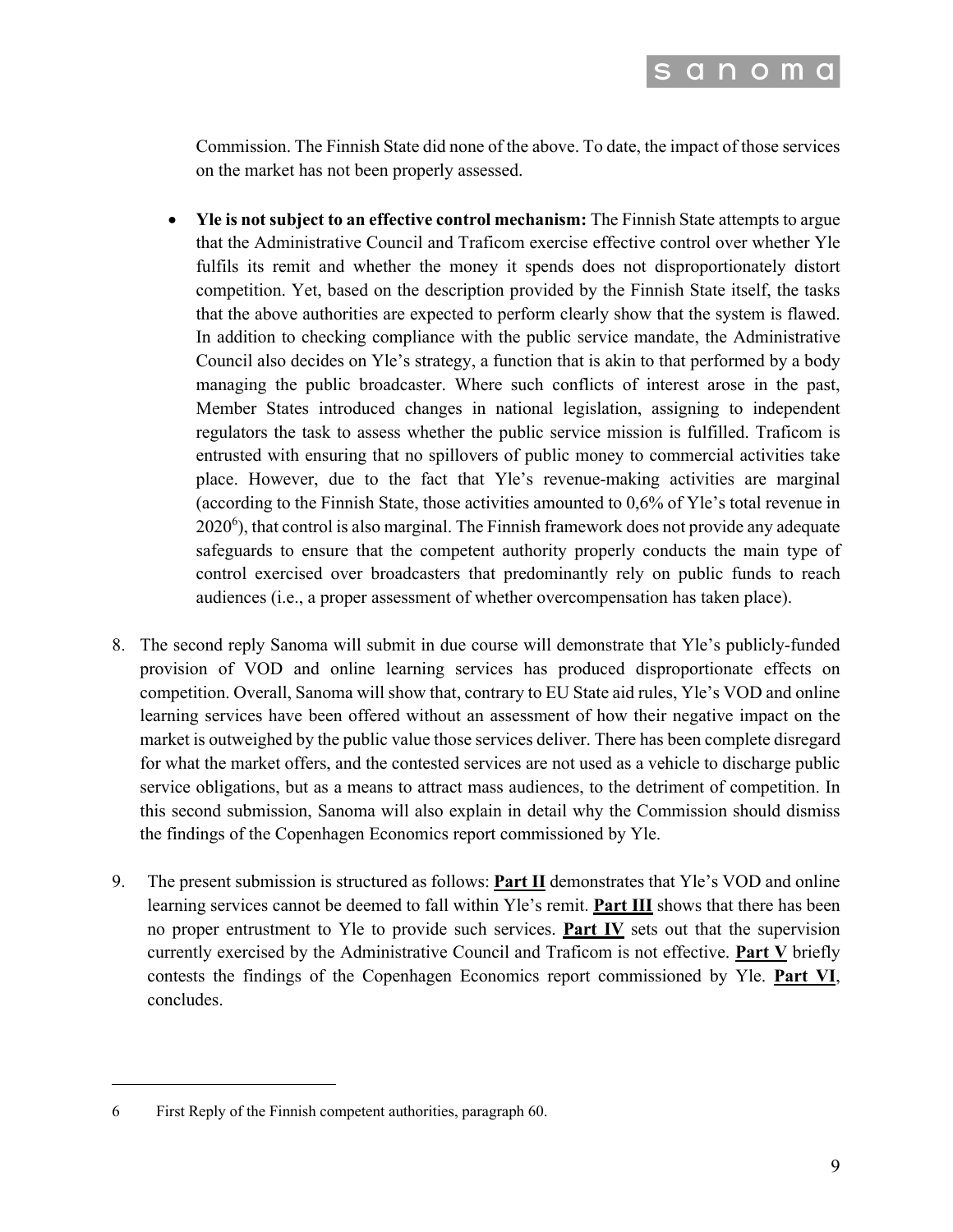

#### **II. Yle's remit concerning VOD and online learning services is not defined properly**

- 10. In its response to the Commission, the Finnish State mentions that, based on the Amsterdam Protocol, Member States are competent to define the public service remit as they deem fit in order to fulfil the social, democratic and cultural needs of the society they serve.<sup>7</sup> The Finnish State further mentions that Yle should be able to follow technological developments in order to address the evolving needs of its audiences. $8$
- 11. Sanoma neither contests the Member States' freedom to choose which services should be regarded as SGEI nor Yle's ability to offer those services that fall within its remit through the Internet. Sanoma, however, takes issue with the fact that Yle uses public money to provide VOD and online learning services without those services falling under its remit. The analysis that follows demonstrates this point clearly.
- 12. Section 7 of the Act on the Finnish Broadcasting Company 1380/1998 ("**Yle Act**") defines Yle's public service remit as the provision of

"versatile and comprehensive television and radio programming **with the related additional and extra services** for all citizens under equal conditions. These **and other content services** related to public service shall be provided in public communications networks nationally and regionally."<sup>9</sup>

- 13. The Yle Act further lays down certain qualitative standards/goals that must govern Yle's offering, including the objective to "*provide an opportunity to learn and study*."<sup>10</sup>
- 14. In its response to the Commission, the Finnish State argues that the above definition is compatible with the EU State aid rules on the following grounds:

<sup>7</sup> First Reply of the Finnish competent authorities, paragraphs 32-33.

<sup>8</sup> Id., paragraphs 35-38.

<sup>9</sup> Yle Act, Section 7 [emphasis added].

<sup>10</sup> See Yle Act, Section 2: Yle's public service programming shall "support democracy and everyone's opportunity to participate by providing a wide variety of information, opinions and debates as well as opportunities to interact; produce, create, develop and maintain Finnish culture, art and inspiring entertainment; take educational and equality aspects into consideration in the programmes, provide an opportunity to learn and study, give focus on programming for children and young people, and offer devotional programmes; treat in its broadcasting Finnish-speaking and Swedish-speaking citizens on equal grounds and produce services in the Sami, Romany and sign languages as well as, where applicable, in the languages of the other language groups in the country; support tolerance and multiculturalism and provide programming for minority and special groups; promote cultural interaction and provide programming directed abroad; and broadcast official announcements and make provision for television and radio broadcasting in exceptional circumstances."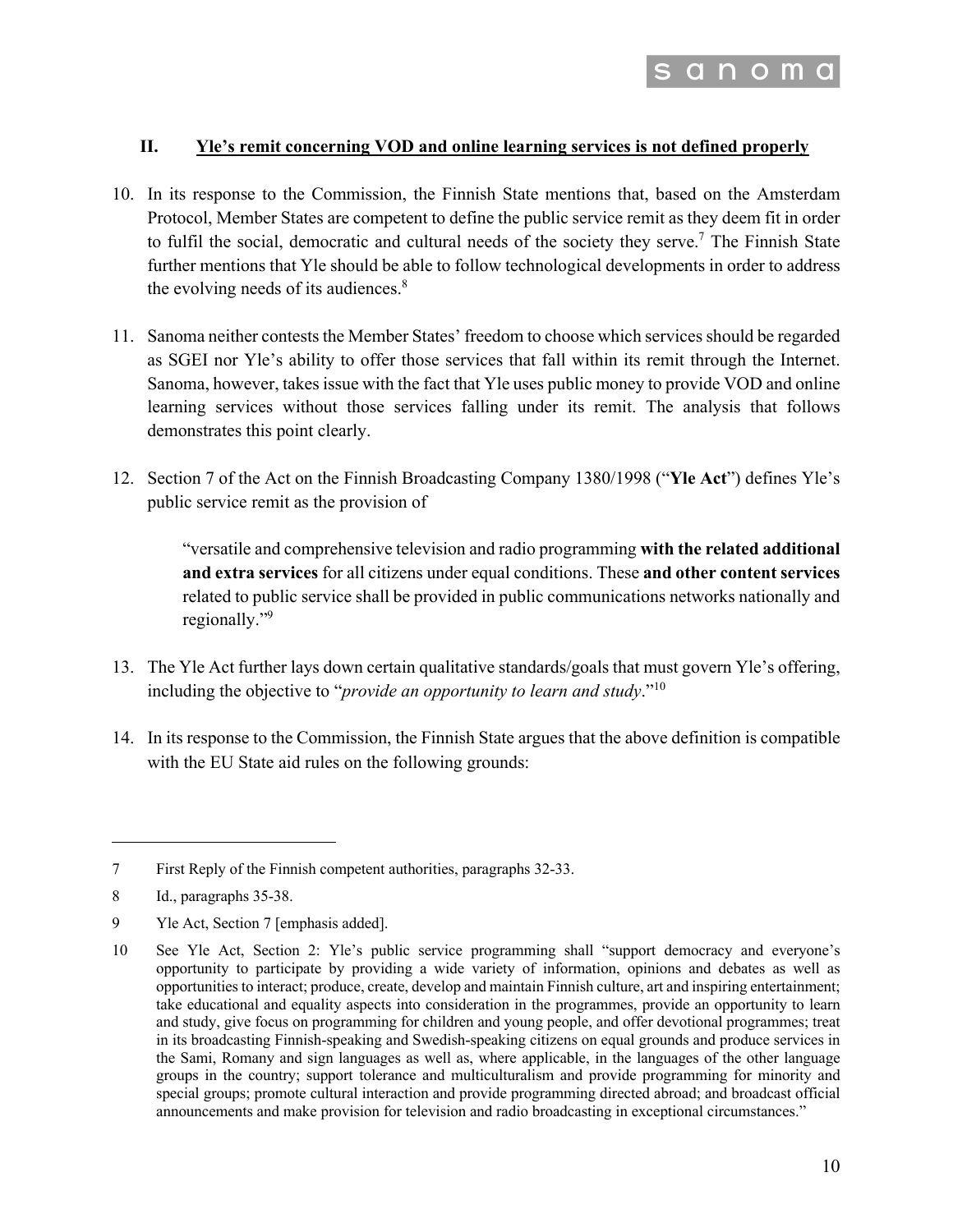

- a. The Yle Act sets out Yle's public service tasks in a clear (yet broad) manner;<sup>11</sup>
- b. The definition of Yle's remit rests on qualitative criteria and this is in line with Article 106(2) TFEU and the relevant case law;<sup>12</sup>
- c. There has been no manifest error in the definition of the remit because it does not expressly include "*activities that could not be reasonably considered as addressing the democratic, social and cultural needs of the society, such as commercial advertising, e-commerce, teleshopping, use of premium rate numbers in prize games, sponsoring and*  merchandising."<sup>13</sup>
- 15. The above arguments do not hold water. First, Yle's mission to provide services "*related and additional to*" television and radio programming as well as "*other content*" services<sup>14</sup> is far from clear and precise. Yle's excessively broad remit is not in line with the Commission's decisional practice and best practices followed in many jurisdictions (**Section A**). Second, although the Finnish State has the freedom to set qualitative criteria that define the remit, that freedom is subject to the condition that the definition does not disproportionately distort competition. There are currently no effective safeguards to ensure that Yle meets such qualitative standards and that it refrains from adopting the conduct of a commercial operator (**Section B**). Third, the argument of the Finnish State that a manifest error in the definition of the remit exists *only* where commercial activities are not allowed is plainly wrong, as a manifest error *also* exists when the public broadcaster instrumentalizes a broad remit to harm competition (**Section C**). A case in point is "inspiring entertainment content" that Yle is expected to provide and the content that is actually consumed on Yle Areena (**Section D**). Finally, the Finnish State goes to lengths to attempt to prove that Yle Areena is a public service that fulfils the remit because it promotes content of European origin and because it serves the needs of minorities and expats. The Finnish State conveniently refrains from explaining in detail the relevant content and accessibility rules that bind commercial operators in Finland (**Section E**).

<sup>11</sup> First Reply of the Finnish competent authorities, paragraph 46: "Contrary to the Complainant's view, Yle VOD and online learning services fall within the scope of Yle's public broadcasting remit, sufficiently precisely defined as required by State aid rules. Member States are allowed by the EU State aid rules to define the public remit in broad and qualitative terms in order to allow public broadcasters to use new distribution platforms and new technologies in order to achieve objectives recognized by the Amsterdam Protocol."

<sup>12</sup> Id., paragraph 34: "The General Court has recognized that Member States' discretion in defining public service remit allows for a wide and broad definition, based on qualitative and not quantitative criteria, allowing the public broadcaster a necessary freedom to adjust its services, in order to achieve Amsterdam Protocol's objectives […]."

<sup>13</sup> Id., paragraph 40 referring to the Broadcasting Communication, paragraph 48.

<sup>14</sup> Yle Act, Section 7.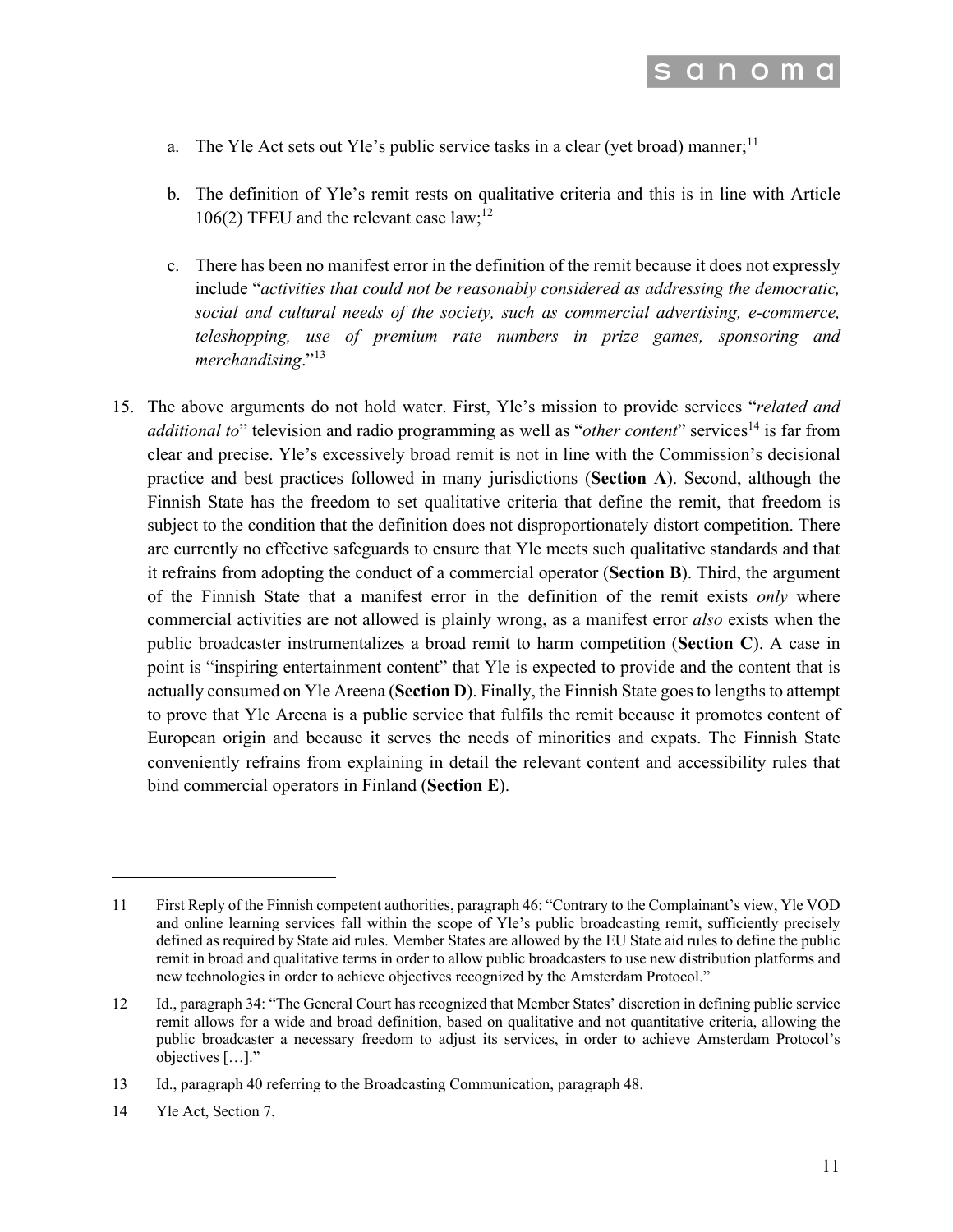

- A. The broad description of Yle's public service mission does not meet the standards set by established practice
- 16. Though it is accepted that the remit can be described in broad terms to encompass a wide range of services, it is also established decisional practice of the Commission that its definition should be "*as precise as possible*". <sup>15</sup> As the Broadcasting Communication explains, a precise definition is necessary to enable the Commission to properly assess whether the derogation under Article 106(2) TFEU is applicable;<sup>16</sup> to allow national authorities to effectively monitor compliance;<sup>17</sup> and to enable private operators to plan their activities.<sup>18</sup> In the absence of a precise definition of the public service mandate, legal uncertainty renders supervision ineffective and undercuts initiatives that commercial providers may wish to undertake. That uncertainty ultimately damages the taxpayer; there can be no accountability on how public money is spent and audiences may be deprived of choice.
- 17. Yle's mission consists in providing "*versatile and comprehensive television and radio programming with the related additional and extra services for all citizens under equal conditions.*"19 This definition is not aligned with the principle set out in the Broadcasting Communication that the mandate "*should leave no doubt as to whether a certain activity performed by the entrusted operator is intended by the Member State to be included in the public service remit or not.*"<sup>20</sup> In fact, in assessing remits similar to that of Yle, the Commission has found that they did not comply with the EU State aid rules, requesting Member States to introduce changes in national legislation in order to ensure clarity and predictability of what constitutes a "public service".
- 18. For example, in the case dealing with the scheme supporting Belgian public service broadcaster RTBF, the Commission took issue with the fact that the remit allowed the provision of "*related*

- 16 Broadcasting Communication, paragraph 43.
- 17 Id., paragraph 46.
- 18 Ibid.
- 19 Yle Act, Section 7.
- 20 Broadcasting Communication, paragraph 45 [emphasis added].

<sup>15</sup> Broadcasting Communication, paragraph 45; European Commission, E 2/2008 (ex CP 163/2004 and CP 227/2005) – Financing of ORF, 28 October 2009, C (2009) K(2009)8113, paragraph 138; European Commission, State aid E 4/2005 (ex NN 99/1999) – Ireland: State financing of Radio Teilifís Éireann (RTÉ) and Teilifís na Gaeilge (TG4), 27 February 2008, C(2008)723 final, paragraph 85; European Commission, State aid E 5/2005 (ex NN 170b/2003) – Annual financing of the Dutch public service broadcasters – The Netherlands, 26 January 2010, C(2010)132 final, paragraph 143.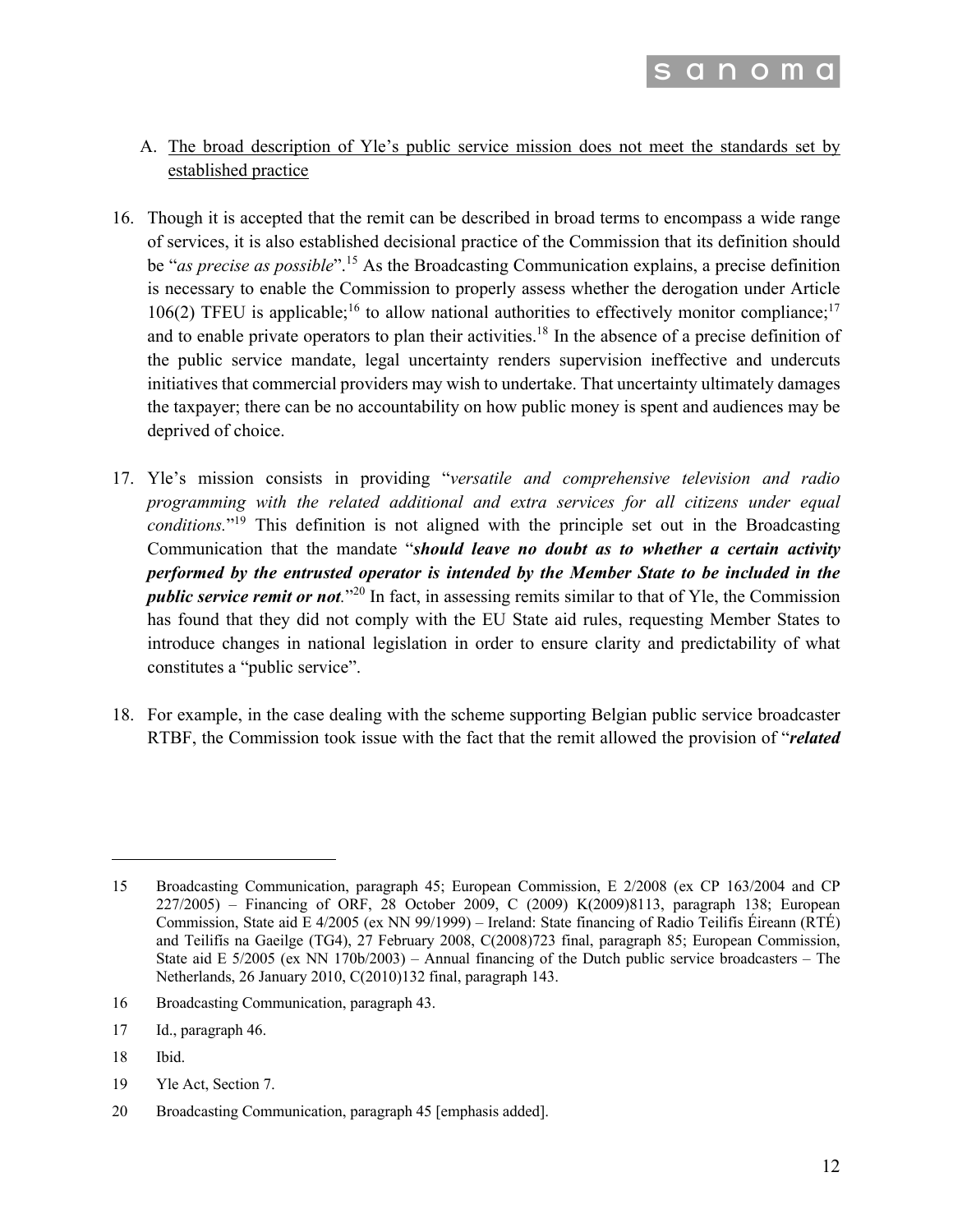

services".<sup>21</sup> The Commission found that this definition was not precise enough.<sup>22</sup> Belgium committed to clarify RTBF's public service mission, proposing to include in the revised Management Agreement an exhaustive list of online services that RTBF could offer.<sup>23</sup>

- 19. Likewise, in the case concerning State aids granted to Austrian broadcaster ORF, the Commission required Austria to define in more precise terms the public service remit of ORF, which allowed it at the time to engage in "*the performance of online services and teletext connected with the broadcasting activity […].*"<sup>24</sup> The Austrian authorities and the Commission adopted an approach similar to the outcome of the RTBF case.<sup>25</sup>
- 20. Finally, as regards learning services, in *BBC Digital Curriculum*, a decision dealing with the BBC's online learning services, the UK authorities submitted commitments to address concerns raised by the Commission regarding the launch of those services as "*ancillary services*". The UK authorities committed to publish a "commissioning plan",<sup>26</sup> which would set out the subjects to be covered during the first five years of the service. That plan would be accompanied by explicit criteria for exclusion, providing clarity for users and commercial providers of the subjects that would not be provided by the BBC throughout the duration of the Plan.<sup>27</sup>
- 21. It is clear from the above that Yle's mission "*to provide related additional and extra services*" and "*to provide an opportunity to learn and study*" cannot be regarded as sufficiently precise. As a result, the definition of the remit is incompatible with the EU State aid rules.
	- B. The Finnish State's freedom to define the remit on the basis of qualitative criteria is not absolute. It is subject to the condition that the definition does not disproportionately affect competition
- 22. The Finnish State argues that the broad criteria governing Yle's public service mission are sufficient to ensure compliance with the applicable rules, referring to *TV2 Danmark v*

27 Ibid.

<sup>21</sup> European Commission, Aide d'Etat SA.32635 (2012/E) – Financement de la RTBF Belgique, 7 May 2014, C(2014) 2634 final, paragraph 22 [free translation]. A "related" service, was defined as an audiovisual service other than an audiovisual media service, e.g., a text-based online information service or an information society service, having as its object to support, enrich, complete, extend or anticipate an audiovisual service and which is directly or indirectly linked to it, whatever the electronic means of communication used.

<sup>22</sup> Id., paragraph 253.

<sup>23</sup> See Id., paragraphs 287-292. See also paragraphs 303-306 on the matter of the prior evaluation procedure.

<sup>24</sup> European Commission, E 2/2008 (ex CP 163/2004 and CP 227/2005) – Financing of ORF, 28 October 2009, C (2009) K(2009)8113, paragraph 16 [emphasis added].

<sup>25</sup> Id., paragraph 180.

<sup>26</sup> European Commission, State aid No N 37/2003 – United Kingdom: BBC Digital Curriculum, 1 October 2003, C(2003)3371fin, paragraph 43.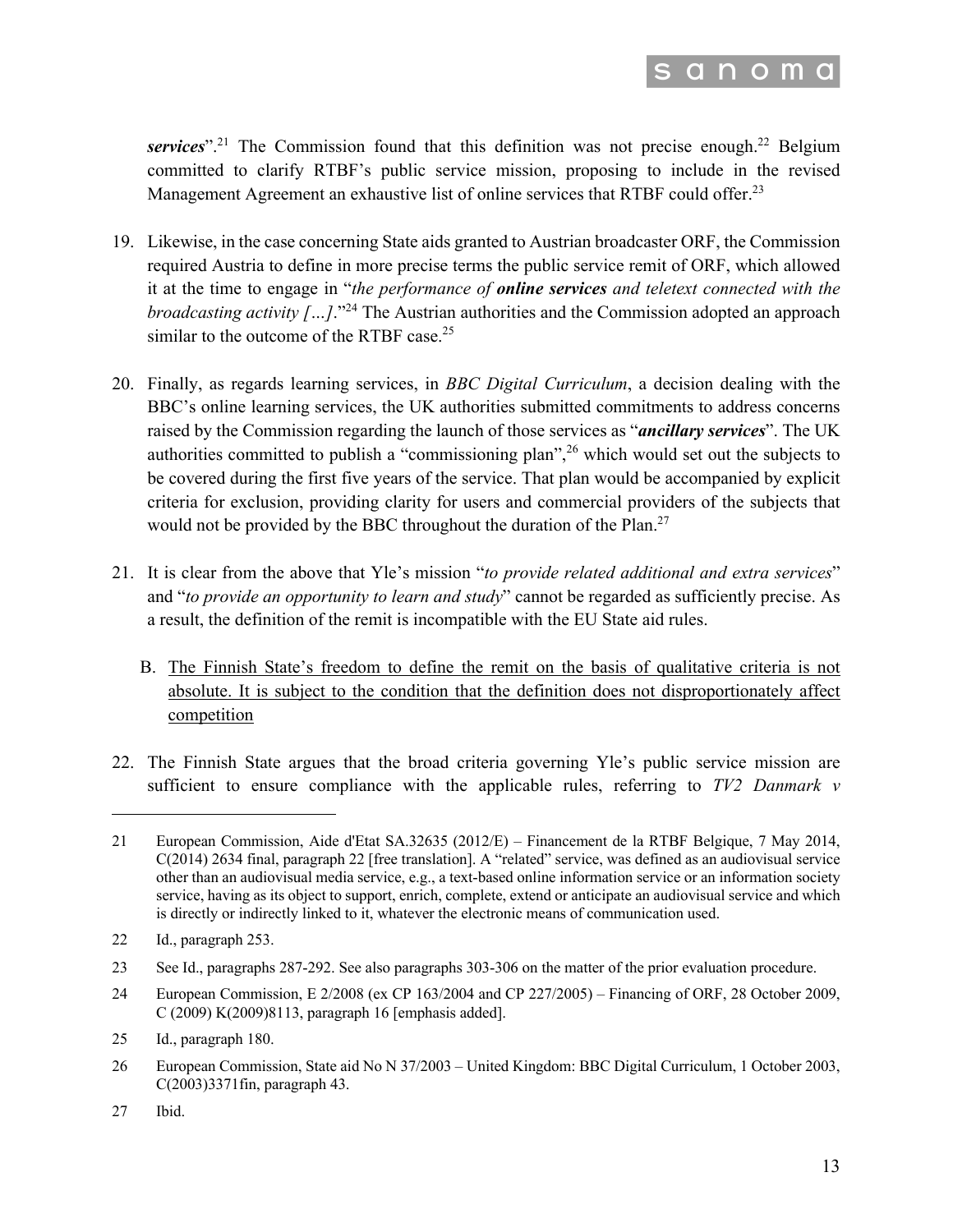

*Commission*, a judgment that acknowledges that Member States may use qualitative parameters to describe the public service mandate.<sup>28</sup> The Finnish State further mentions that reliance on such parameters safeguards the editorial independence of public broadcasters:<sup>29</sup>

"Member States' competence to define public remit using broad yet sufficiently precise terms ensures that the entire population benefits from services that provide quality, versatility and diversity, while allowing public service media to innovate and respond to the evolving needs of the audiences they serve. In addition, qualitative requirements ensure that a public service broadcaster enjoys editorial independence from political authorities.

The General Court has recognized that Member States' discretion in defining public service remit allows for a wide and broad definition, based on qualitative and not quantitative criteria, allowing the public broadcaster a necessary freedom to adjust its services, in order to achieve Amsterdam Protocol's objectives."30

23. The Finnish State chooses to tell only part of the story. As a result, it fails to accurately describe the applicable legal standard. Unlike what the Finnish State would like the Commission to believe, the Member States' freedom to define the remit is not absolute. The Amsterdam Protocol acknowledges

"the competence of Member States to provide for the funding of public service broadcasting insofar as such funding is granted to broadcasting organisations for the fulfilment of the public service remit *as* conferred, *defined* and organised *by each Member State*, *and insofar as such funding does not affect trading conditions and competition in the Community to an extent which would be contrary to the common interest*, while the realisation of the remit of that public service shall be taken into account."31

24. Essentially, the Amsterdam Protocol establishes that Member States are free to define the remit as they deem fit, but only to the extent that this definition does not disproportionately affect competition. It is for this reason that the General Court ruled in *SIC v Commission* that "*qualitative requirements are the justification for the existence of broadcasting SGEIs in the national audiovisual sector and there is […] no reason for a widely defined broadcasting SGEI which sacrifices compliance with those qualitative requirements in order to adopt the conduct of a commercial operator […] to continue to be financed by the State on the same conditions as if* 

<sup>28</sup> First Reply of the Finnish competent authorities, paragraph 34, referring to Judgment of the General Court of 22 October 2008, TV 2/Danmark A/S v Commission, T-309/04, T-317/04, T-329/04 and T-336/04, ECLI:EU:T:2008:457 ("**TV2 Danmark v Commission**"), paragraphs 113 and 116-118.

<sup>29</sup> Id., paragraph 33, referring to TV2 Danmark v Commission, paragraphs 117-118.

<sup>30</sup> Id., paragraphs 33-34.

<sup>31</sup> Protocol on the system of public broadcasting in the Member States [1997] OJ C 340/109 [emphasis added].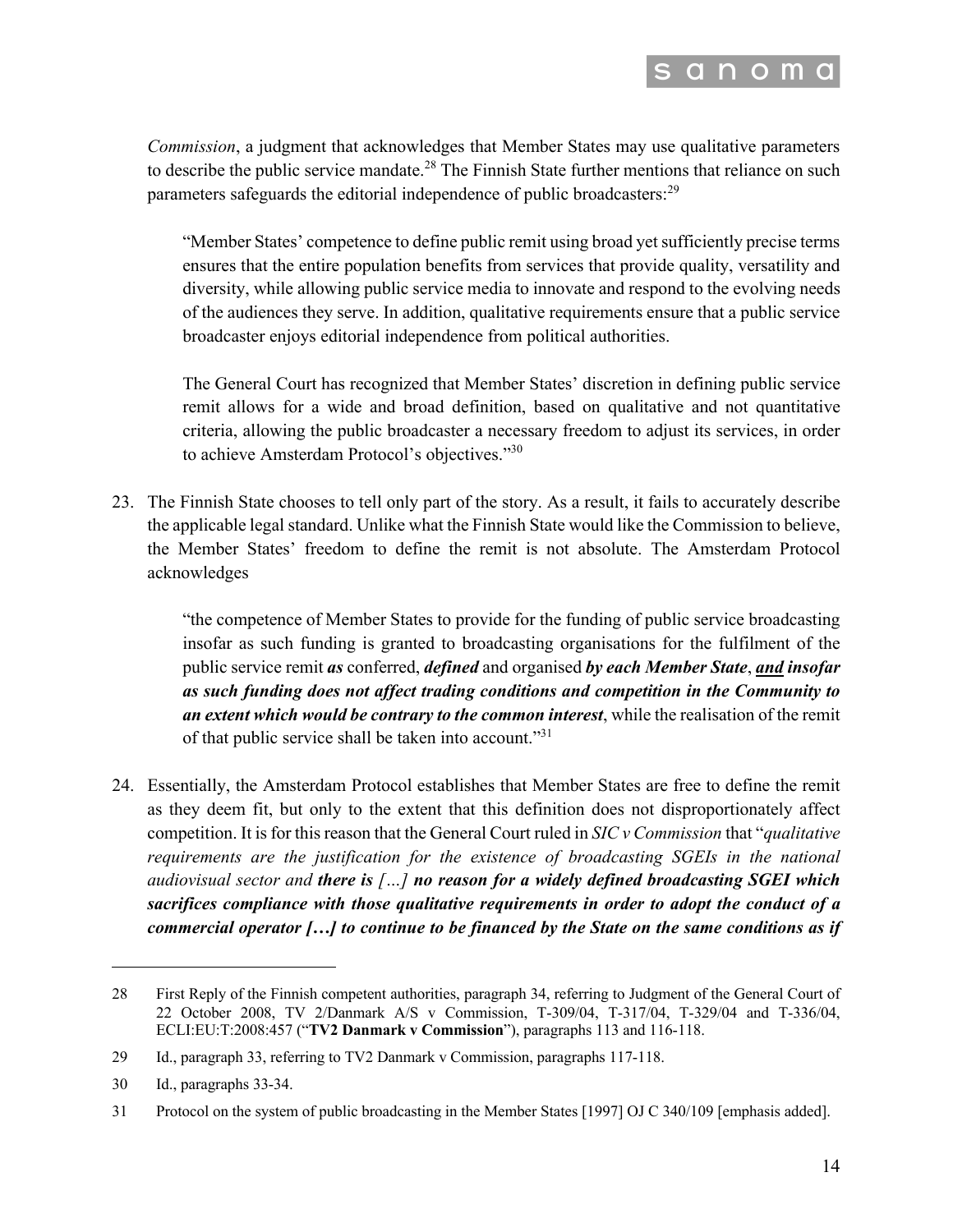

*those qualitative requirements were complied with.*<sup>32</sup> As will be explained in greater detail in Sanoma's second reply, Yle has adopted a conduct similar to that of a commercial operator.

- 25. In other words, the qualitative parameters that should govern Yle's offering cannot give Yle a *carte blanche* to provide any service that is deemed to pursue vaguely worded objectives. The effects on competition created by Yle's imprecise remit are further aggravated by the fact that there is no effective control over whether those qualitative standards are met (see Part IV below).
- 26. Moreover, the Finnish State incorrectly assumes that a precise definition would interfere with the editorial independence of Yle.<sup>33</sup> There is a difference between compromising the editorial autonomy of a media organization (e.g., by imposing straightjacketed content rules or by dictating what content should be broadcast) and lacking any specific benchmarks against which both the national regulator and the Commission can assess how State aid is used. No such benchmarks have been set for Yle.
	- C. A manifest error in the definition of the remit does not exist only where commercial activities are not allowed. It also exists when the public broadcaster instrumentalizes a broad remit to offer services that do not justify the harm to competition
- 27. In support of their argument that the definition of Yle's remit complies with the EU State aid rules, the Finnish State refers to the Broadcasting Communication and contends that there has been no manifest error in the definition of the public service remit because Yle's mandate does not encompass the provision of commercial services.<sup>34</sup> The Finnish State purposefully omits to refer to the full wording of paragraph 48 of the Broadcasting Communication, only referring to a part thereof which would support its own position:

"**The definition of the public service remit would** […] **be in manifest error if it included activities that could not reasonably be considered to meet — in the wording of the Amsterdam Protocol — the 'democratic, social and cultural needs of each society**'. That would normally be the position in the case of advertising, e-commerce, teleshopping, the use of premium rate numbers in prize games, sponsoring or merchandising, for example."35

28. The rest of the relevant text, however, explicitly states that:

<sup>32</sup> Judgment of the Court of First Instance of 26 June 2008, SIC - Sociedade Independente de Comunicação, SA v Commission of the European Communities, T-442/03, paragraph 211, ECLI:EU:T:2008:228 [emphasis added].

<sup>33</sup> First Reply of the Finnish Competent Authorities, paragraph 33.

<sup>34</sup> Id., paragraph 40, referring to the Broadcasting Communication, paragraph 48.

<sup>35</sup> Broadcasting Communication, paragraph 48 [emphasis added].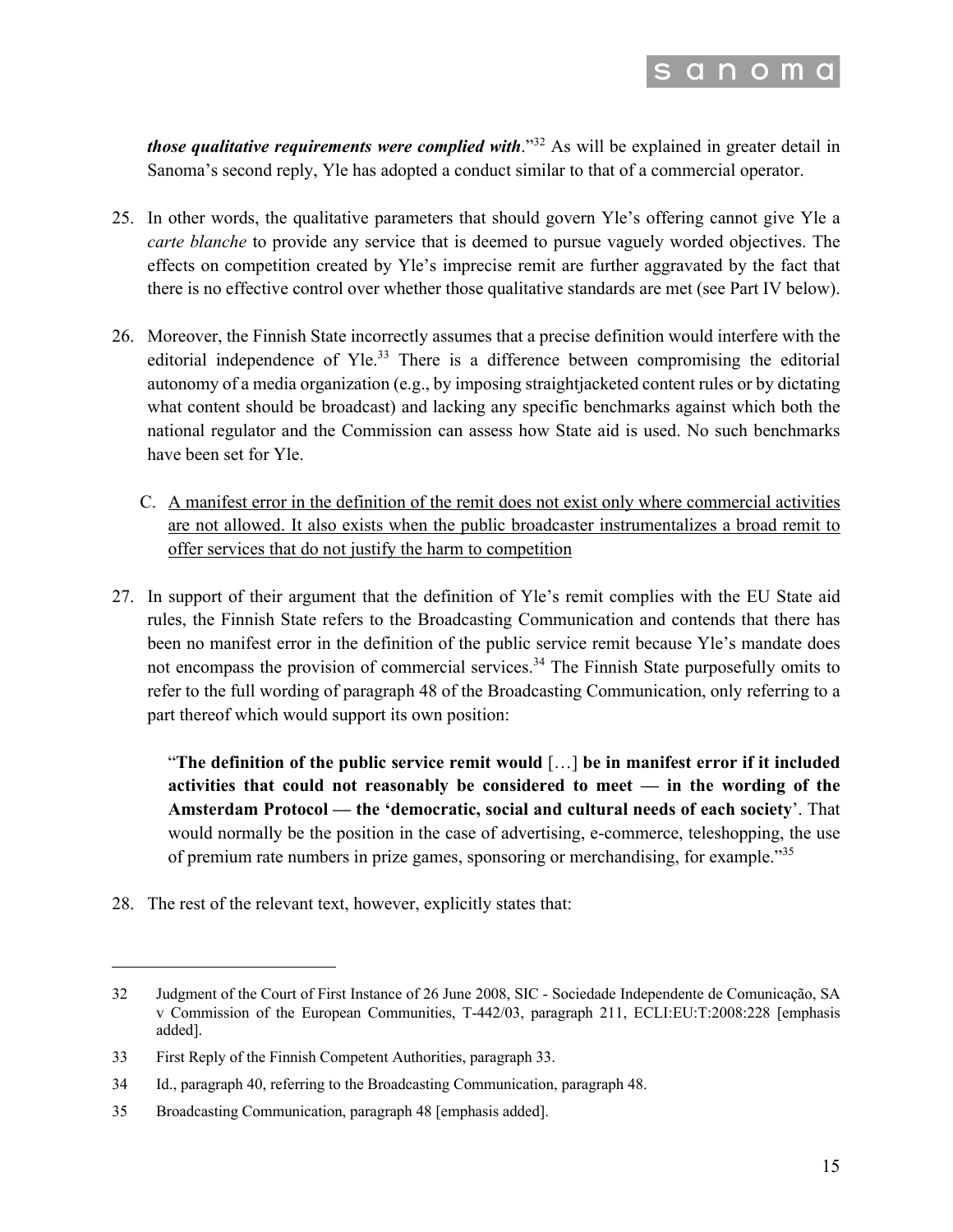

"**Moreover, a manifest error could occur where State aid is used to finance activities which do not bring added value in terms of serving the social, democratic and cultural needs of society**."36

- 29. The above sentence clearly indicates that checking for manifest error is not limited to checking whether the law expressly excludes (or refrains from including) certain commercial activities in the public remit. This only goes *partway* towards assessing that no manifest error has been committed. For the Commission to be able to conduct such an assessment, the State authorities *additionally* need to have in place a precise description of the activities a public broadcaster is allowed to develop and how those activities contribute to the accomplishment of the public service mission. This is what allows the Commission to assess whether the harm to competition is justified.
- 30. In other words, two different types of safeguards are required in the legal framework in order to allow the Commission to carry out an assessment of whether a manifest error has been committed. First, as the public broadcaster receives State aid to meet the democratic, social and cultural needs of society, safeguards are needed to ensure that the public broadcaster's activities fall within its remit and that their impact on competition is not disproportionate (e.g., a sufficiently precise definition, rules on the amount of State aids received in the previous year that a public broadcaster can retain to withstand revenue cost and revenue fluctuations).<sup>37</sup> Second, in cases where a public broadcaster engages in commercial activities (i.e., activities which do not meet the democratic, social and cultural needs, such as advertising and e-commerce), specific safeguards are needed to avoid cross-subsidization (e.g., a clear remit that does not include commercial services, separation of accounts).
- 31. Put bluntly, contrary to what the Finnish State argues, rules ensuring that commercial activities are not part of the remit do nothing to show what the actual remit is. A control for manifest error can only be conducted where the remit does not include commercial activities *and* where the remit is defined in sufficiently precise terms. Both elements are key to the assessment of whether the State subsidies that are used to support public broadcasting services are proportionate to the costs of the public service mission.
- 32. The lack of transparency governing Yle's remit cannot continue to exist, for it renders commercial operators unable to plan their future activities. If Yle expands into new segments without any clarity over the services that fulfil the remit, commercial providers are discouraged from innovating. Contrary to Yle, commercial providers do not receive public funding. In order to survive, private operators must be able to expect a reasonable return from investing into a new service. This return on investment is difficult to achieve if the market is emptied by Yle or if Yle

<sup>36</sup> Ibid [emphasis added].

<sup>37</sup> Id., paragraph 73.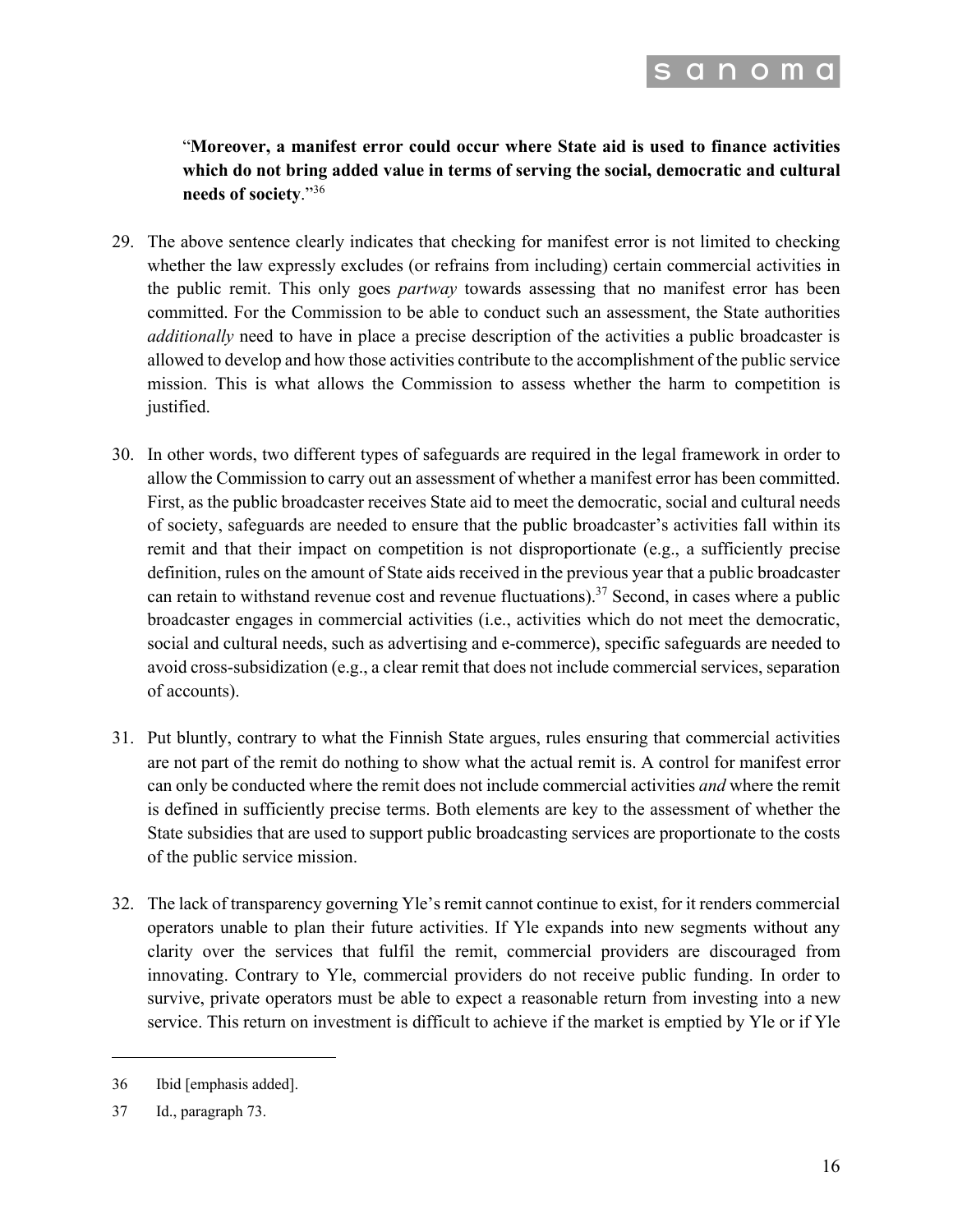

benefits from a "first-mover advantage" because of its ability to lavishly spend public money before the market has developed enough. A case in point is Yle Areena, which was launched in 2007 in the (then) emerging segment for VOD services. As the Finnish State acknowledges in its reply, Yle Areena was the first VOD platform that was launched in Finland<sup>38</sup> and is now the most popular domestic VOD brand.<sup>39</sup>

- 33. The circumstances under which Yle can offer its VOD services differ significantly from those facing commercial providers. The content offered by Yle Areena is not accompanied by advertisements nor does Yle charge viewers a fee to access the platform. In other words, in the market for viewers' attention, Yle has a strong competitive advantage that cannot be replicated by commercial operators. The advantage of receiving public funds enables Yle to divert viewers away from commercial operators which need those viewers to obtain ad or subscription revenues in order to serve the needs of the Finnish audiences.
- 34. The market for online learning services is currently where the segment for VOD services was in in its early years. Learning is no longer restricted to what is taught in classrooms and print textbooks, for teachers and pupils are increasingly relying on a variety of supplementary materials and new teaching methods. Similar to Yle, commercial operators are keen to respond to these changes, providing Finns the opportunity to study and learn. For that to happen, greater legal certainty about Yle's mission is imperative. Setting clear rules on Yle's remit should not be restricted to VOD and online learning services. For example, the consumption of audio content is not limited to linear radio programming. It now includes subscriptions to podcasts and news consumption through voice assistants. As market boundaries are becoming increasingly blurred and technological developments facilitate the launch of innovative services, a precise definition of Yle's remit is necessary so that Sanoma and all other commercial players can find their way into the Finnish audiences. Yle's compliance with the EU State aid rules would enable commercial operators to contribute to media pluralism and to the long-term viability of the Finnish media landscape.
- 35. Where a precise description of the remit was absent, Member States have committed to amend the applicable rules in order to ensure that the remit would be defined in a manner that sets out

<sup>38</sup> See Second Reply of the Finnish competent authorities, paragraph 36.

<sup>39</sup> See Sanoma, "Legal assessment of State aid incompatible with the internal market – Funding for online learning services and video-on-demand ("VOD") to the Finnish public service broadcaster Yleisradio Oy ("Yle")", 23 April 2021, paragraph 94 (Figure 6). According to AudienceProject, Yle Areena is the domestic VOD provider that ranks the highest in the preferences of Finnish consumers. See also https://yle.fi/aihe/artikkeli/2020/09/21/yle-areena-jatkaa-suomen-arvostetuimpana-verkkobrandina [Yle Areena will continue to be Finland's most respected online brand], which mentions that, in 2020, this will be so for the eighth time in a row.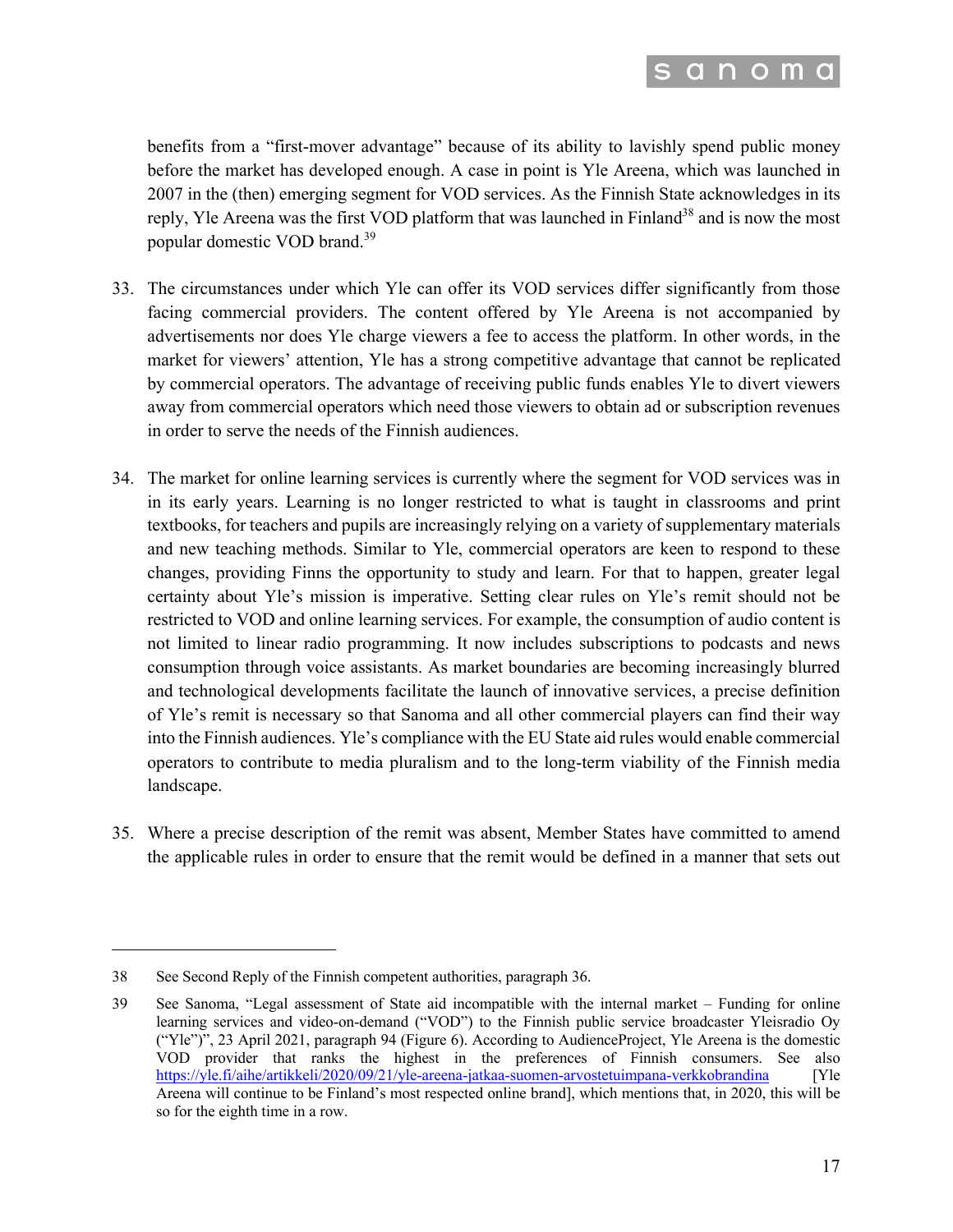

the *value* that services offered by public broadcasters add to the commercial offering.<sup>40</sup> This has not been the case with Yle. A case in point is "inspiring entertainment content" that Yle is expected to provide, which is developed in the following Section.

#### D. Yle's ability to offer entertainment content on Yle Areena needs to be qualified

- 36. In its response to the Commission, the Finnish State argues that Yle Areena made it possible to provide Finns with a wide range of content, such as documentaries, science, art and other cultural content.<sup>41</sup> The Finnish State further mentions that providing "*inspiring entertainment content*" through Areena clearly falls under Yle's remit.<sup>42</sup> It specifically refers to the provision of "reality" shows and attempts to justify their significance by contending that such content "*encourages discussions about the relationships and family value in realistic depiction of today's Finnish everyday reality, human relationships and life situations*."<sup>43</sup>
- 37. Yle's ability to offer entertainment content needs to be put in perspective in order to assess whether the provision of such content fulfils the public service remit.
- 38. First, though the Commission has accepted that entertainment content could form part of the public service mission, it found that a vague reference to "entertainment" (and even specific types of entertainment content, such as sports competitions) is not compatible with the EU State aid rules and that the scope of the service concerned needed to be defined in more precise terms. For example, in the case concerning the funding of Austrian public broadcaster ORF, the Commission found that the mission of a specialist television channel to "*provide full information to the general public on all sports questions and helping to promote the interests of the population in active sports activity*" was not precise enough. <sup>44</sup> Austria committed to clarify that the programme of the sports channel would comprise sport and sport competitions "*which do not have a broad space in the Austrian media coverage (minority sports).*"45

<sup>40</sup> See, for instance, European Commission decision State aid E3/2005, Financing of public service broadcasters in Germany [2007] C185/1, paragraph 362; European Commission, State aid E 4/2005 (ex NN 99/1999) – Ireland: State financing of Radio Teilifís Éireann (RTÉ) and Teilifís na Gaeilge (TG4), 27 February 2008, C(2008)723 final, paragraph 142; European Commission, Aide d'Etat SA.32635 (2012/E) – Financement de la RTBF Belgique, 7 May 2014, C(2014) 2634 final, paragraph 171.

<sup>41</sup> First Reply of the Finnish competent authorities, paragraph 21.

<sup>42</sup> Ibid.

<sup>43</sup> Id., paragraph 21. The Finnish States repeats this position in its Second Reply. See Second Reply of the Finnish competent authorities, paragraph 84: "even certain reality type of programming that show lives of different members of the Finnish society can contribute to the discussion, raise awareness and fulfil Yle's public service mission."

<sup>44</sup> See, for instance, European Commission, E 2/2008 (ex CP 163/2004 and CP 227/2005) – Financing of ORF, 28 October 2009, C (2009) K(2009)8113, paragraphs 146-149.

<sup>45</sup> Id., paragraphs 194-195.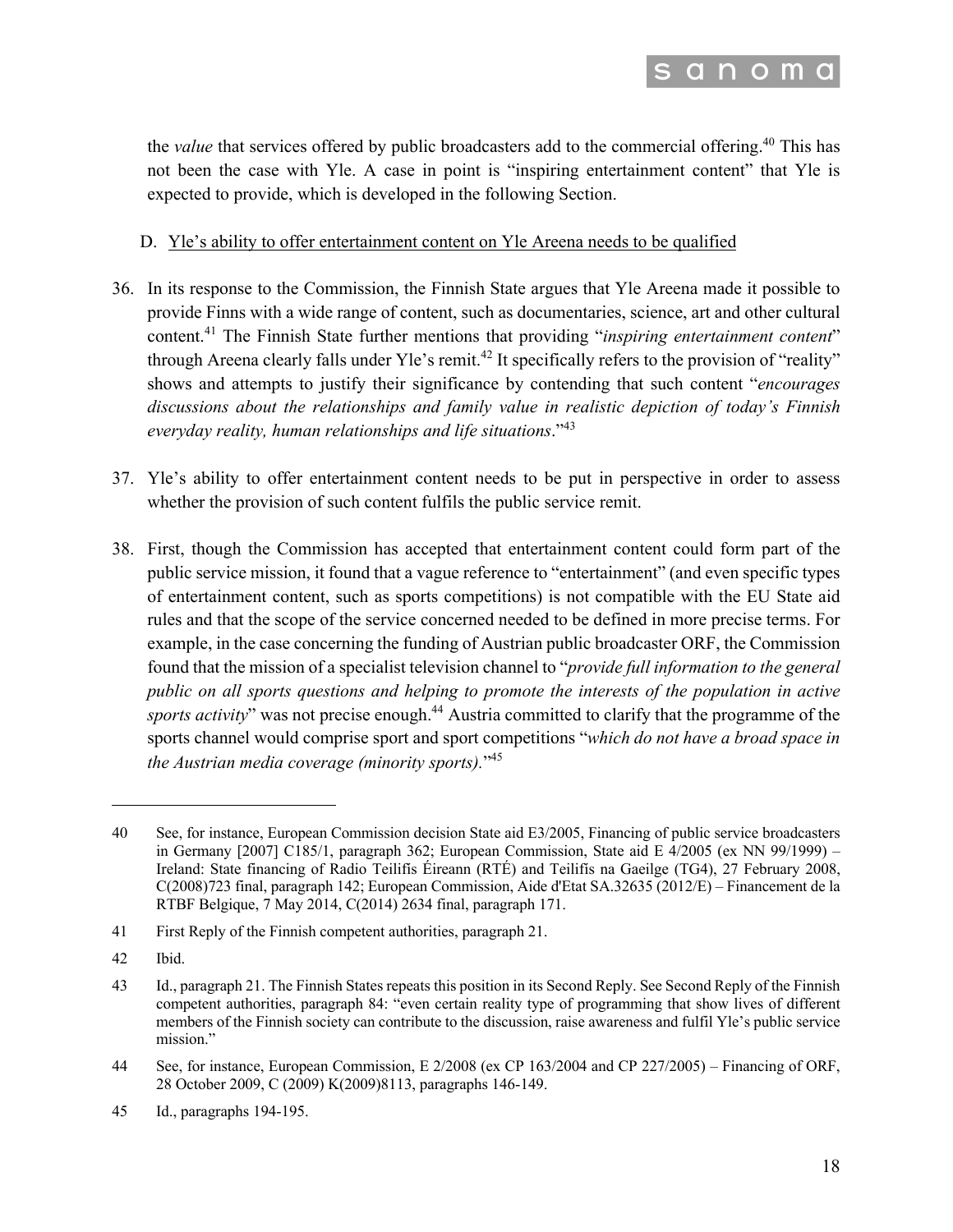

- 39. Second, the Finnish State has provided no arguments or evidence as to how "reality" shows distributed through Areena foster public debate. In linear television, offering entertainment content may (but does not necessarily) lead to the consumption of content that is of greater societal value, such as current affairs programming and political documentaries. However, in an ondemand environment where users have control over what content to consume and when to consume it, they may simply move on to the next item (which may well be another "reality" show). In other words, the freedom over the content viewed on a VOD platform does not demand the packaging of entertainment content together with content that advances discussions about important societal matters. As will be seen below (and as Sanoma will discuss in its second reply), the most popular Areena content is entertainment content.
- 40. Third, the Finnish State further argues that "reality" shows constitute only "*a small portion of the VOD content*."<sup>46</sup> Focusing on "reality" shows does not paint the full picture, as it unduly limits the discussion to one sub-category of entertainment content. The Finnish State contends that Yle Areena is the appropriate platform through which it could distribute niche and commercially unpopular content because of the limitations that are inherent in traditional broadcasting (limited time, considerable distribution costs).<sup>47</sup> While such content needs to reach Finnish audiences and its provision is at the core of Yle's public service mission, in an on-demand environment, it is of utmost importance to distinguish between the content that is made available for consumption and the content that is *actually* consumed.
- 41. If "*documentaries, science, art or other cultural content items*" are made available on Areena but draw fewer viewers, Areena is in effect an entertainment-oriented platform and thus a vehicle to attract mass audiences through commercial programming. This is substantiated by the fact that the vast majority of content that is watched on Areena qualifies as "entertainment". Based on an analysis of all titles available on Yle Areena, the combination of the genres that qualify as "entertainment" ("Domestic Children", "Foreign Children", "Domestic Drama", "Foreign Drama", "Entertainment" and "Sports") accounts for:<sup>48</sup>
	- $\bullet$  50% of titles:
	- 77% of total views;

<sup>46</sup> First Reply of the Finnish competent authorities, paragraph 21.

<sup>47</sup> Ibid.

<sup>48</sup> Yle Areena data contain information on all video content available on Yle Areena on 27 August 2021, the date when Yle Areena data were initially scraped. Information on total views of specific titles was scraped from the Yle Areena webpage on 3 September. Each video on the webpage lists the number of times the video has been viewed. E.g., it shows that this Peppa Pig episode https://areena.yle.fi/1-50513436 had 49,899 total views as of 11 October at noon EET. The data would report the total views when data was scraped, i.e., in this case on 3 September.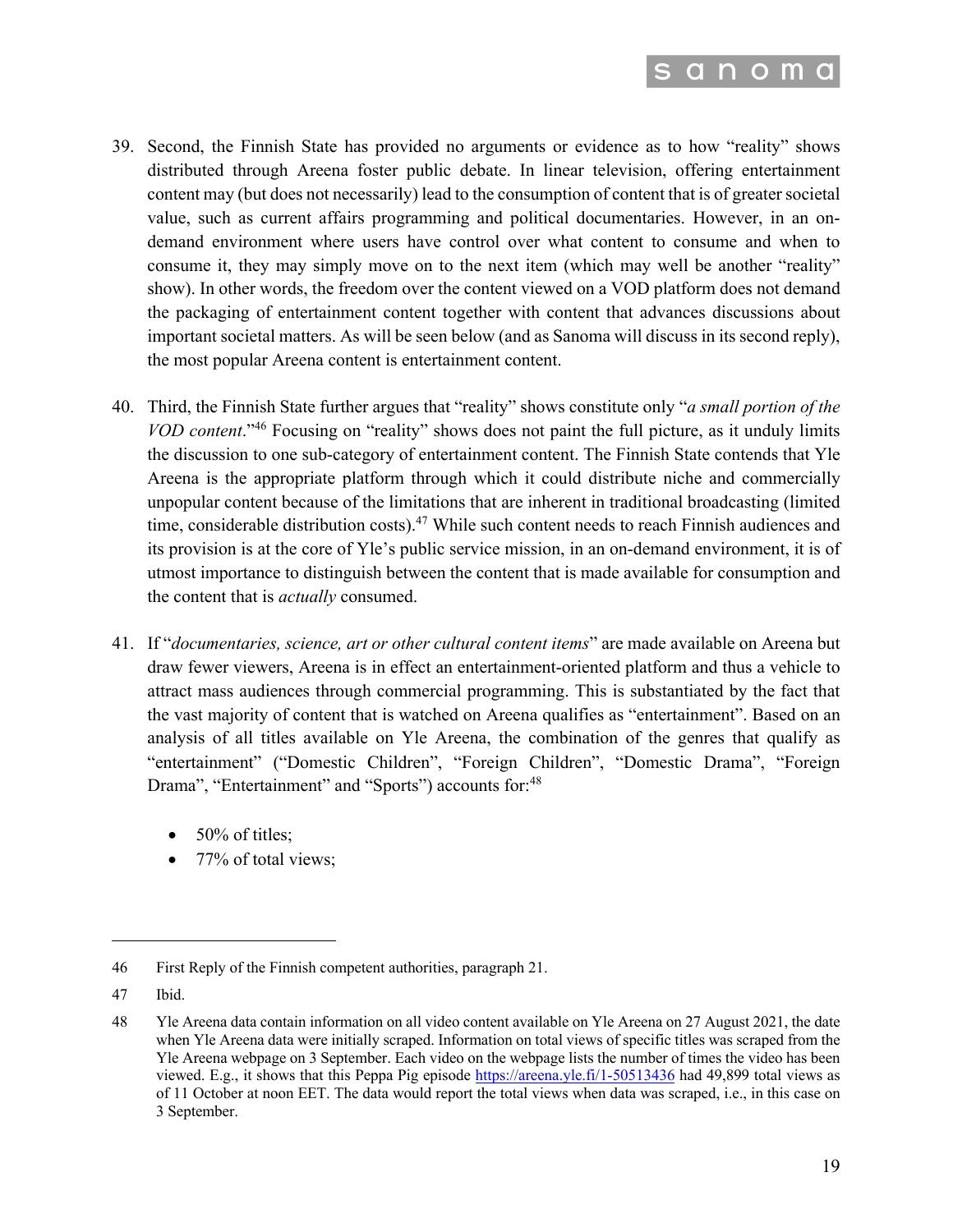• 84% of total average views per day. $49$ 

|                             |                            |                        | $\frac{1}{2}$ compass and $\frac{1}{2}$ come point $\frac{1}{2}$ . Compass Exaction |                                             |  |
|-----------------------------|----------------------------|------------------------|-------------------------------------------------------------------------------------|---------------------------------------------|--|
| <b>Genre</b>                | <b>Number</b><br>of titles | <b>Share of titles</b> | <b>Share of total</b><br>views                                                      | <b>Share</b> of<br>average views<br>per day |  |
| Children domestic           | 10072                      | 20%                    | 21%                                                                                 | 7%                                          |  |
| Children foreign            | 3 3 1 6                    | 7%                     | 10%                                                                                 | 38%                                         |  |
| Drama domestic              | 2918                       | 6 %                    | 29 %                                                                                | 12%                                         |  |
| Drama foreign               | 1564                       | $3\%$                  | 9%                                                                                  | 20%                                         |  |
| Entertainment               | 4 2 0 3                    | 8 %                    | 6 %                                                                                 | $2\%$                                       |  |
| Sports                      | 3 0 0 3                    | 6 %                    | $3\%$                                                                               | 6 %                                         |  |
| General entertainment total | 25076                      | 50%                    | 77%                                                                                 | 84 %                                        |  |
| Culture                     | 2 5 0 6                    | 5 %                    | $1\%$                                                                               | $0\%$                                       |  |
| Current affairs             | 2416                       | 5 %                    | $2\%$                                                                               | $2\%$                                       |  |
| Informative                 | 12383                      | 25 %                   | 16%                                                                                 | 9%                                          |  |
| Learning and science        | 449                        | $1\%$                  | $0\%$                                                                               | $0\%$                                       |  |
| Music                       | 1214                       | $2\%$                  | $0\%$                                                                               | $0\%$                                       |  |
| News                        | 5 1 6 0                    | 10%                    | $3\%$                                                                               | 4 %                                         |  |
| $N/A^*$                     | 532                        | $1\%$                  | $0\%$                                                                               | $0\%$                                       |  |
| Other total                 | 24 660                     | 50%                    | 23 %                                                                                | 16%                                         |  |
| <b>Total</b>                | 49736                      | 100%                   | 100%                                                                                | 100%                                        |  |

| Figure 1: Titles available on Areena / Distribution of titles and views by genre [Source: Compass Lexecon] |  |  |  |
|------------------------------------------------------------------------------------------------------------|--|--|--|
|                                                                                                            |  |  |  |

42. Finally, the Finnish State wrongly suggests in its response that the Complaint relies on a strict market failure standard to prove that Yle's financing is illegal State aid.<sup>50</sup> There is a difference between subjecting the entire public broadcasting offer to market failure considerations and completely ignoring what the market already offers. For example, in setting out the principles that should guide the provision of new online services, the Broadcasting Communication lays down

<sup>49</sup> The number of average views per day has been calculated by dividing the number of total views by the number of days the title had been available on Yle Areena at the time of the scraper run was completed. If the data showed that a title's broadcast had ended prior to the scraper taking place(between the two scrapings, 27 August and 3 September), the broadcast end date was instead used to calculate the average views per day.

<sup>50</sup> Id., paragraphs 67-69.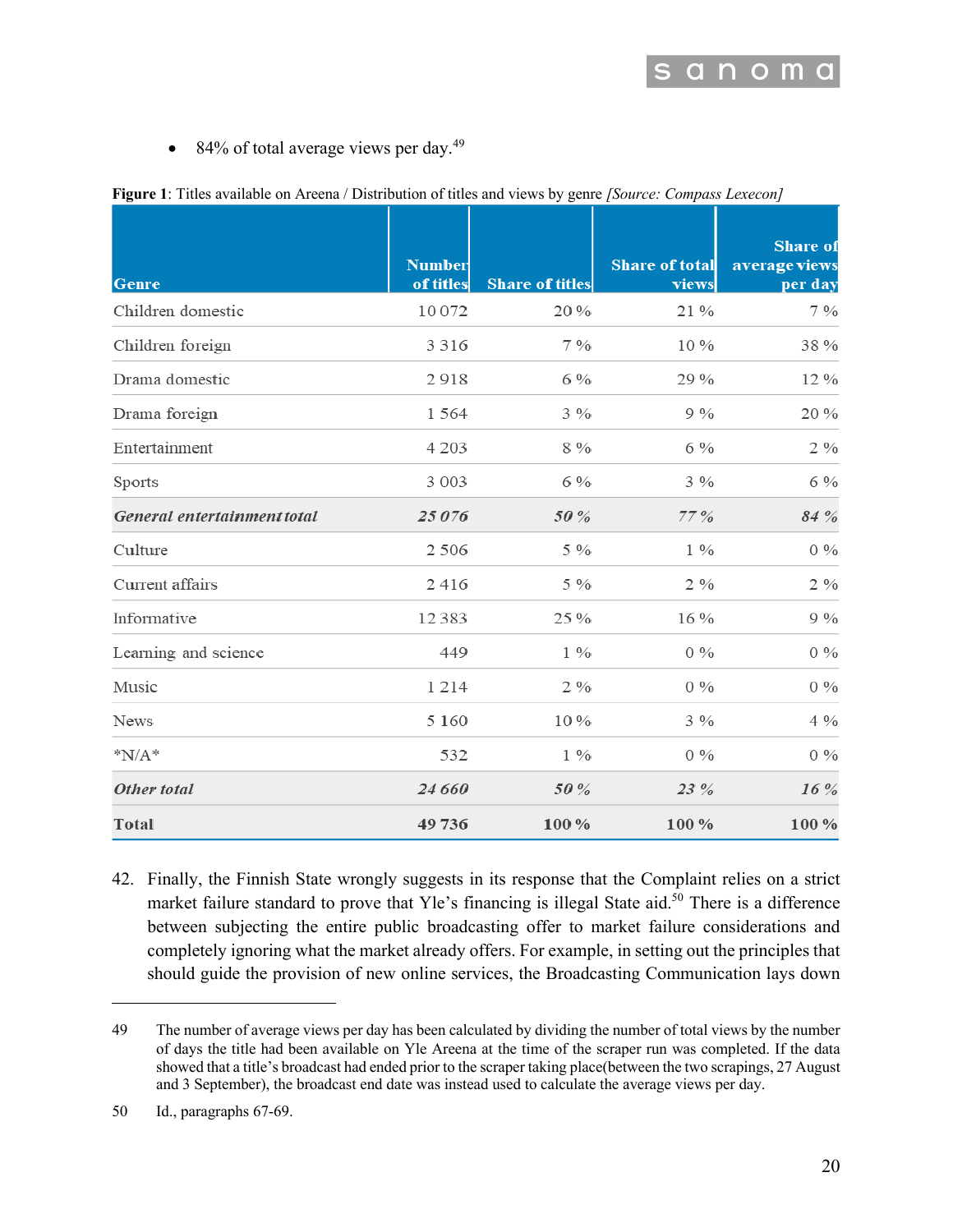

that "*[i]n assessing the impact on the market, relevant aspects include, for example, the existence of similar or substitutable offers, editorial competition, market structure, market position of the public service broadcaster, level of competition and potential impact on private initiatives.*"<sup>51</sup> In a similar vein, in *BBC Digital Curriculum*, one of the factors the Commission took into account to approve the BBC's plan to offer digital learning services was the "*key condition*" imposed on the BBC that the services "*should be distinctive from and complementary to services provided by the commercial sector.*"<sup>52</sup> Outside the realm of State aid practice, the BBC Charter imposes on the BBC the obligation to offer "*distinctive output and services*", which means output and services "*that are substantially different to other comparable providers*"<sup>53</sup> (Ofcom holds the BBC to account for the delivery of "*distinctive*" output and services).<sup>54</sup>

- 43. This crucial element (that is, adequate consideration of what the market provides so that the public service adds value to the existing offering) lacks *altogether* in the case of Yle's remit, including its VOD and online learning services. Against this background, it is quite ironic that the Finnish State agrees with the Complaint (and indeed provides evidence) that the segment for VOD and the market for online learning services are "highly competitive".<sup>55</sup>
- 44. Overall, in its responses to the Commission, the Finnish State largely focuses on the *technological*  developments that have marked audiovisual markets in recent years. Those responses also depict in detail *market* developments, most notably how competitive the markets are and how consumption patterns have changed. The Finnish State, however, fails to acknowledge the *legal* developments that have accompanied the expansion into new markets with public money. According to the Finnish State, contrary to the relevant regulatory changes that other Member States have introduced in recent years to comply with the EU State aid rules, Yle should be able to use the Internet to reach audiences without any specific conditions attached to the provision of online services.

#### E. Yle's mission to promote content of European origin and to serve minorities and expats

45. In its second response, the Finnish State argues that Yle Areena is aligned with Yle's public service mission, which includes the obligation to serve minorities and to provide varied content:

<sup>51</sup> Broadcasting Communication, paragraph 88.

<sup>52</sup> European Commission, State aid No N 37/2003 – United Kingdom: BBC Digital Curriculum, 1 October 2003, C(2003)3371fin, paragraph 41.

<sup>53</sup> BBC Charter, Section 63, available at https://assets.publishing.service.gov.uk/government/uploads/system/uploads/attachment\_data/file/577829/57 964 CM 9365 Charter Accessible.pdf.

<sup>54</sup> See, for instance, https://www.ofcom.org.uk/research-and-data/tv-radio-and-on-demand/tv-research/bbcdistinctiveness-report.

<sup>55</sup> First Reply of the Finnish competent authorities, paragraphs 96 et seq.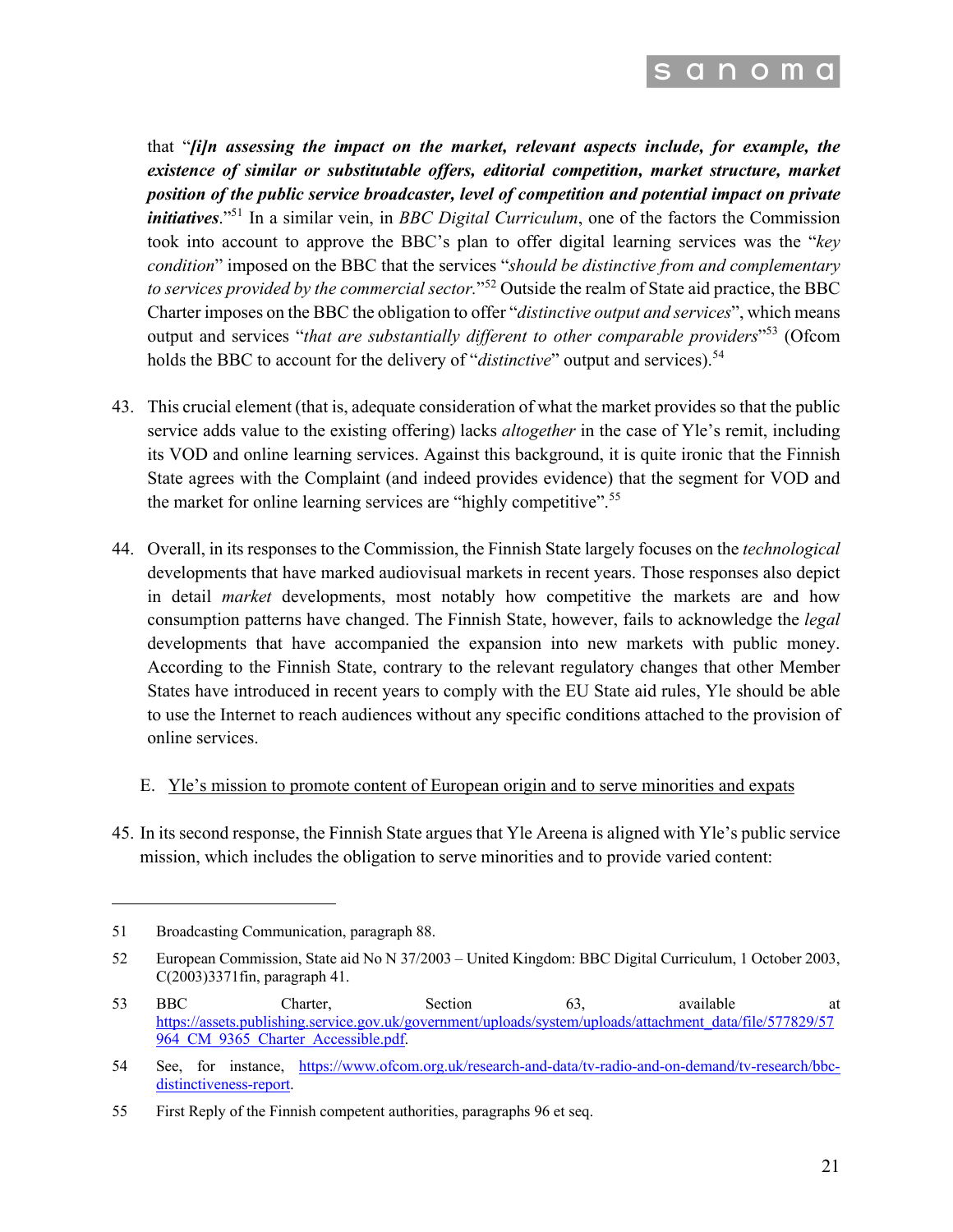

"A part of Yle's public service mission is to provide versatile, comprehensive and valuable content to special and minority groups, as part of its obligation to provide services to all under equal conditions in public communications networks nationally and regionally. According to Yle's strategy referred to in the First Response: "Yle helps people feel that they are part of the society around them" and Yle's "services to special groups are unique".

Yle's obligation is essentially fulfilled by the offering on Yle Areena, which provides a unique value also to those groups of viewers. In addition, Yle Areena fulfills Yle's statutory obligations, which include supporting the preservation of Finnish cultural heritage, tolerance, equal treatment, equality and cultural diversity and programming for minority and special groups (Section 7 subsection 2, subpoint 5 of the Yle Act), and promotion of cultural interaction and maintaining production addressed to abroad (Section 7, subsection 2, subpoint 6 of the Yle Act), together with other specific tasks set in the Yle Act. These all relate to accessibility services addressed to special and minority groups."<sup>56</sup>

- 46. It further sets out what services Yle offers to ensure that all Finns access its programming and presents Yle's contributions to content of European/domestic origin.<sup>57</sup>
- 47. The Finnish State portrays Yle as the only media organization in Finland that provides services to *disadvantaged groups of the society* or that offers content to promote the *European cultural industry*. This could not be further from the truth as commercial operators also provide such services and content. The Finnish State refrains from referring to the regulatory obligations which commercial operators, including Sanoma, must adhere to in order to promote European content and to make their services accessible.
	- 1. The provision of "European content", including independent productions
- 48. In an attempt to argue that Yle Areena does not focus on entertainment content, the Finnish State mentions that the majority of its content is of European origin.<sup>58</sup> There are two aspects that are not explained in the response of the Finnish State: first, that the provision of European content is a regulatory duty that binds commercial and public broadcasters alike, and second, that content of European origin does not exclude that it may qualify as commercially attractive/entertainment content.
- 49. First, pursuant to Section 209 of the Finnish Act on Electronic Communications Services, which transposes Article 16(1) of the Audiovisual Media Services ("**AVMS**") Directive, both public and commercial broadcasters are required to reserve the majority of their transmission time for

<sup>56</sup> Second Reply of the Finnish State, paragraphs 68-69.

<sup>57</sup> Id., paragraph 70 et seq.

<sup>58</sup> Id., paragraph 87.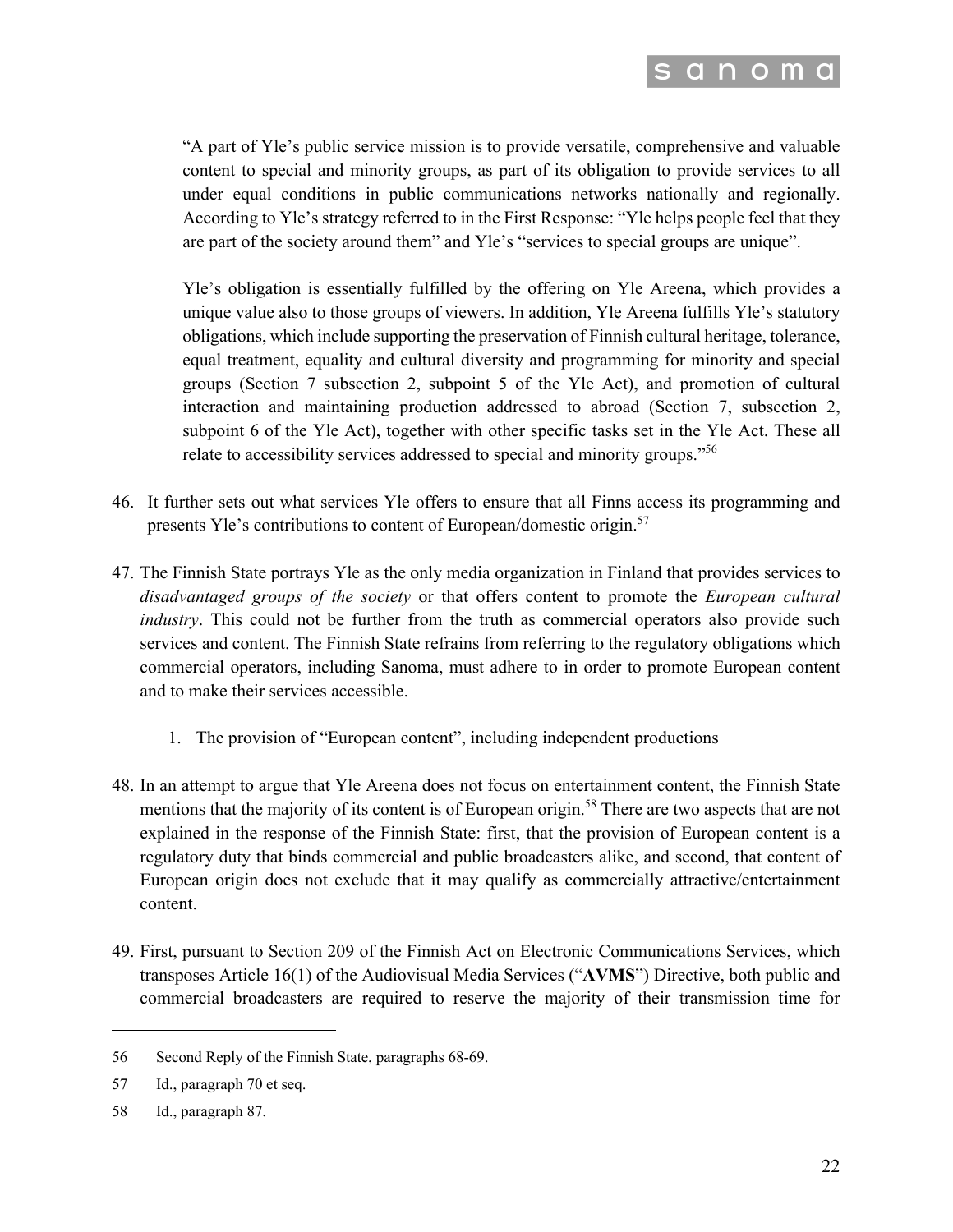

"European works", i.e., works of European origin.<sup>59</sup> It is clear from the table that the Finnish State provided to the Commission<sup>60</sup> that Sanoma's channels comply with this rule. Moreover, Section 210, which transposes Article 17 of the AVMS Directive,  $61$  requires both public and commercial broadcasters to reserve 19% of their transmission time (or programming budget) for independent productions.<sup>62</sup> It is worth pointing out that the 19% threshold concerning independent productions is stricter than the 10% that the Directive sets as a minimum. Considering that many Member States have either not adopted rules regarding the support of independent productions or have set the minimum (10%) threshold established in the Directive, commercial operators in Finland – and not only Yle – must meet high regulatory standards to support the European cultural industries, including independent domestic productions.

- 50. Such content quotas are not limited to linear television broadcasting. Pursuant to Section 209 of the Finnish Act on Electronic Communications Services, VOD service providers are required to reserve at least 30% of their programme catalogue for European works and to ensure their visibility.
- 51. Second, the Finnish State instrumentalizes the figures displayed in the aforementioned table (more than 80% of the content offered on Yle is of European origin) to argue that the content offered on Yle's channels and, by extension, on Yle Areena is not entertainment content.<sup>63</sup> Nevertheless, the fact that content is of European origin does not mean that it does not qualify as entertainment content. In fact, the table the Finnish State uses shows whether (and to what extent) public and commercial broadcasters operating in Finland comply with their obligation stemming from the AVMS Directive to transmit "European works". <sup>64</sup> The definition of "European works" provided by the Directive explicitly excludes "news" and "teletext services".<sup>65</sup> In other words, offering

<sup>59</sup> Finnish Act on Electronic Communications Services (917/2014), as amended (Finnish Act on Electronic Communications Services)

<sup>60</sup> Second Reply of the Finnish State, paragraph 88 (Chart 14).

<sup>61</sup> Directive (EU) 2018/1808 of the European Parliament and of the Council of 14 November 2018 amending Directive 2010/13/EU on the coordination of certain provisions laid down by law, regulation or administrative action in Member States concerning the provision of audiovisual media services ("**Audiovisual Media Services Directive**") in view of changing market realities [2018] OJ L 303/69. Article 17 reads as follows: Member States shall ensure, where practicable and by appropriate means, that broadcasters reserve at least 10 % of their transmission time, excluding the time allotted to news, sports events, games, advertising, teletext services and teleshopping, or alternately, at the discretion of the Member State, at least 10 % of their programming budget, for European works created by producers who are independent of broadcasters.

<sup>62</sup> Section 210 of the Finnish Act on Electronic Communications Services defines independent productions defines independent producer as follows: "An independent producer means a producer of audiovisual programmes, the share capital of whom an individual audiovisual content service provider controls at most 25 % or several providers at most 50 %, and who, during the past three years, has produced no more than 90% of its programmes for the same provider."

<sup>63</sup> Second Reply of the Finnish State, paragraph 88 (Chart 14).

<sup>64</sup> Audiovisual Media Services Directive, Article 16.

<sup>65</sup> Id., Article 16(1).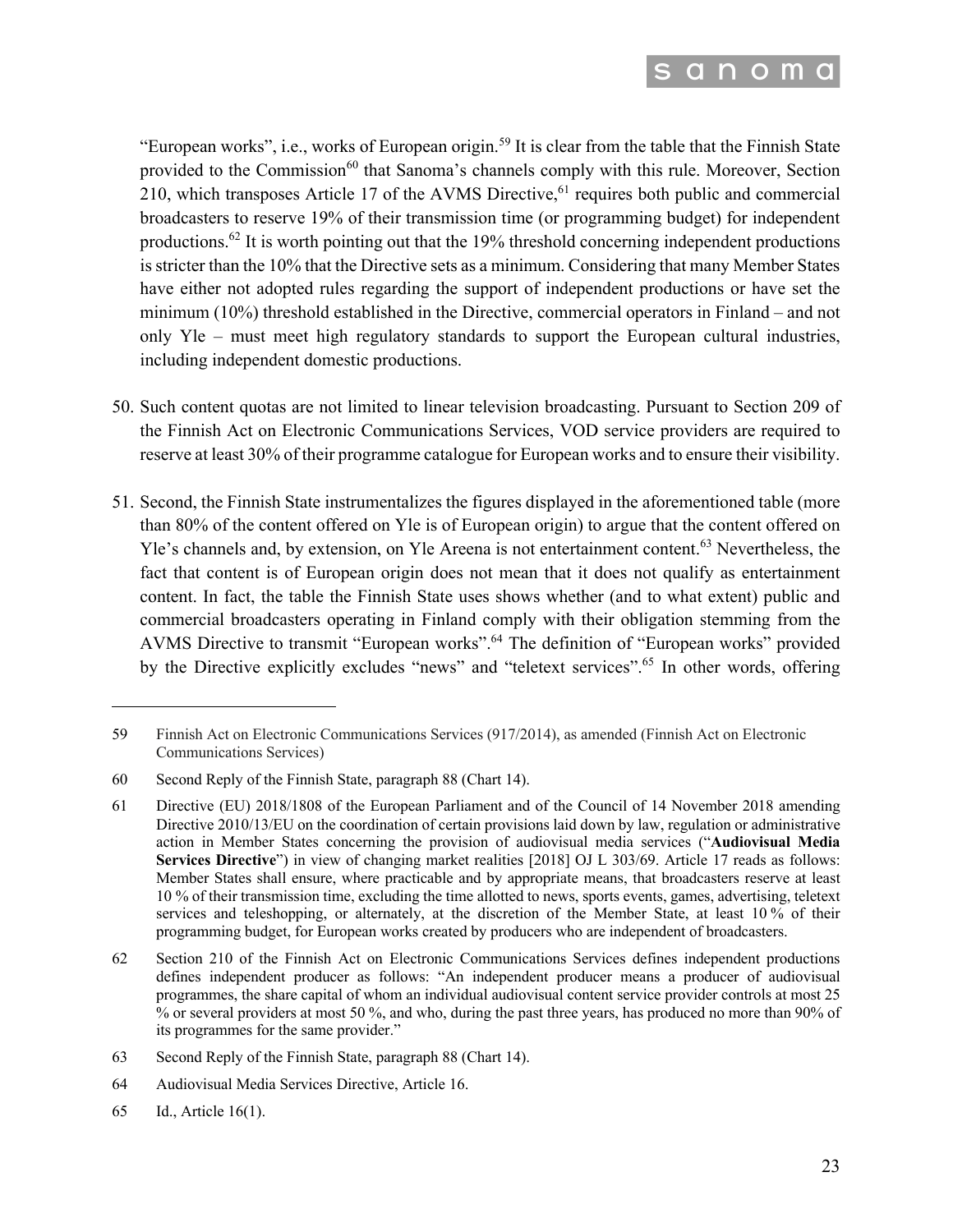

content of European origin does not necessarily mean that Yle complies with its obligation to offer "versatile and diversified" programming.

- 2. The provision of functionalities that serve minorities, including expats
- 52. As regards minority groups, the Finnish State describes the functionalities that Yle offers to minorities, including various forms of subtitling.<sup>66</sup> What the Finnish State does not mention is that commercial broadcasters are also bound by relevant regulatory obligations depending on objective and proportionate parameters, such as the reach (national vs regional) of the channel concerned.<sup>67</sup>
- 53. Moving away from the description of the law to its actual implementation, the Finnish State creates the impression that serving minorities is a big part of its public service agenda.<sup>68</sup> Yet, only certain programme titles of the current Areena offering include audio descriptions,<sup>69</sup> and content offered in plain language is restricted to news.<sup>70</sup>
- 54. What is important for the purposes of this case is that both Areena and several commercial VOD services are now subject to the same accessibility obligations (the relevant amendments to the Finnish Act on Electronic Communications Services were introduced in  $2021<sup>71</sup>$ ). For example, as the law currently stands, Areena, MTV and Sanoma's Ruutu are all bound by a 30% quota for voice-over (i.e., narration) and subtitling services.<sup>72</sup> The guidance provided by the Finnish State on the standards that must be met does not distinguish between public and commercial providers that are bound by this obligation.<sup>73</sup> Both types of providers are required to provide subtitling services "*to a high standard so that the subtitles are sufficiently clear and understandable for the user*."74 That high standard is assessed against various qualitative criteria, such as the match between subtitles and programme content, the correctness of the subtitling language, the

68 Second Reply of the Finnish State, paragraph 70 et seq.

70 See https://areena.yle.fi/tv/ohjelmat/saavutettavuus?t=selkokielella.

72 For more details see Traficom: Monitoring and guidance on accessibility of audiovisual content services, Section I.1, available at https://www.traficom.fi/sites/default/files/media/file/AVsisältöpalvelujen%20esteettömyyden%20valvonta%20ja%20ohjeistus.pdf.

74 Id. Section I.2.

<sup>66</sup> See Second Reply of the Finnish State, paragraph 70.

<sup>67</sup> Finnish Act on Electronic Communications Services, Section 211: "Finnish and Swedish television programmes shall be accompanied by subtitling and other programmes shall be accompanied by explanation or service where the text of the subtitled programme is converted to voice (audio-subtitling and subtitling service) as laid down in this section [….]. The proportion of sound and subtitling services shall be 75 % of programmes in the case of television programmes of general interest and programmes for different audiences referred to in paragraph 2 and 100 % of programmes in the case of public service programmes".

<sup>69</sup> See https://areena.yle.fi/tv/ohjelmat/30-1530.

<sup>71</sup> Finnish Act on Electronic Communications Services, Section 211

<sup>73</sup> Id.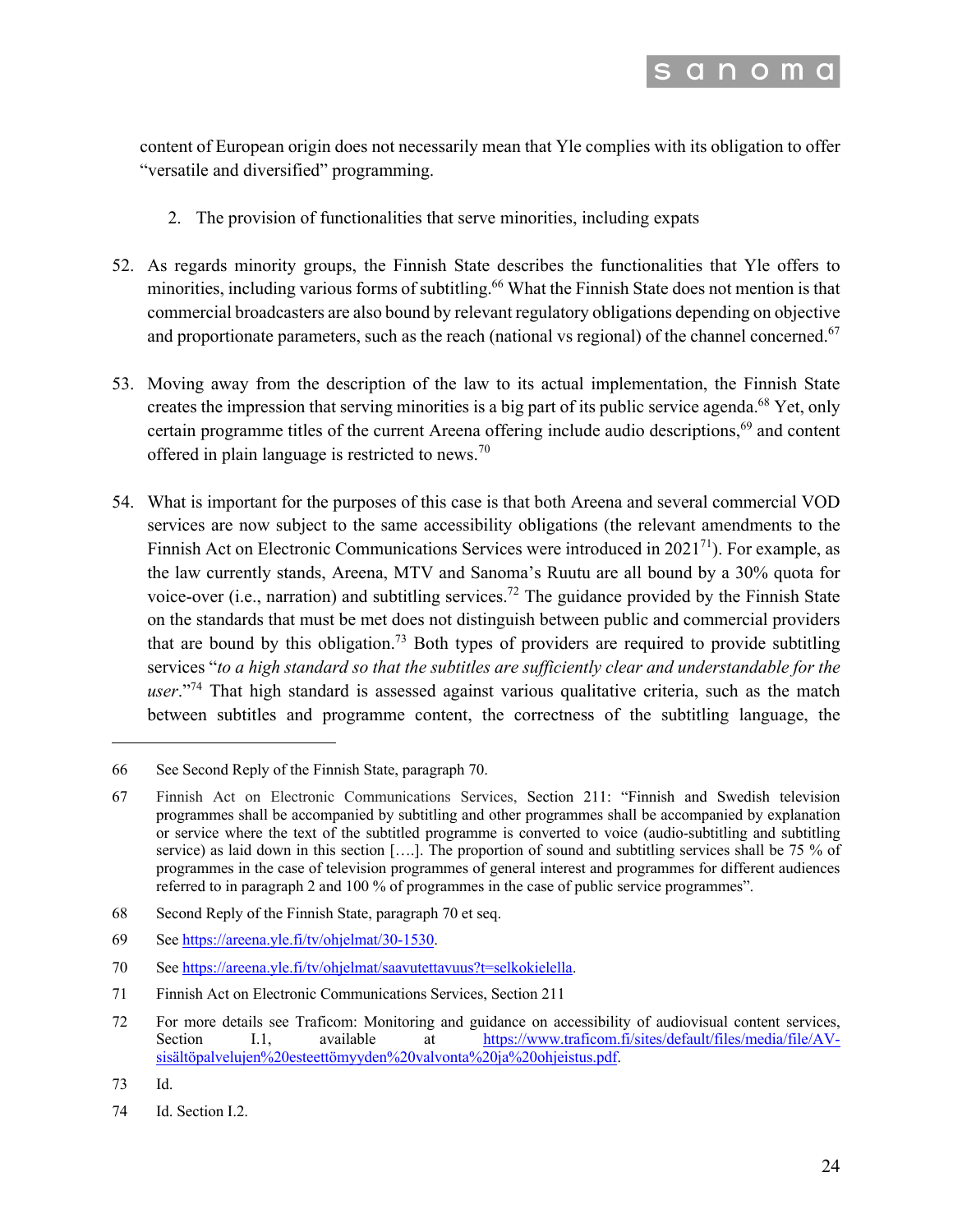

readability of the text, and synchronization.<sup>75</sup> Moreover, according to the same guidelines, both public and commercial providers are required to prepare action plans for the continuous and progressive accessibility of services and to report annually to the Finnish regulatory authority on the implementation of accessibility measures.<sup>76</sup> The guidelines specifically mention that

"the reports should pay particular attention to the implementation of accessibility by ondemand programme services, taking into account the objectives set out in the above-mentioned action plans. Those guidelines leave no doubt that "the action plans and reports to be collected from operators are new regulations that apply to all audiovisual content service providers established in Finland."<sup>77</sup>

- 55. The Finnish State mentions in its reply that "*content which is available at Yle Areena for a longterm is an essential prerequisite for the exercise of freedom of expression and participation in the society of special groups*."78 As clearly demonstrated in the analysis of the regulatory framework above, the duty to serve minorities is far from specific to Yle Areena. Depicting Areena as the only VOD platform that can serve those audiences is plainly wrong. Sanoma and other commercial operators must (and are making best efforts to) serve minorities. Moreover, it is Sanoma's understanding that other Member States which have imposed restrictions on the expansion of public broadcasters into online markets respect the right to receive information as well as the right to equal treatment. In other words, an uncontrolled expansion into online markets cannot be seen as necessary to protect fundamental rights, especially since commercial operators are also required to protect such rights.
- 56. Finally, the Finnish State attempts to argue that Yle Areena is the means through which it may serve Finns outside Finland. It mentions respectively that

"many Finns travel abroad and they have access to Yle services in Europe through Yle Areena (through Yle account). In addition, approximately 300,000 Finns live abroad and they do not have usually access to traditional TV broadcasting of Yle. Those viewers are only able to view content in Yle Areena, the copyrights of which are not limited geographically. About 80% of Yle's content is available for watching and listening abroad."<sup>79</sup>

<sup>75</sup> Id. Section I.2.1.

<sup>76</sup> Id., Section II.

<sup>77</sup> Id., Section II.4.

<sup>78</sup> Second Reply of the Finnish competent authorities, paragraph 79.

<sup>79</sup> Id., paragraph 80.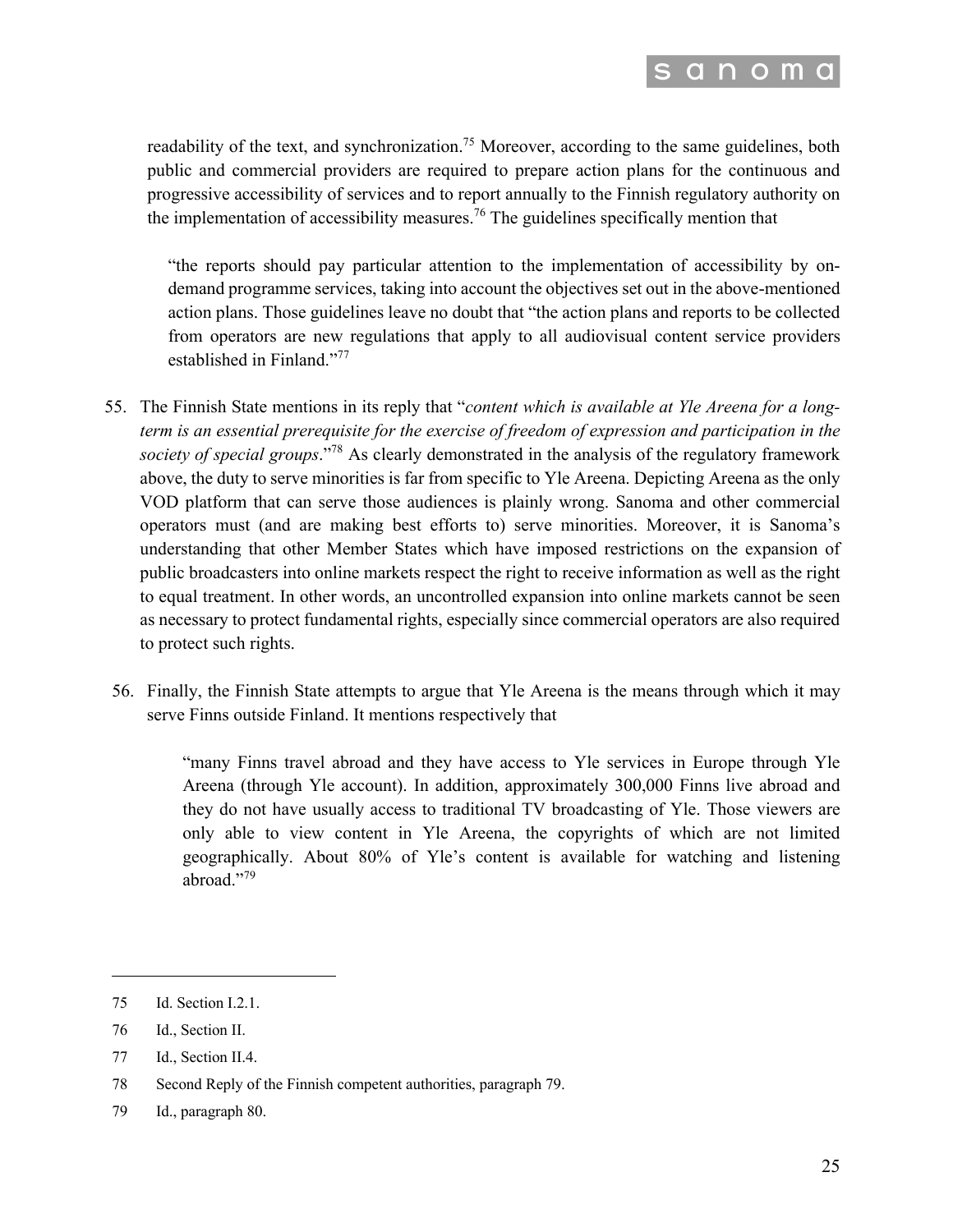

57. Two points must be made with respect to the extraterritorial reach of Yle Areena. First, due to the changes brought about by the Portability Regulation, it is not necessary for Yle to incur the significant costs of purchasing worldwide rights so that those Finns who travel in Europe can access Areena. Pursuant to the Portability Regulation, Finns who travel to another EU Member State cannot be restricted from accessing content that is offered on the VOD platforms which they are entitled to access in their domestic territory.<sup>80</sup> Second, the Finnish State mentions that the purchase of worldwide rights is necessary to serve those 300.000 Finns that permanently reside abroad.<sup>81</sup> 5.5 million British people live abroad and the BBC iPlayer cannot be accessed outside the UK.<sup>82</sup> Sanoma will let the Commission draw its conclusions on whether this cost is proportionate to Yle's public service mission.

#### **III. There is no act specifically entrusting Yle with the provision of the contested services**

- 58. The Finnish State argues that the Yle Act entrusts Yle with the provision of VOD and online learning services on the grounds that the Amsterdam Protocol is technology neutral and that public broadcasters must be able to serve the evolving needs of the audience.<sup>83</sup> This argument is weak at best. It is widely acknowledged in the Commission's decisional practice that public broadcasters' expansion into online markets must meet certain criteria. More particularly, where a public broadcaster offers "significant new" services, a procedure must be followed that leads to a specific act of entrustment. **Section A** demonstrates that VOD services qualify as "significant new" services, and **Section B** explains that the Finnish State ignored the different options it had at its disposal to entrust Yle with the provision of such services.
	- A. The contested services qualify as "significant new" services within the meaning of the Broadcasting Communication
- 59. Due to the imprecise definition of Yle's remit (see Part II above), the contested services qualify as "significant new" services within the meaning of the EU State aid rules. The Broadcasting Communication notes respectively that:

"[i]t is up to the Member States to determine, taking into account the characteristics and the evolution of the broadcasting market, as well as the range of services already offered by the public service broadcaster, what shall qualify as 'significant new service'. The 'new' nature of an activity may depend among others on its content as well as on the modalities of consumption. The 'significance' of the service may take into account for instance the

<sup>80</sup> See Regulation (EU) 2017/1128 of the European Parliament and of the Council of 14 June 2017 on crossborder portability of online content services in the internal market (OJ L 168/1).

<sup>81</sup> Second Reply of the Finnish competent authorities, paragraph 80.

<sup>82</sup> For more information see: https://www.bbc.co.uk/iplayer/help/questions/watching-outside-the-uk/outside-uk.

<sup>83</sup> First Reply of the Finnish competent authorities, paragraph 78.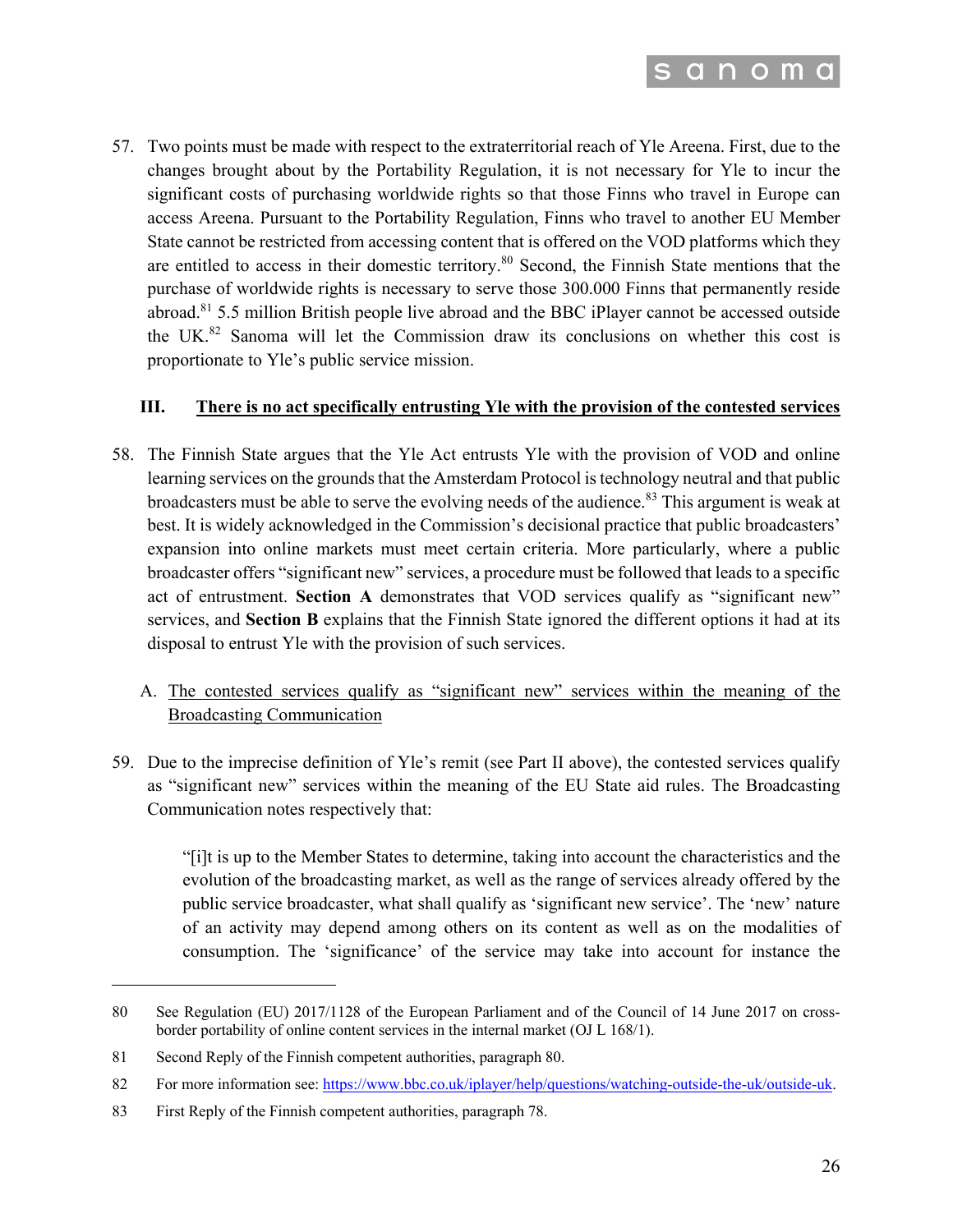

financial resources required for its development and the expected impact on demand. Significant modifications to existing services shall be subject to the same assessment as significant new services."<sup>84</sup>

- 60. We apply these criteria to the contested services as follows:
	- a. **The modality of consuming** VOD content and online learning materials is different from that of consuming content offered through linear broadcasting due to the "on-demand" element. As the Audiovisual Media Services Directive put it, on-demand services are "*different from television broadcasting with regard to the choice and control the user can exercise*."<sup>85</sup>
	- b. As regards **the content**, the learning materials offered online are not offered through Yle's linear channels. With respect to VOD content, there are titles that premier on Areena first as well as titles that are provided on Areena on an exclusive basis.
	- c. **The financial resources** required for the development of the contested services can be regarded as "significant". This is clearly illustrated by the figures provided in the Copenhagen Economics report that was commissioned by Yle. According to that report, in 2020, Yle spent  $E27$  million on Areena content.<sup>86</sup> That amount concerned content alone (and took into account only part of the costs of content that appeared on both linear TV and the VOD platform).<sup>87</sup> A VOD platform, however, has several other operating expenses, including expenses relating to infrastructure and human resources. Given that in 2020 Yle's net revenue was  $6483.7$  million,<sup>88</sup> Yle invested 5.6% of its budget in content for its VOD platform (this percentage does not account for the operating expenses referred to above). It should be noted that in several State aid decisions it was found that a service qualifies as a "significant new service" if it exceeded a much lower threshold (e.g., 2% of the total budget). 89

<sup>84</sup> Broadcasting Communication, paragraph 85.

<sup>85</sup> Audiovisual Media Services Directive, Recital (55).

<sup>86</sup> Copenhagen Economics report, paragraph 3.11.

<sup>87</sup> This is because of the way Yle allocates to Yle Areena and to Yle's linear TV channels the costs that are incurred in the production or acquisition of content made available on both distribution platforms. See Id., paragraphs 3.10-3.11.

<sup>88</sup> Yleisradio Oy, "Board of Directors' report and financial statements 2020", page 13.

<sup>89</sup> European Commission, E 2/2008 (ex CP 163/2004 and CP 227/2005) – Financing of ORF, 28 October 2009, C (2009) K(2009)8113, paragraph 199.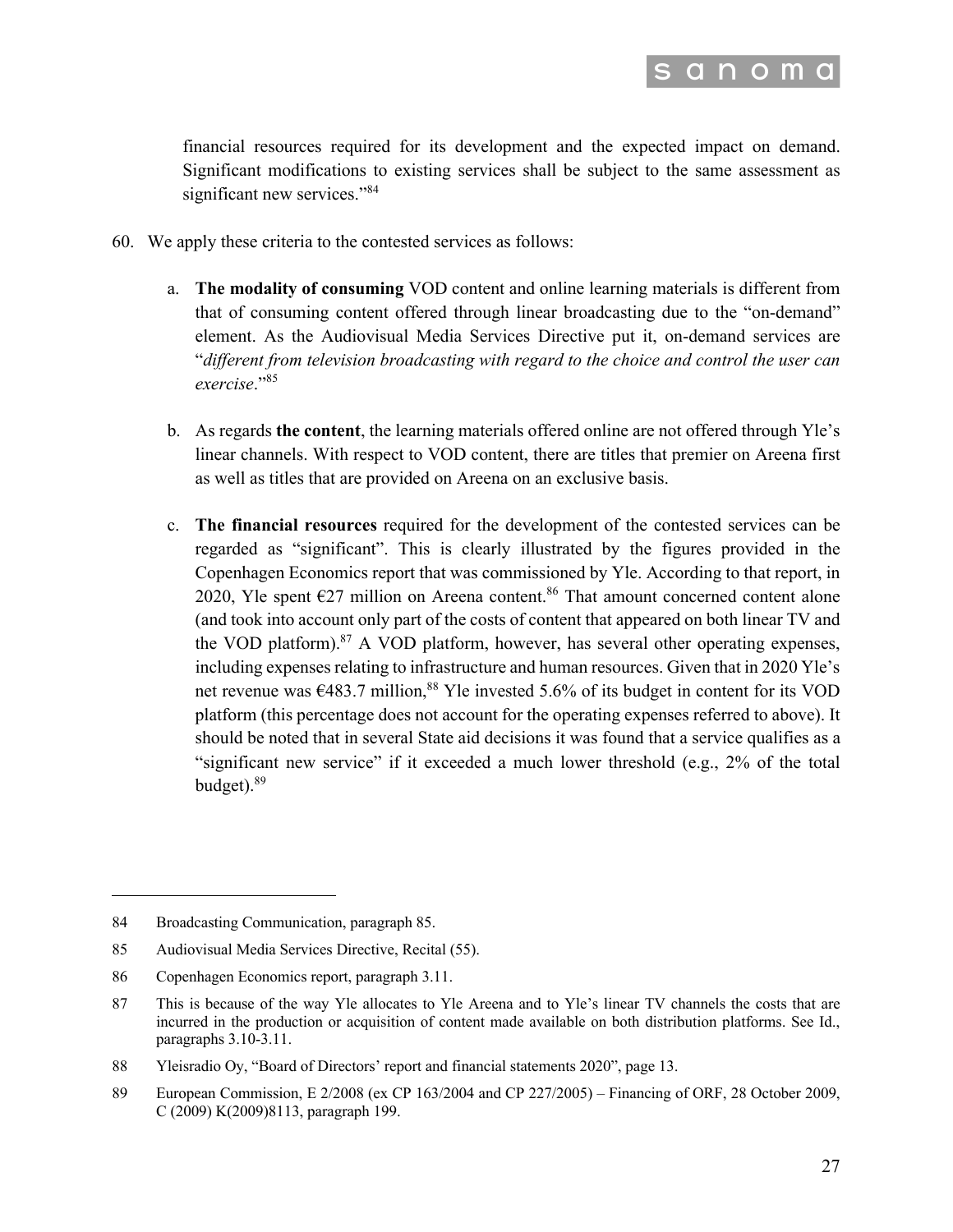

- B. Contrary to established practice that governs the entrustment of VOD and learning services across Europe, the Finnish State has not done what was necessary to comply with the EU State aid rules
- 61. The Finnish State argues that public broadcasters "*need to make use of all opportunities provided by new technologies to reach citizens as widely as possible*."90 That argument is based on what is set out in the section of the Broadcasting Communication that deals with the provision of audiovisual services over new distribution platforms.<sup>91</sup> However, that same section also explains that such services must be specifically entrusted to the public broadcaster concerned, an obligation that the Finnish State failed to comply with.<sup>92</sup>
- 62. Following two decades of the Commission's decisional practice in this sector, it is widely acknowledged that Member States can choose which of the following solutions to adopt in order to fulfil the "entrustment" criterion:
	- a. The entrustment act(s), such as a management agreement or Charter of Duties, can be revised to include the services in question. This is the case with the BBC Agreement<sup>93</sup> and Rai's Contratto di Servizio,<sup>94</sup> which *explicitly* refer to the VOD platforms they offer (BBC iPlayer and RaiPlay);
	- b. The entrustment act can be the outcome of an *ex ante* procedure (Public Value Test) whereby both the public value and the market impact of the service (and any significant modifications thereof<sup>95</sup>) are assessed. A good example is Ofcom's recent assessment of the time restrictions that apply to content made available on the BBC iPlayer;  $96$

<sup>90</sup> First Reply of the Finnish competent authorities, paragraph 35.

<sup>91</sup> Broadcasting Communication. See, for instance, paragraph 81: "public service broadcasters should be able to use the opportunities offered by digitisation and the diversification of distribution platforms on a technology neutral basis, to the benefit of society."

<sup>92</sup> See Id., paragraphs 84 et seq.

<sup>93</sup> BBC Agreement, Part 1, Article 2(4), available at http://downloads.bbc.co.uk/bbctrust/assets/files/pdf/about/how\_we\_govern/2016/agreement.pdf.

<sup>94</sup> Rai Contratto di Servizio 2018-2022, Article 5(2)(a) and (b), available at https://www.rai.it/dl/doc/1607970429668\_Contratto%20di%20servizio%202018-2022.pdf.

<sup>95</sup> Broadcasting Communication, paragraph 85.

<sup>96</sup> Ofcom, "BBC iPlayer Competition Assessment, Final Determination", 1 August 2019, available at https://www.ofcom.org.uk/\_\_data/assets/pdf\_file/0029/159725/statement-bbc-iplayer-finaldetermination.pdf.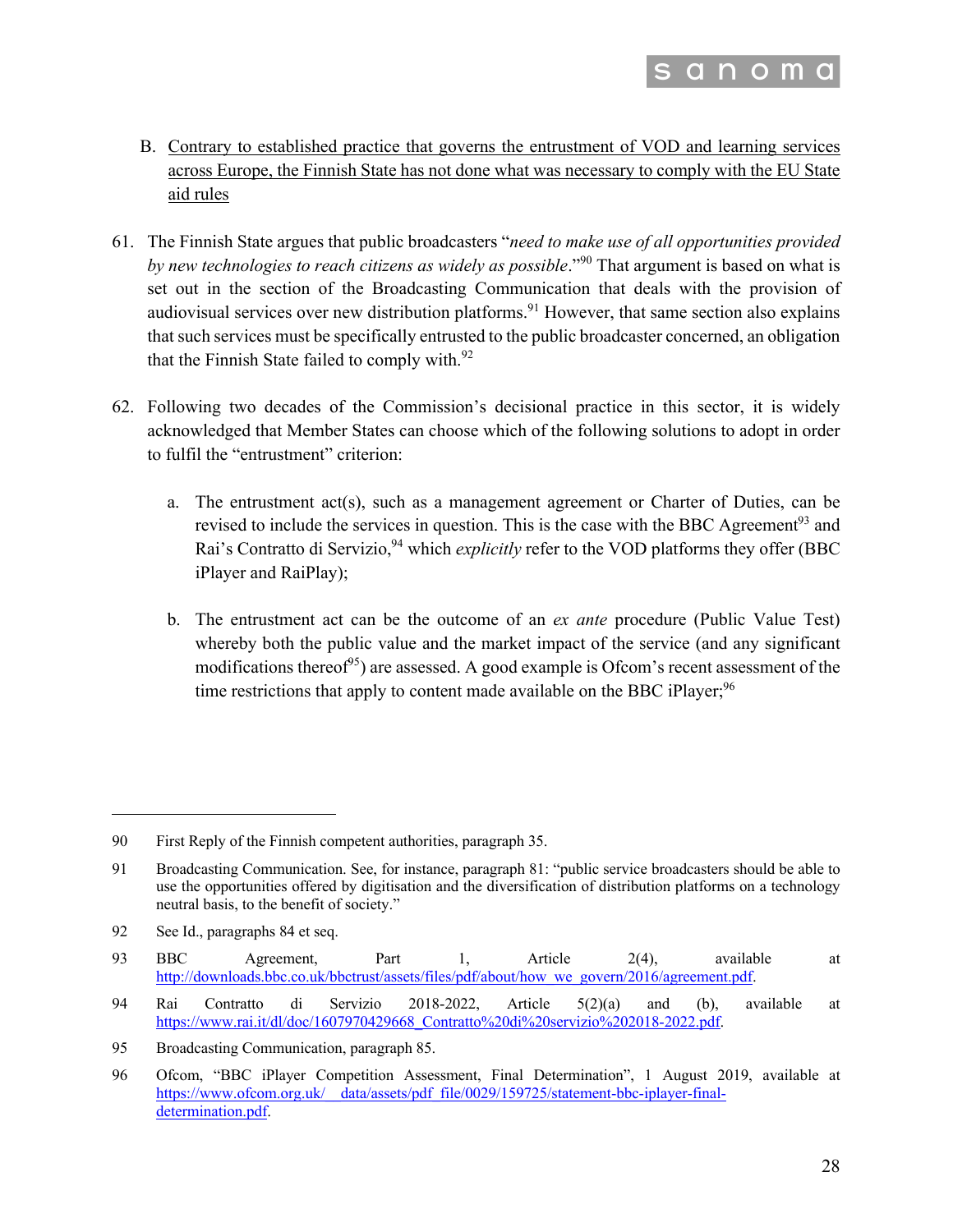

- c. The State can notify its plans to the Commission and, following approval, an entrustment act can be adopted or revised to include the service concerned. This was the case with the BBC Digital Curriculum.<sup>97</sup>
- 63. None of the above has been done in the case of Yle's VOD and online learning services (nor has it been done for other services, such as podcasts, which Yle started to offer in emerging markets). In its first response, the Finnish State is limited to referring to vague proposals and statements:

"The Government *Proposal* from 2017 further confirmed the importance of the use of new technologies, especially the Internet, by stating that Yle fulfills its public service tasks by making its content available in the Internet. Further, the Deputy Chancellor of Justice has *considered* that the public service programming shall take into account the change in consumption patterns related to technological development."98

- 64. The Government Proposal is what its name suggests. As for the decision of the Chancellor of Justice ("**CoJ**"), the Finnish State conveniently refrains from explaining what the role of the CoJ is, the facts of the case referred to in its response, as well as the arguments put forward by the Administrative Council in the context of that case. Sanoma will set the record straight. The CoJ is an administrative body, which supervises the lawfulness of the official acts of the Government, the President of the Republic and other public bodies. It is entrusted, *inter alia*, with adjudicating on complaints made by citizens about the conduct of public bodies.<sup>99</sup> The facts of the case the Finnish State refers to and its outcome can be summarized as follows: in 2014, the CoJ received a complaint from a citizen that Yle acted in violation of its remit for making certain content available only online.<sup>100</sup> The citizen in question argued that Yle breaches its statutory obligation to "*make its services available to all on equal terms*" for the reason that not everyone can afford hardware to access that content.<sup>101</sup> One of the main arguments put forward by the Administrative Council in that case was that Yle's requirement to "*make its services available to all on equal terms*" did *not* apply to video content published on Internet-based online services.<sup>102</sup>
- 65. The argument of the Finnish State that the CoJ decision may be seen as an appropriate act of entrustment is groundless. Case-by-case decisions adopted by administrative bodies on complaints made by citizens cannot serve the primary purpose for which Member States are required to have in place a clear and precise definition of the remit – that is, legal certainty. As already explained in

102 Ibid.

<sup>97</sup> European Commission, State aid No N 37/2003 – United Kingdom: BBC Digital Curriculum, 1 October 2003, C(2003)3371fin, paragraph 1.

<sup>98</sup> First Reply of the Finnish competent authorities, paragraph 14 [emphasis added].

<sup>99</sup> Dnro OKV/1258/1/2014, Decision of 17 March 2015.

<sup>100</sup> Ibid.

<sup>101</sup> Ibid.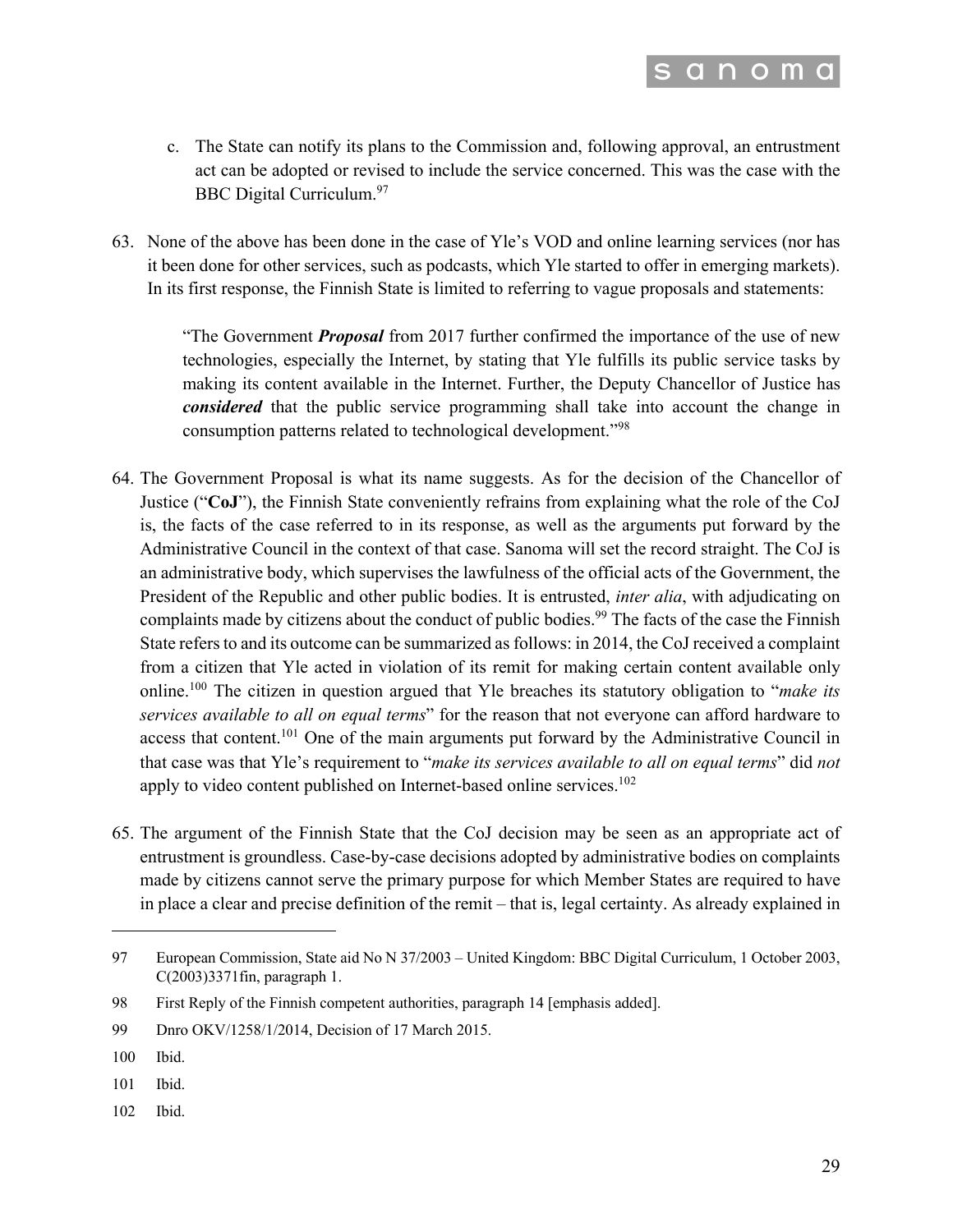

detail in Section III, that certainty is of primordial importance to avoid a disproportionate harm to competition because it enables competent regulators to exercise control over how public money is spent and because it enables commercial operators to plan their activities. If such decisions were sufficient, the Commission and the EU Courts would leave it up to national courts and administrative bodies to determine which services fall under the public service mandate. However, this would clearly go against the spirit and purpose of Article 106(2) TFEU.

66. In addition to the Government Proposal and the CoJ decision on which the Finnish State relies in its first response, the Finnish State makes another unsuccessful attempt to convince the Commission that Yle was specifically entrusted with the provision of the contested services in its second response. That response refers to the strategy of Yle:

""TV and radio channels remain important among the mature adult population, but recognizing the move towards a digital production and publishing environment, Yle ensures that it continue to serve all people in Finland during and after the transition. Such transition means also that content is available in Yle Areena and on mobile services". If Yle Areena services would be unjustifiably restricted it would negatively influence Yle's perception and the value it provides to the Finnish society."<sup>103</sup>

- 67. As will be explained in detail below (and as Sanoma has already discussed in its Complaint), that strategy is set by the Administrative Council, the body that is also expected to assess whether Yle fulfils its remit. Given that the Finnish State refers to the above as an appropriate entrustment act, Sanoma assumes that the Finnish State is satisfied that the same body can hold executive *and*  quasi-judicial (since, according to the Finnish State, the Administrative Council oversees compliance with the remit and can impose sanctions in cases of non-compliance) powers.
- 68. As regards online learning services, the Finnish State puts forward the following arguments to show that they have been entrusted to Yle. First, the State refers again to Section 7 of the Yle Act, which requires Yle to "*take educational* [...] aspects into consideration in its programmes, *provide an opportunity to learn and study, and give focus on programming for children and young people*."<sup>104</sup> Given the outcome of the BBC Digital Curriculum decision, which was discussed above, Sanoma cannot see how this qualifies as a "specific" act of entrustment. Second, the Finnish State refers to a statement made by the Parliamentary Committee that receives the annual report prepared by the Administrative Council, pointing out that "*the Committee drew attention to the task of Yle in respect of free learning materials, which the Committee considers to be an important factor in promoting the equality between children and young people*."<sup>105</sup> However, as acknowledged by the Finnish State itself, that Committee can only provide "soft guidance" to

105 Ibid.

<sup>103</sup> Id., paragraph 61.

<sup>104</sup> Id., paragraph 99.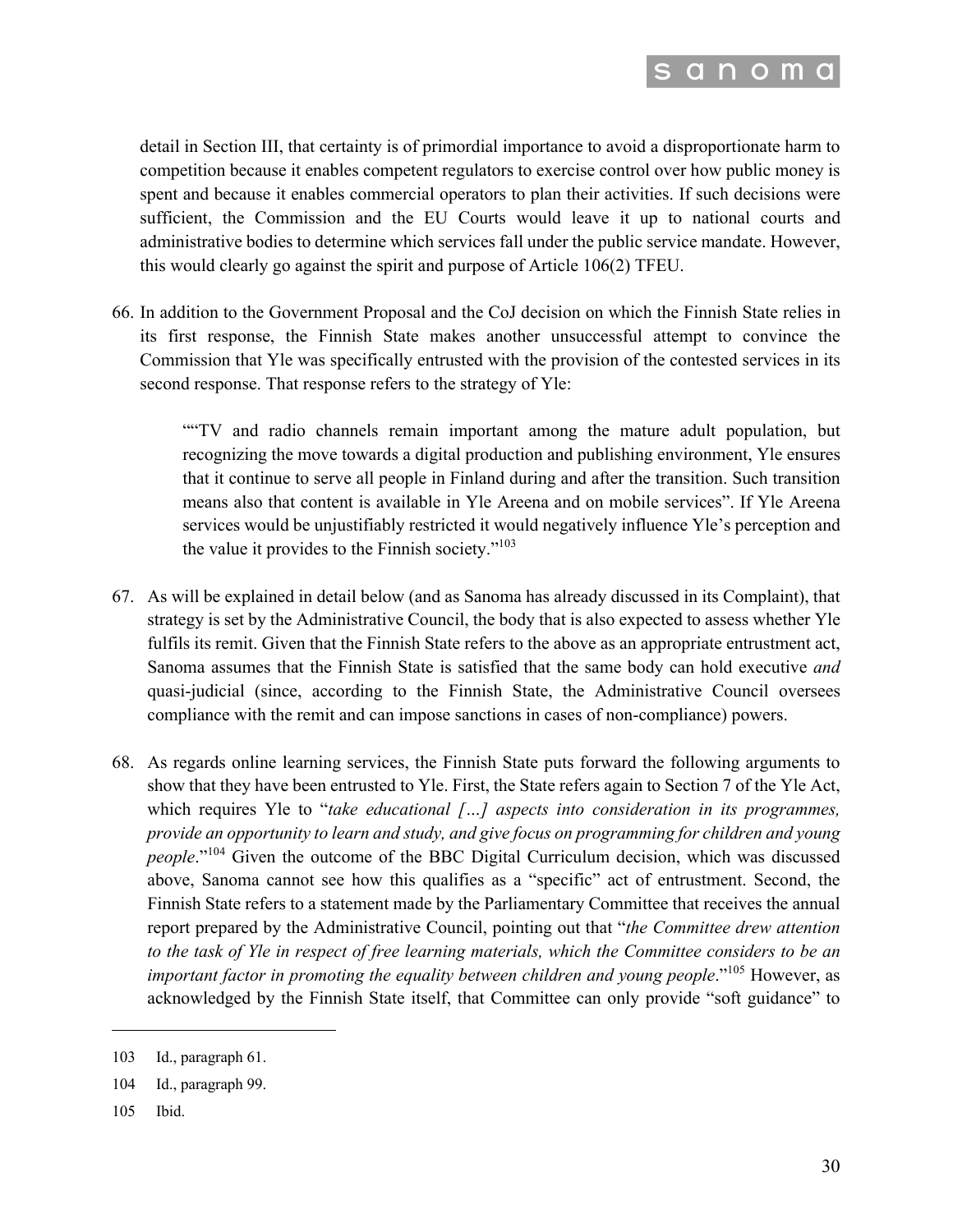

Yle.<sup>106</sup> Finally, the Finnish State refers to the Government Proposal which, if adopted, will allow Yle to offer "*text-based content relating to learning*" without the need for a connection to Yle's content that contains moving images or sound.<sup>107</sup> The Finnish State submits in its first response that "*under the Government Proposal, Yle could continue for example the publication of Yle's Abitreenit (translated: exam preparation), Svenska Yle's and corresponding Vetamix & Abimix in cooperation with the educational authorities*."<sup>108</sup> Sanoma submits that this is a far-fetched interpretation of the proposal and that this clarification should be understood to mean the exact opposite: to date, there has not been an appropriate act entrusting Yle with the provision of its online learning services.

69. Overall, none of the above documents referred to by the Finnish State can be regarded as a "*specific act of entrustment*" within the meaning of the Broadcasting Communication, which lays down that the public service remit should be assigned to one or more undertakings "*by means of an official act (for example, by legislation, contract, or binding terms of reference).*"109

#### **IV. There is no effective supervision of Yle's compliance with its public service remit**

- 70. In its Complaint, Sanoma raises concerns over the system of supervision of Yle's public service mandate.<sup>110</sup> The Finnish State puts forward the following arguments to dismiss those concerns:
	- a. The Administrative Council, which is appointed by Parliament, does not receive any instructions from Yle's management bodies; $^{111}$
	- b. The Administrative Council may impose the following remedies in cases of noncompliance with the remit: report that Yle has not developed its activities in line with its mandate in its annual report to Parliament; clarify Yle's strategy; set restrictions on or decide to expand Yle's strategy; remove the Board; $^{112}$
	- c. The annual report prepared by the Administrative Council is "handled" by a Parliamentary Committee that hears experts, representatives of commercial media, Yle's CEO and the

110 Sanoma, "Legal assessment of State aid incompatible with the internal market – Funding for online learning services and video-on-demand ("VOD") to the Finnish public service broadcaster Yleisradio Oy ("Yle")", 23 April 2021, paragraphs 33-40.

<sup>106</sup> Id., paragraph 54.

<sup>107</sup> First Reply of the Finnish competent authorities, paragraph 130.

<sup>108</sup> Id., paragraph 131.

<sup>109</sup> Broadcasting Communication, paragraph 50 [emphasis added].

<sup>111</sup> First Reply of the Finnish competent authorities, paragraph 52.

<sup>112</sup> Id., paragraph 53.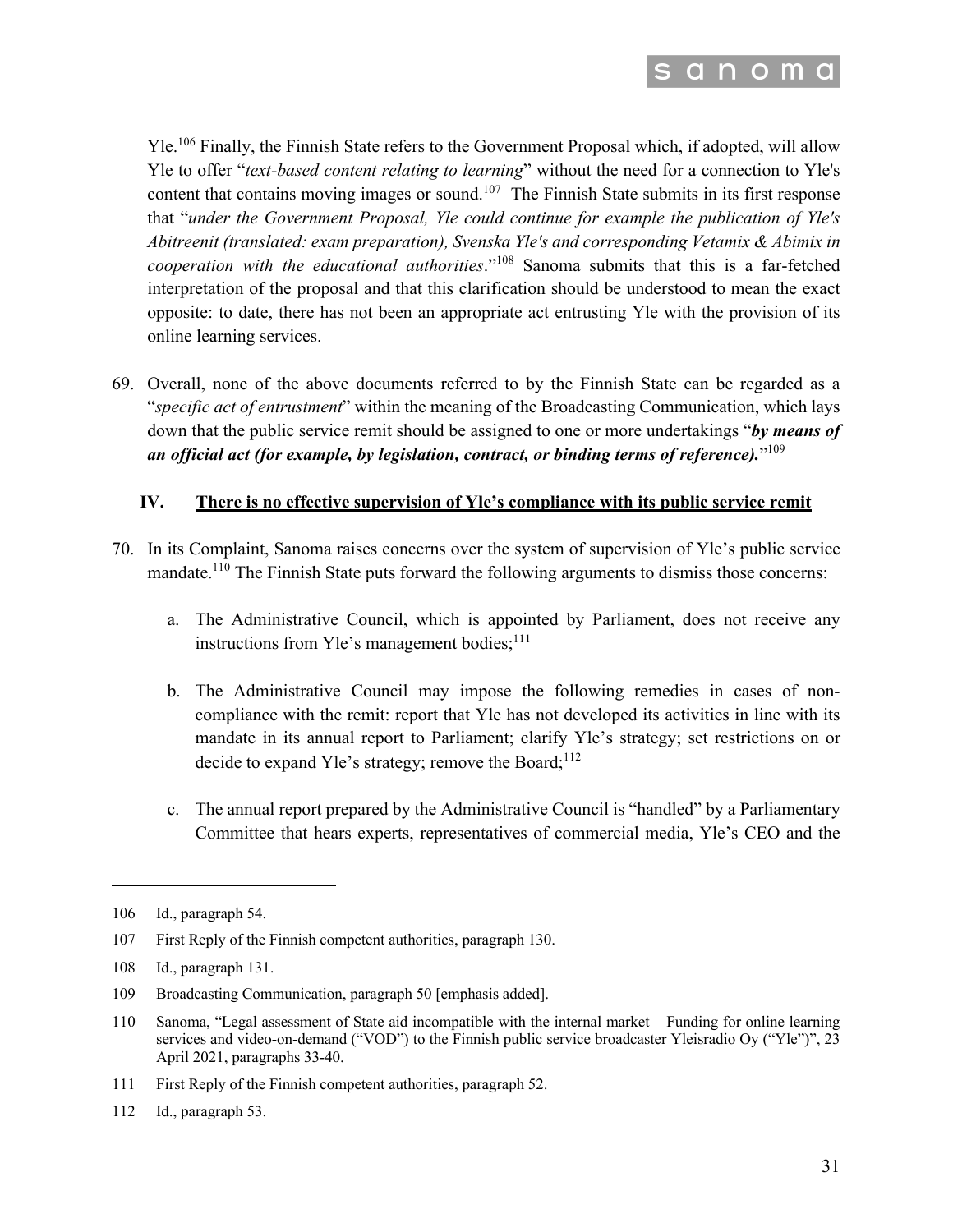

Chair of the Administrative Council. That committee is able to make remarks on certain matters, which can be considered "soft guidance" to Yle.<sup>113</sup>

- 71. The above elements do not form an appropriate mechanism that would comply with the requirement of effective supervision for the following reasons: First, the Administrative Council is not an independent regulator and does not have the power to impose effective remedies in cases where Yle does not comply with the public service remit (**Section A**). Second, there is no effective supervision of whether overcompensation has taken place (**Section B**).
	- A. The Administrative Council is not an independent body and does not have the power to impose effective remedies in cases where Yle does not comply with the public service remit
- 72. As mentioned in the Complaint, supervision of the public service remit by the Administrative Council is not in line with the Broadcasting Communication. The Administrative Council is not an independent regulator. Moreover, a conflict of interest arises from the duties that the Administrative Council is expected to perform.<sup>114</sup> Those elements are highly problematic. To address concerns arising from similar issues, Member States introduced (both as a result of State aid decisions and on their own initiative) changes in national legislation to ensure that monitoring compliance with the remit is effective.
- 73. For example, following its assessment of a system similar to that of Yle, namely the scheme put in place by Ireland, the Commission concluded that the system of supervision of the Irish public broadcaster RTÉ was not effective.<sup>115</sup> As a result, Ireland committed to establish an independent regulator that would oversee compliance with the public service mandate.<sup>116</sup> The similarities between the two systems and the Commission's reasoning are examined in more detail below.
- 74. In the case of Ireland, the RTÉ Authority (i.e., the Authority in charge of supervising RTÉ's compliance with the public service remit)<sup>117</sup> was required to prepare an annual report concerning

<sup>113</sup> Id., paragraph 54.

<sup>114</sup> Sanoma, "Legal assessment of State aid incompatible with the internal market – Funding for online learning services and video-on-demand ("VOD") to the Finnish public service broadcaster Yleisradio Oy ("Yle")", 23 April 2021, paragraphs 33 et seq.

<sup>115</sup> Id., paragraph 97.

<sup>116</sup> Id., paragraph 123.

<sup>117</sup> Broadcasting Authority Act 1960, Article 4, available at http://www.irishstatutebook.ie/eli/1960/act/10/enacted/en/print.html.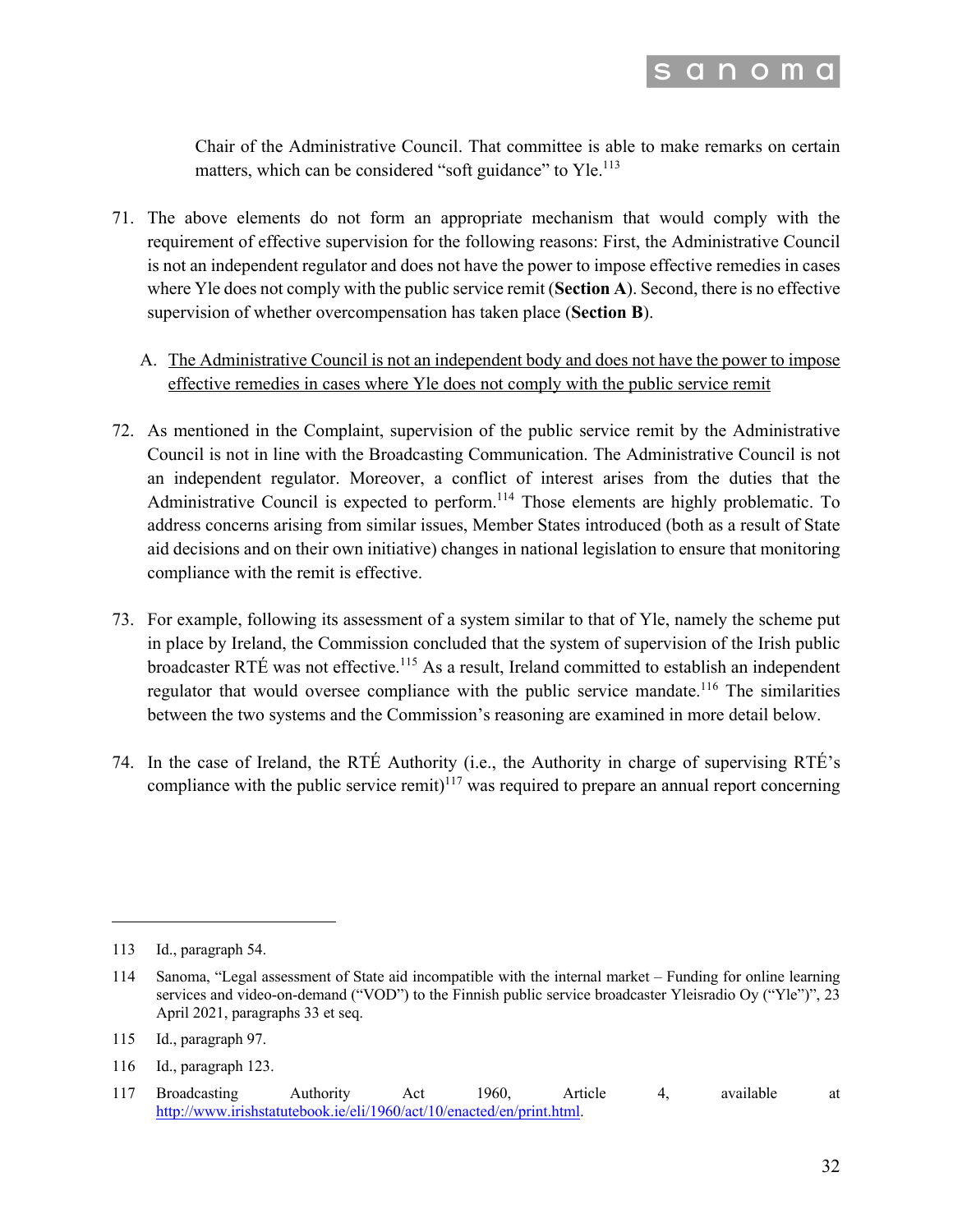

the performance of RTÉ's functions.<sup>118</sup> That report would be submitted to the competent Minister and the Irish Parliament.<sup>119</sup>

75. The Commission noted the following with respect to the above:

"The RTÉ Authority's reporting obligations and the preceding responsibility of ensuring that RTÉ complies with its legal obligations would not, in the Commission's view, be sufficient to ensure effective supervision, since *the RTÉ Authority is not a control body independent from the RTÉ but rather an integral part of it*. As regards the reports transmitted to the Minister [and] the Irish Parliament, the Commission considers that *such reports may be an appropriate basis for a control of the fulfilment of the public service broadcasters' obligations*. *However, based on the current legal framework it is not clear how the fulfilment is assessed and what are the possible consequences of non-compliance.*"120

- 76. Yle's Administrative Council is not a control body independent from Yle.<sup>121</sup> In addition, the annual report prepared by the Administrative Council is submitted to Parliament.
- 77. Consequently, remarks similar to those made by the Commission regarding the Irish supervision scheme can be made on the Finnish system. First, as the Finnish State itself mentions in its reply, the Parliamentary committee that receives the report "*is able to make remarks on certain matters, which are then recorded in the publicly available committee report, which can be considered a soft guidance given to Yle.*"<sup>122</sup> Soft guidance, however, is what its name suggests. There are no safeguards to ensure that any steps that experts or the commercial sector propose in the context of this process are properly assessed and potentially lead to appropriate changes in how Yle fulfils the remit.<sup>123</sup> Second, similar to the Irish case, there are no effective remedies in cases of non-

<sup>118</sup> European Commission, State aid E 4/2005 (ex NN 99/1999) – Ireland: State financing of Radio Teilifís Éireann (RTÉ) and Teilifís na Gaeilge (TG4), 27 February 2008, C(2008)723 final, paragraph 30.

<sup>119</sup> Ibid.

<sup>120</sup> Id., paragraphs 97-98.

<sup>121</sup> Sanoma, "Legal assessment of State aid incompatible with the internal market – Funding for online learning services and video-on-demand ("VOD") to the Finnish public service broadcaster Yleisradio Oy ("Yle")", 23 April 2021, paragraph 34. The link to government further stems from the fact that the Administrative Council is appointed for the election period of Parliament.

<sup>122</sup> First Reply of the Finnish competent authorities, paragraph 54 [emphasis added].

<sup>123</sup> As regards the role that the views of interested stakeholders can play in assessing the expansion of public broadcasters into online markets, Sanoma refers to a principle set out in the Broadcasting Communication whereby "[i]n the interest of transparency and of obtaining all relevant information necessary to arrive at a balanced decision, interested stakeholders shall have the opportunity to give their views on the envisaged significant new service in the context of an open consultation. […] Member States shall assess, based on the outcome of the open consultation, the overall impact of a new service on the market by comparing the situation in the presence and in the absence of the planned new service". See Broadcasting Communication, paragraph 88.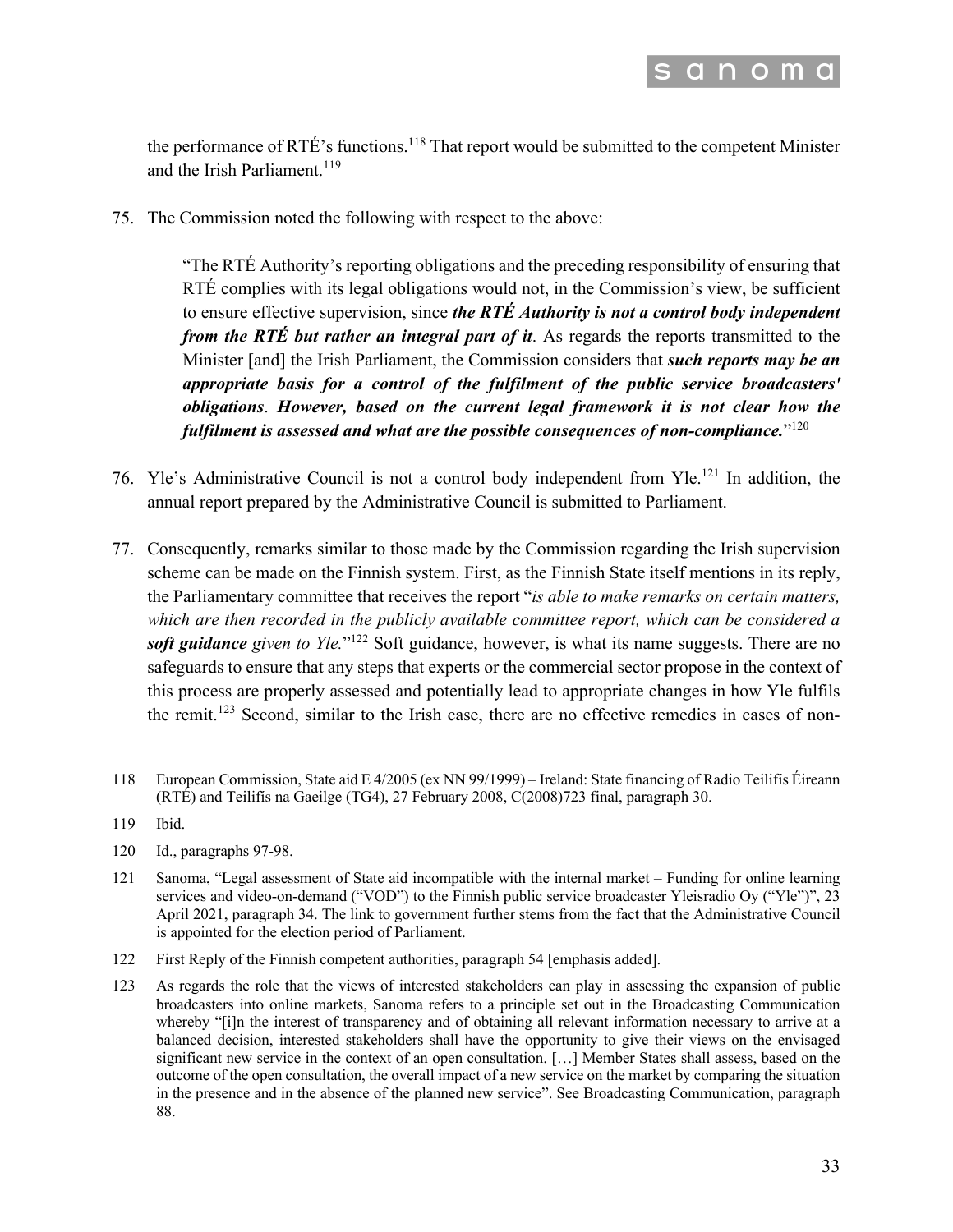

compliance. The Finnish State unconvincingly argues that the competence of the Administrative Council to clarify Yle's strategy and to set restrictions on or decide to expand Yle's strategy are effective remedies. Those are the duties that the Administrative Council is expected to perform in its day-to-day work rather than a rectification of a problematic situation.

78. Moreover, the aforementioned duties raise a conflict of interest, which is discussed in detail in the Complaint.<sup>124</sup> Decisions on Yle's strategy are akin to those that can be made by a management body. A case in point is the example mentioned by the Finnish State in its response:

"[I]n 2016 the Administrative Council approved financial and operational guidelines for Yle, in which the Administrative Council particularly emphasizes the versatility of the public service provided by Yle, as well as Yle's readiness to face challenges brought by the new ways to use media and the new technologies. According to those guidelines, *Yle should offer extensive and diverse services through appropriate distribution channels to all citizens in accordance with its public service mandate (point 1 of the guidelines) and increase its resources related to online content, services and distribution (point 3 of the guidelines)*."125

79. This situation is rather peculiar. A body entrusted with checking compliance with the remit that may *also* (unconditionally) decide on the expansion of a public broadcaster into multiple distribution platforms does not exist in another Member State. In fact, when similar conflicts of interest have arisen in the past, the governance structure was modified to ensure that there is independent supervision. This was, for example, the case with the BBC's governance structure. In the case of the BBC, members of the BBC Trust were also members of the Executive Board.<sup>126</sup> While this is not the case with Yle, the same conflict of interest arises because the Administrative Council can decide on Yle's strategy *and* assess fulfilment of the public service mission. The independent expert conducting the review of BBC's system had noted respectively: "*the BBC model is flawed. It conflates governance and regulatory functions within the Trust*."<sup>127</sup> The system was thus revised, assigning the task of monitoring compliance with the remit to Ofcom, an independent regulator. $128$ 

<sup>124</sup> Sanoma, "Legal assessment of State aid incompatible with the internal market – Funding for online learning services and video-on-demand ("VOD") to the Finnish public service broadcaster Yleisradio Oy ("Yle")", 23 April 2021, paragraphs 38 et seq.

<sup>125</sup> First Reply of the Finnish competent authorities, paragraph 56 [emphasis added].

<sup>126</sup> BBC Charter (1997), Article 8(3).

<sup>127</sup> See "BBC Trust 'flawed' and should be replaced by Ofcom, report says", *BBC News*, 1 March 2016. Available at https://www.bbc.com/news/entertainment-arts-35696657.

<sup>128</sup> For more details see: https://www.ofcom.org.uk/tv-radio-and-on-demand/information-for-industry/bbcoperating-framework.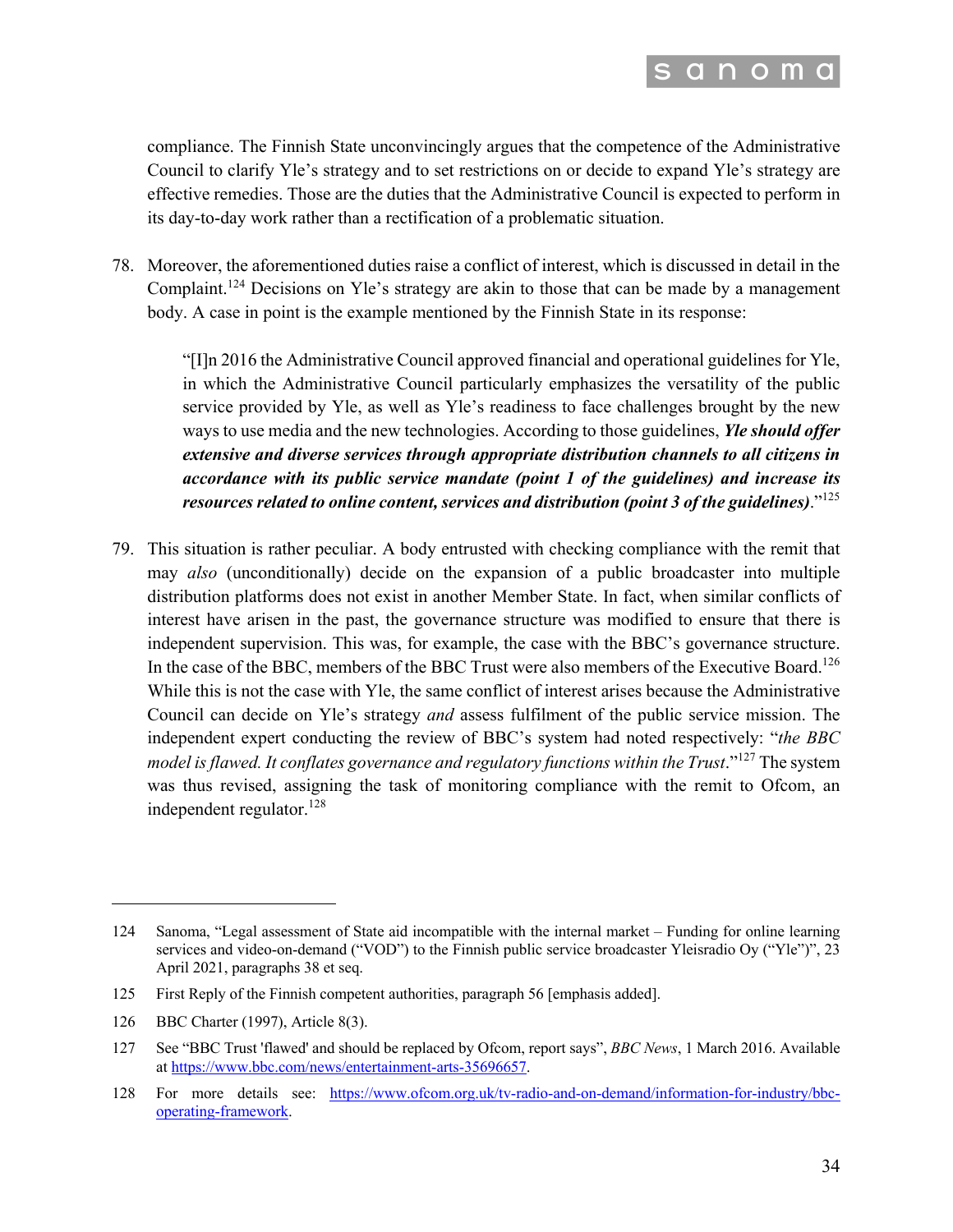

- 80. Overall, the Administrative Council can set Yle's strategy (which the Finnish State regards as an appropriate entrustment act<sup>129</sup>), control whether Yle fulfils its public service mission, *and* impose restrictions on Yle in cases of non-compliance with the remit. In other words, the same body can hold executive *and* quasi-judicial powers. This is most definitely unique in a European democracy, especially when such an institutional structure applies to a media organization.
	- B. There is no effective supervision of whether overcompensation has taken place or whether the provision of "significant new" online services can create a disproportionate impact on the market
- 81. In addition to the absence of an effective supervision of the fulfilment of the public service remit, there is also a total lack of effective supervision of whether overcompensation has taken place (Sub-section 1) or whether the provision of "significant new" online services can create a disproportionate impact on the market (Sub-section 2).
	- 1. There is no effective supervision of whether overcompensation has taken place
- 82. As explained in the Complaint and in the response of the Finnish State, Traficom has the following duties:
	- a. supervising Yle's cooperation with third parties (such as other media companies) in order to ensure that Yle's activities promote freedom of expression, high-quality journalism and pluralism of the media;
	- b. supervising Yle's compliance with the prohibition on advertising and on the production of sponsored programs imposed on it by law;
	- c. supervising that Yle is not engaging in price undercutting or cross-subsidization between its public service activities and the commercial activities Yle itself has defined as falling outside the scope of its public service remit (such as renting studio capacity); and
	- d. monitoring that, for accounting purposes, Yle's public service activities are separated from other activities, if any (this would be, e.g., renting studio or OB-van capacity, facilities etc.).
- 83. The first task is unrelated to the principle of proportionality. As regards the other three tasks (and as acknowledged by the Finnish State in its response), those are related to the development of

<sup>129</sup> See paragraph 72 above.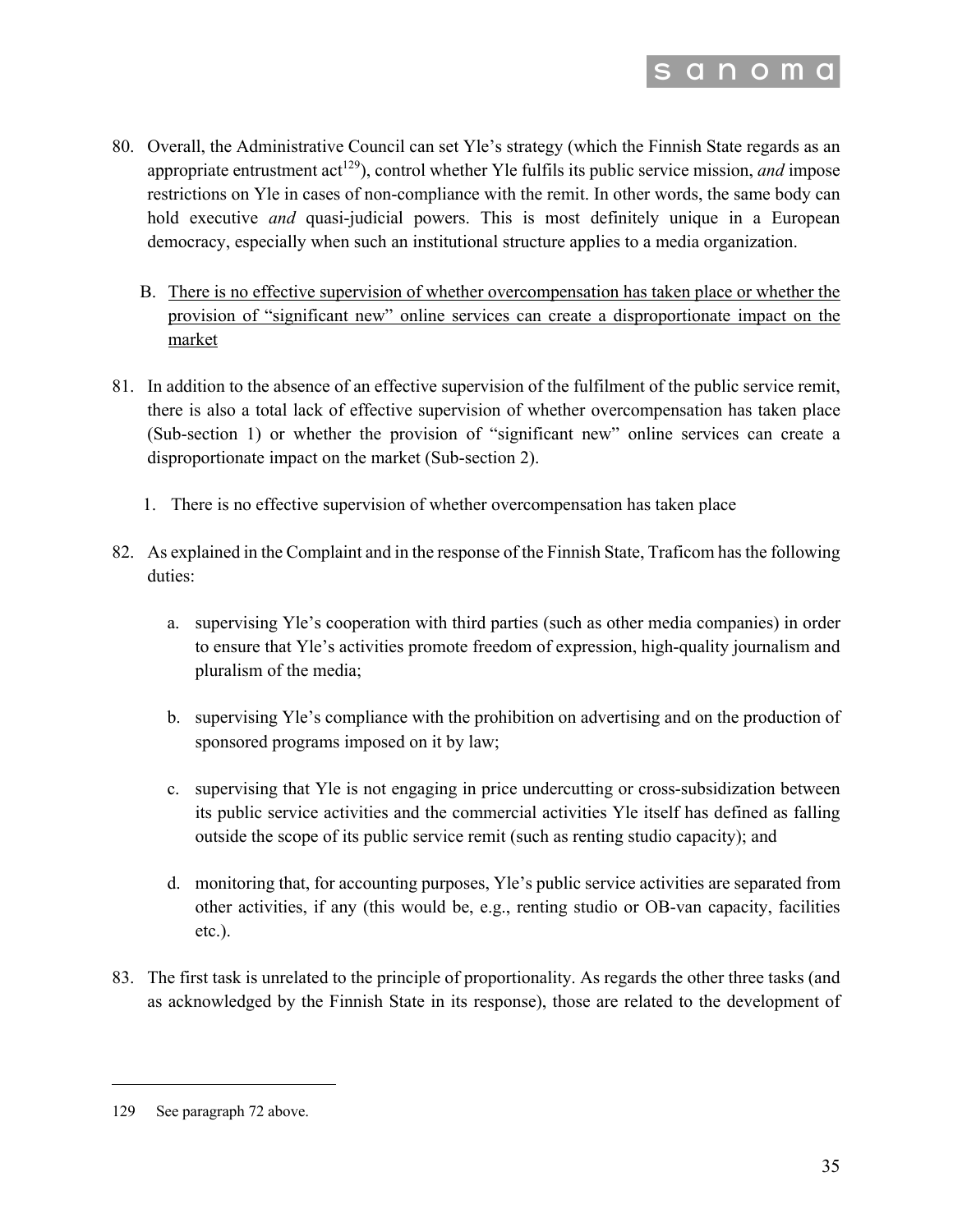

commercial activities. Since such activities are, in the words of the Finnish State, "*extremely marginal*",<sup>130</sup> the relevant control is also at best marginal.

- 84. In its response, the Finnish State mentions that, because commercial activities are extremely marginal, "*any risk of overcompensation appears to be completely remote*."<sup>131</sup> This statement is incorrect: a risk of overcompensation does not arise only in cases where the public broadcaster engages in commercial activities. Surely, commercial activities need to be ring-fenced; safeguards such as the public broadcasters' obligation to keep separate accounts and to treat their commercial subsidiaries at arm's length are necessary to ensure that there is no cross-subsidization. However, there also needs to be a mechanism ensuring that the money spent is proportionate to the discharge of the public service mandate *even where the public broadcaster predominantly relies on public funds*. In other words, spillovers of public money to commercial activities, such as advertising, is not the only issue a regulator should be concerned about. Using public money to undercut private initiatives is also of great concern. This is why the Broadcasting Communication sets out several principles guiding such control (e.g., that public broadcasters may not retain more than 10% of the annual budgeted expenses and the rest of the money must be paid back to the State).<sup>132</sup>
- 85. Although Sanoma raised in its Complaint the legitimate concern that there is no appropriate system checking whether overcompensation has taken place,<sup>133</sup> the Finnish State has so far failed to provide any concrete evidence that such a system is in place, contenting itself to dismiss the issue.
	- 2. There is no effective supervision of whether the provision of "significant new" online services can create a disproportionate impact on the market
- 86. In addition to the lack of effective supervision over whether overcompensation takes place, there is currently no appropriate mechanism to assess whether a "significant new service" creates disproportionate effects on the market. We will use the example of the 2016 prior evaluation procedure mentioned by the Finnish State in its second response to explain why.
- 87. Section 6a of the Yle Act broadly refers to the obligation to conduct an *ex ante* assessment prior to the launch of "significant new services". That assessment is based on the key elements set out in the Broadcasting Communication, including a market impact analysis as well as a public policy

<sup>130</sup> First Reply of the Finnish competent authorities, paragraph 60.

<sup>131</sup> Ibid.

<sup>132</sup> Broadcasting Communication, see paragraphs 70 et seq.

<sup>133</sup> Sanoma, "Legal assessment of State aid incompatible with the internal market – Funding for online learning services and video-on-demand ("VOD") to the Finnish public service broadcaster Yleisradio Oy ("Yle")", 23 April 2021, paragraph 40.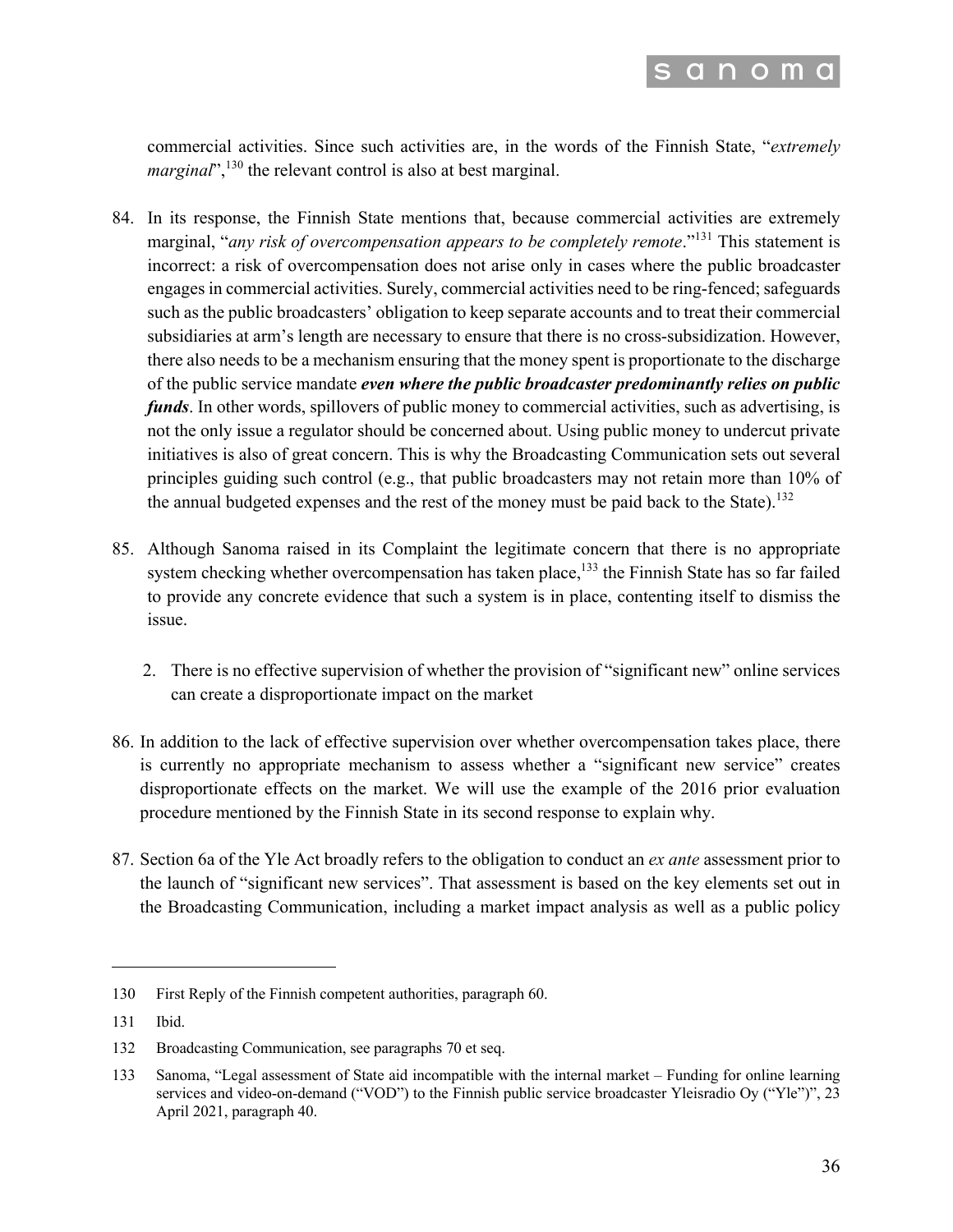

consultation.134 The obligation to conduct such an assessment is not restricted to the launch of "significant new" services. The Broadcasting Communication specifically mentions that "*significant modifications to existing services shall be subject to the same assessment as significant new services*."<sup>135</sup>

- 88. Sanoma has already explained that no market impact analysis took place *before* Areena was launched. As regards the post-launch period, the Finnish State refers to the prior evaluation procedure that took place in 2016 to assess changes in Areena as an example of how well the impact on the market has been assessed.<sup>136</sup> Sanoma respectfully disagrees. That procedure dealt with purely cosmetic changes in Areena, i.e., "*content packaging*" and "*content classification into subentities*"<sup>137</sup> (this is also reflected in the Questionnaire that was addressed to the stakeholders interested in submitting a reply to the relevant consultation).<sup>138</sup> Put simply, the relevant modifications did not deal with any of the substantive aspects that form Sanoma's Complaint, including the type of content offered on Areena (e.g. entertainment vs current affairs programming), the extent to which Areena could offer standalone content, and whether any time restrictions on the availability of that content should apply.
- 89. As regards the actual evaluation of the market impact that was conducted at the time, Sanoma makes the following remarks which unequivocally demonstrate that the system is not adequate. First, the evaluation was assigned to a single lawyer. Without any attempt to discredit that person's skills, an adequate evaluation requires more manpower and a blend of different types of expertise, including the expertise of economists and competition lawyers specializing in media markets.
- 90. Second, as regards the substantive aspects of the assessment, in its second response to the Commission, the Finnish State mentions that "*all potential negative feedback on the market could have been raised during the public hearing and, while Sanoma explained some concerns […], commercial players, such as MTV, did not raise any general objections in relation to Yle*

135 Broadcasting Communication, paragraph 85.

138 Id., footnote 12.

<sup>134</sup> Yle Act, Section 6a: "**Prior evaluation.** A prior evaluation shall be carried out of such new services and functions that have a more than insignificant influence on the available content services as a whole and that are considerable in terms of significance, duration and cost. At the discretion of the administrative council, an evaluation may be conducted whenever it is deemed necessary on reasonable grounds. A prior evaluation shall be conducted at the request made by the Finnish Broadcasting Company or another legal or natural person and submitted for reasonable grounds, or on the initiative of the administrative council. An evaluation shall include an estimate of the impacts of the planned service or function on the market and competition, along with any other impacts. In drafting an evaluation, the competition and consumer authorities and key operators in the sector shall be provided with the opportunity to present their opinion either in writing of verbally. Any other experts deemed necessary may also be consulted."

<sup>136</sup> See, e.g., Second Reply of the Finnish competent authorities, paragraphs 43-44.

<sup>137</sup> Second Reply of the Finnish competent authorities, paragraph 43 et seq.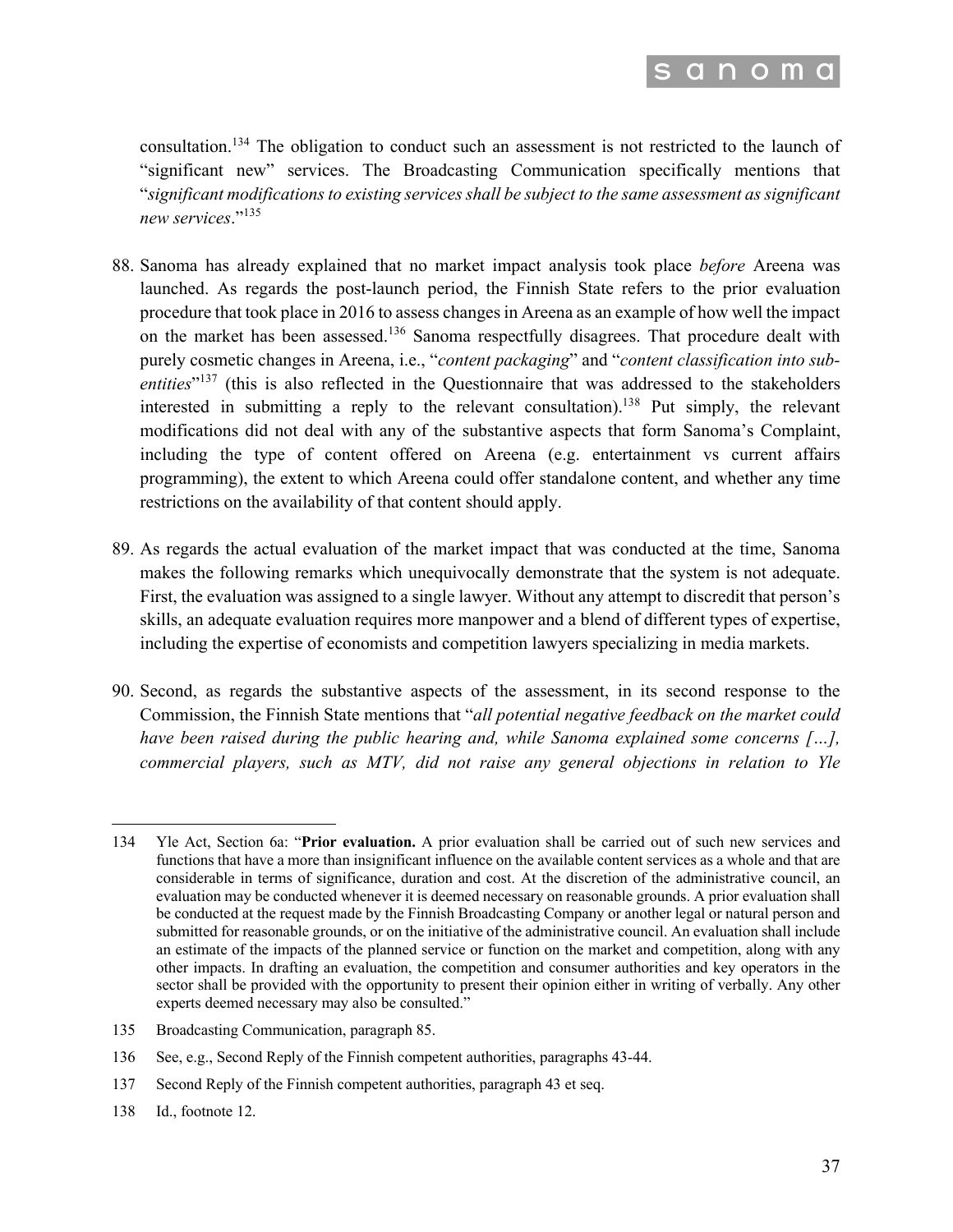

*Areena*."<sup>139</sup> This is completely inaccurate. In fact, the assessment conducted by the lawyer in question explains that several concerns were raised at the time. For example, commercial operators expressed concerns about the fact that Areena's entertainment content competes directly with what is offered by commercial operators and that such an overlap may prevent them from investing in their services.<sup>140</sup>

- 91. However, those concerns were not "extensively" considered as the Finnish State contends<sup>141</sup> (far from it actually). The assessment makes the following remarks:
	- a. VOD content available on Areena is "limited" (the costs do not exceed  $€100.000$  per  $year);$ <sup>142</sup>
	- b. The fact that there is an overlap between the content made available on Areena and that made available on commercial platforms is not in itself restrictive of competition. "Evidence" of this is the Commission's practice according to which the public service remit of a broadcaster may include the broadcasting of commercially attractive programme content. This could have a restrictive effect on competition if public service broadcasters were to maintain these broadcasting rights unused and did not grant sub-licences;<sup>143</sup>
	- c. Public funding would not be increased.<sup>144</sup>
- 92. Sanoma submits the following with respect to the above:
	- a. Based on data provided by the Copenhagen Economics report, Yle invested in 2020  $\epsilon$ 15 million in content published solely on Areena.<sup>145</sup> Sanoma brings to the Commission's attention that the market impact assessment noted that:

"Yle has invested annually in the development of the functionality of Yle Areena [EUR 1-3] million, which is expected to increase by [EUR 0,2-0,7] million over the next few

- 144 Id., paragraph 46.
- 145 Copenhagen Economics report, paragraph 3.11.

<sup>139</sup> Id., paragraph 54.

<sup>140</sup> Ex Ante Assessment of the Effects on Competition of 20 October 2016, paragraph 14. For more details see: https://yle.fi/aihe/artikkeli/2016/09/21/yleisradion-televisio-ohjelmiston-tarjontarakenteen-uudistuksen-2017; and https://drive.google.com/file/d/0Bv6fV6ewetZcVZzOG9DQTlSSHlaV1BpVlFFampPTWFnaGNJ/view?resourcekey=0- 9fnax7CKsBCWhkrNmrm0vg.

<sup>141</sup> Second Reply of the Finnish competent authorities, paragraph 54.

<sup>142</sup> Ex Ante Assessment of the Effects on Competition of 20 October 2016, paragraph 10.

<sup>143</sup> Id., paragraph 53.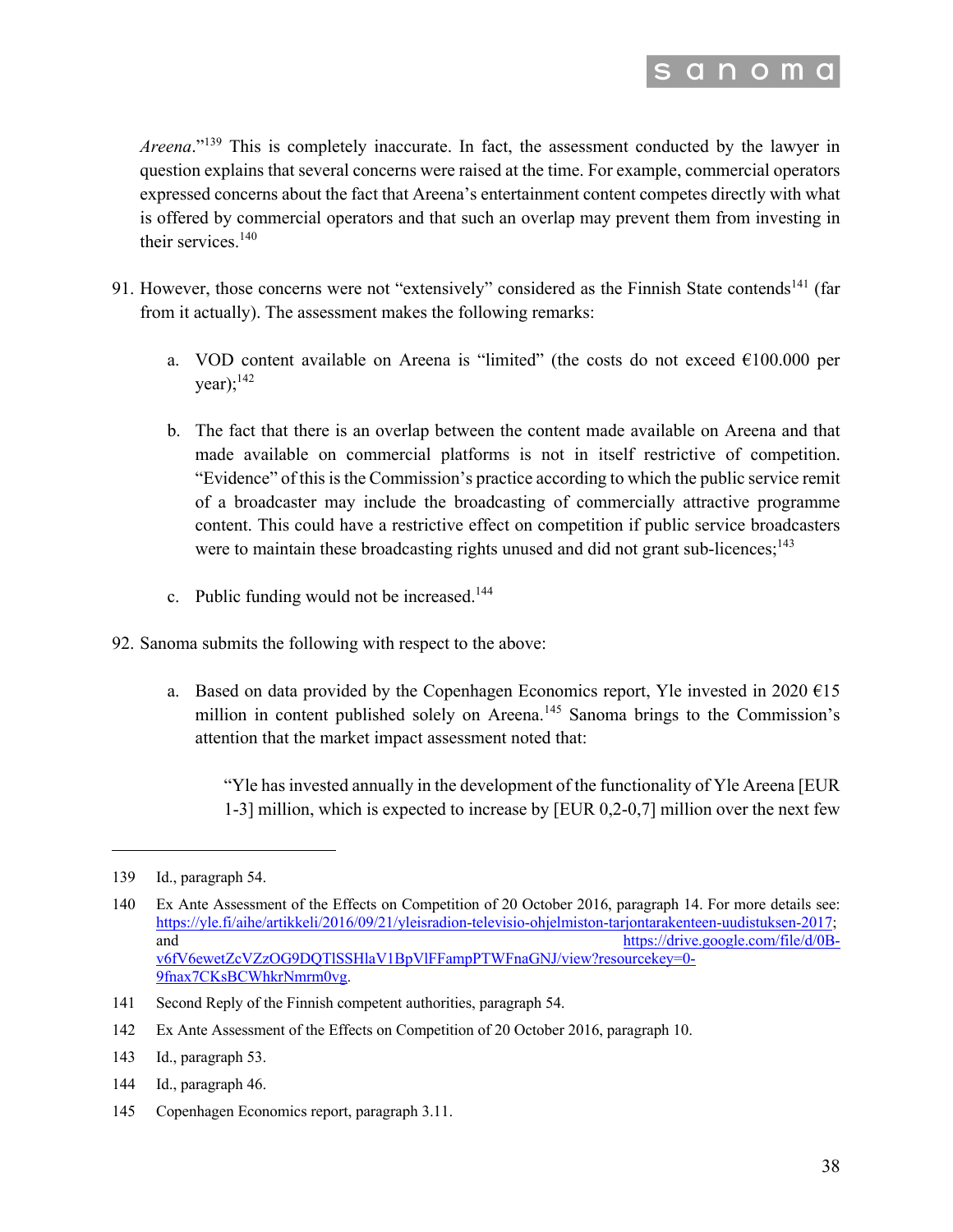

years, adding together the Finnish and Swedish-language Yle Areena. **Only a limited amount of video content will be acquired for Yle Areena - less than EUR 100 000 per year**."<sup>146</sup>

The increasing investment of financial resources in Areena could, in and of itself, trigger a new evaluation procedure. No such procedure has been conducted to date.

- b. As regards entertainment content, the Commission's practice to which the analysis refers concerns *linear* broadcasting content and, more particularly, rights to major sports competitions. As regards online services, the report mentions that "*EU case law has not considered it necessary to restrict the right of broadcasters to offer online content*."147 Yet, by 2016, the Commission had developed sufficient case law in that area that the assessment should have adequately considered. In the absence of any reasonable restrictions, Yle acquired worldwide rights for Areena.<sup>148</sup>
- c. With respect to funding, the Finnish State mentions that a factor that was considered was that the envisaged changes would not lead to an increase in public funding.<sup>149</sup> What the Finnish State does not mention (and what the competition analysis fails to assess thoroughly) is that it was decided at the time that a channel would be discontinued and that its budget would be devoted to Areena.<sup>150</sup> In addition, as was already explained above, investments in Areena went beyond what the assessment had noted.
- 93. In its attempt to portray the above procedure as effective the Finnish State concludes:

"it is apparent that Yle Areena and its VOD services have been extensively considered already in the 2016 prior evaluation, during which all potential negative feedback on the market could have been raised during the public hearing and, while Sanoma explained some concerns described above, commercial players, such as MTV, did not raise any general objections in relation to Yle Areena."151

94. Given our analysis of the assessment, this conclusion is absurd, if not intentionally misleading.

<sup>146</sup> Ex Ante Assessment of the Effects on Competition of 20 October 2016, paragraph 10 [emphasis added].

<sup>147</sup> Id., paragraph 51.

<sup>148</sup> Second Reply of the Finnish competent authorities, paragraph 80.

<sup>149</sup> Id., paragraph 50.

<sup>150</sup> Id., paragraph 46.

<sup>151</sup> Second Reply of the Finnish competent authorities, paragraph 54.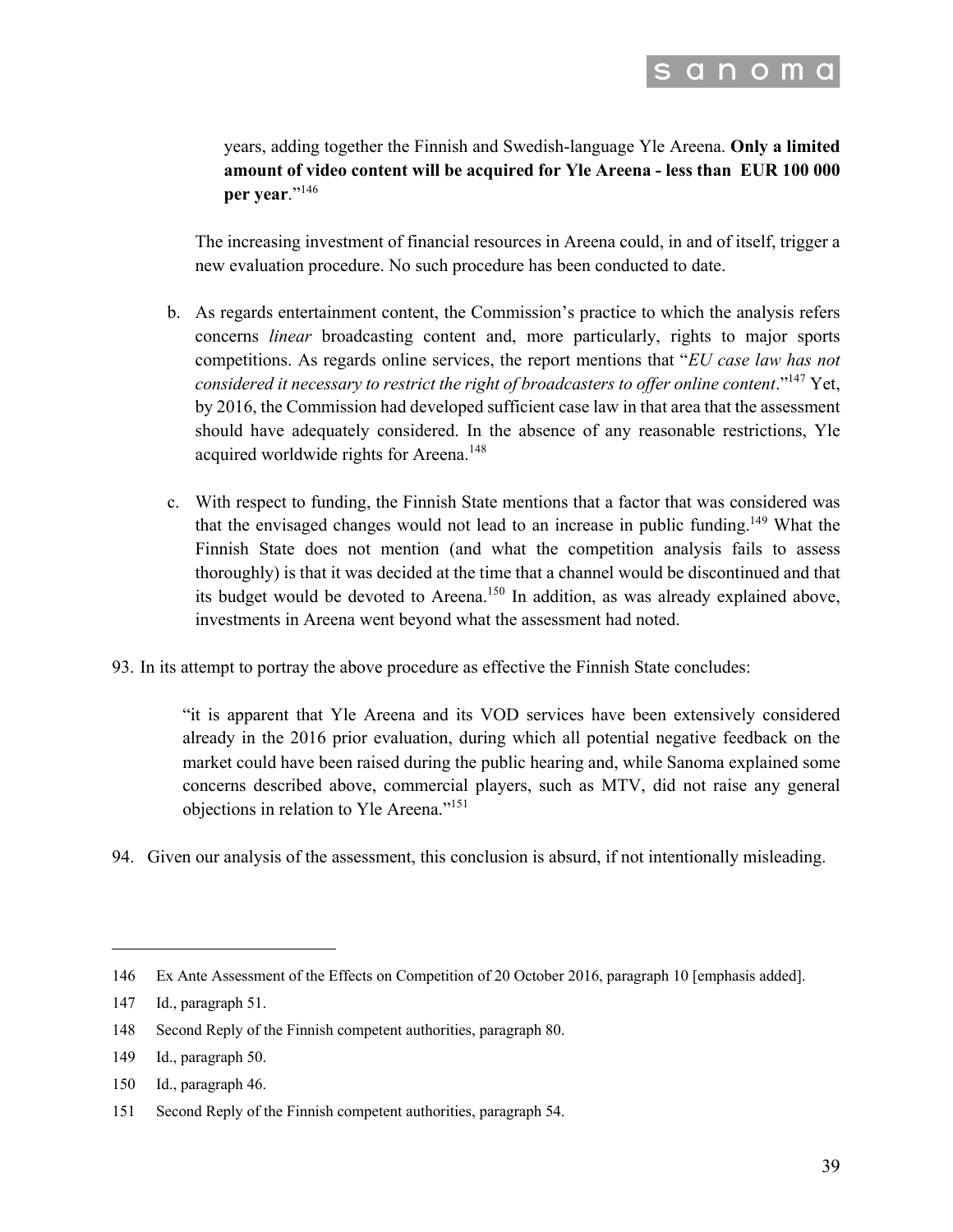

95. The concerns Sanoma has raised about the interpretation and implementation of the Yle Act are far from novel. In 2009, the Finnish Competition Authority (FCA) set out its proposals for Yle's public service and financing. After examining in detail the drawbacks of the regulatory framework that governs Yle's activities, the FCA concluded that the definition of the remit is unclear, there is no proper mechanism that assesses the impact of Yle's services on the market, and supervision is not exercised by an impartial and expert body that is independent from Yle. The Finnish State has still not brought the Yle Act in line with the EU State aid rules and it is high time the Commission acted.<sup>152</sup>

### **V. The Commission should dismiss the findings of the Copenhagen Economics report commissioned by Yle**

- 96. As explained above, Sanoma will submit in due time a second reply to the Finnish State's observations, which will explain why the State-funded provision of Yle's VOD and online learning services has disproportionately affected competition. As part of this subsequent submission, Sanoma will also set out in detail why the Commission should dismiss the findings of the Copenhagen Economics report commissioned by Yle.
- 97. Sanoma provides below some preliminary observations on the Copenhagen Economics report, briefly explaining that the Commission cannot rely on (i) the analysis concerning the investments made in content that is offered on Areena ("Areena-spend"), (ii) the analysis concerning the overall content spend ("overall spend"), (iii) the analysis concerning the type(s) of content consumed on Areena, and (iv) the results of the survey conducted. These points will be developed thoroughly in Sanoma's second submission.
- 98. *The analysis concerning the investments made in content that is offered on Areena ("Areenaspend"*). The Copenhagen Economics report attempts to convince the Commission that Sanoma's range of estimated expenditure made on Areena is questionable. The report refers to the cost allocation method based on which Yle allocates to Yle Areena and to Yle's linear TV channels the costs that are incurred in the production or acquisition of content made available on both distribution platforms.<sup>153</sup> Based on that cost allocation method, approximately  $\epsilon$ 12 million are allocated to Areena, whereas  $\epsilon$ 15 million are used for content published solely on Areena.<sup>154</sup> As regards the first figure  $(612 \text{ million}, \text{reflecting the cost allocated to Areena for content distributed})$ on linear TV and VOD), there is complete lack of transparency regarding the methodology that

<sup>152</sup> Finnish Competition Authority. Proposals of the working group on the public service and financing of Yleisradio oy. The Finnish Competition Authority's statement to the Ministry of Transport and Communications (10.6.2009). Dnro 505/14.00.20/2009.

<sup>153</sup> Copenhagen Economics report, paragraphs 3.6 et seq.

<sup>154</sup> Id., 3.11.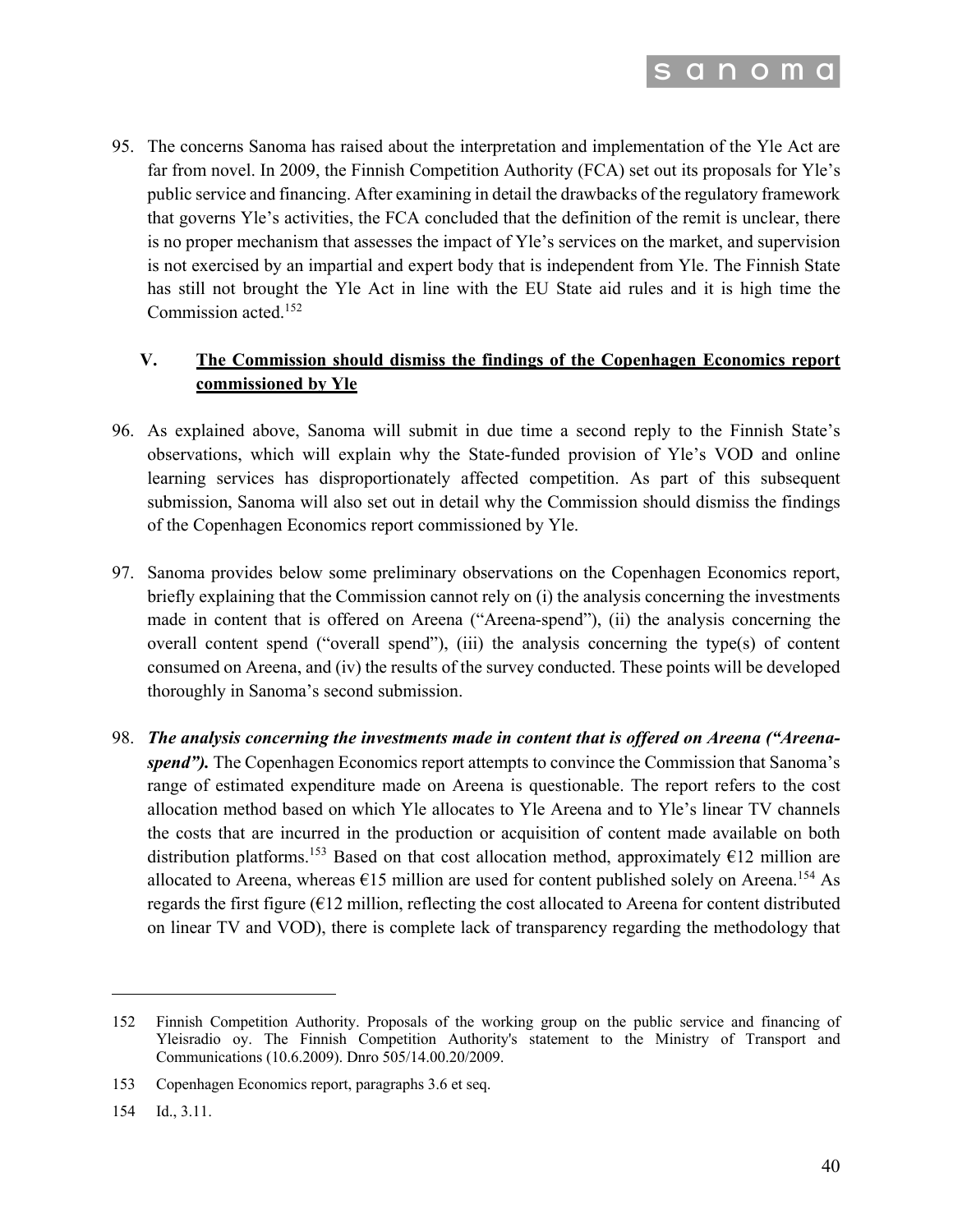

Yle applies.155 It is far from clear whether and, if so, to what extent the multiplier that is used to calculate the relevant costs integrates parameters such as genres (the multiplier should be adjusted to the amount spent on different categories), which would be necessary to draw any conclusions on whether those  $\epsilon$ 12 million reflect the reality. For example, as Sanoma's second reply will demonstrate, "foreign children" and "foreign drama" are disproportionately popular on Areena compared with linear channels and this needs to be accounted for when calculating the cost of Areena. As regards the second figure  $(615 \text{ million used for content exclusively published on})$ Areena), this corresponds to 3.1% of Yle's net revenue for 2020.<sup>156</sup> That figure *alone* shows that Areena qualifies as a "significant new" service. As already mentioned, based on the Commission's decisional practice in the sector, a service may qualify as a "significant new service" if it costs more than 2% of the total budget. Even if one accepted that the cost allocation method did not suffer from any drawbacks, the investment of  $E27$  million *in content alone* demonstrates that Sanoma's initial estimate that Areena may be costing Yle at least  $\epsilon$ 36 million on an annual basis<sup>157</sup> is entirely realistic. This is because in addition to costs incurred in content production/acquisition, a VOD platform incurs many other types of costs, including costs relating to infrastructure and human resources.

99. *The analysis concerning the overall content spend ("overall spend").* The Copenhagen Economics report contends that Yle has not invested excessively in Areena.<sup>158</sup> The report seeks to corroborate this claim by assessing whether Yle has disproportionately increased its investment in Areena content, relative to that in linear-TV content.<sup>159</sup> The report finds that Yle's expenditure on content and services has remained stable and that Yle spent 13% of its total expenditure on content and service on drama, a content category which is "*central to Sanoma's complaint*".160 There are at least three problems that arise from the above. First, the figures refer to overall content spend. This says nothing about how much Yle invested in entertainment content available on Areena *only*. Second, the report arbitrarily distinguishes between "drama", "sports", and "(culture and) entertainment" content.<sup>161</sup> Sanoma takes issue with the provision of entertainment content *in general*. The figures included in the report conveniently separate "drama" from "other" categories. Presumably, "other" content includes reality shows as much as it does news. Third,

- 160 Id.
- 161 Id.

<sup>155</sup> Yleisradio Oy, "Board of Directors' report and financial statements 2020", page 13.

<sup>156</sup> Sanoma, "Legal assessment of State aid incompatible with the internal market – Funding for online learning services and video-on-demand ("VOD") to the Finnish public service broadcaster Yleisradio Oy ("Yle")", 73.

<sup>157</sup> Copenhagen Economics report, paragraphs 3.13 et seq.

<sup>158</sup> Id., paragraph 3.13.

<sup>159</sup> Id., paragraph 3.15.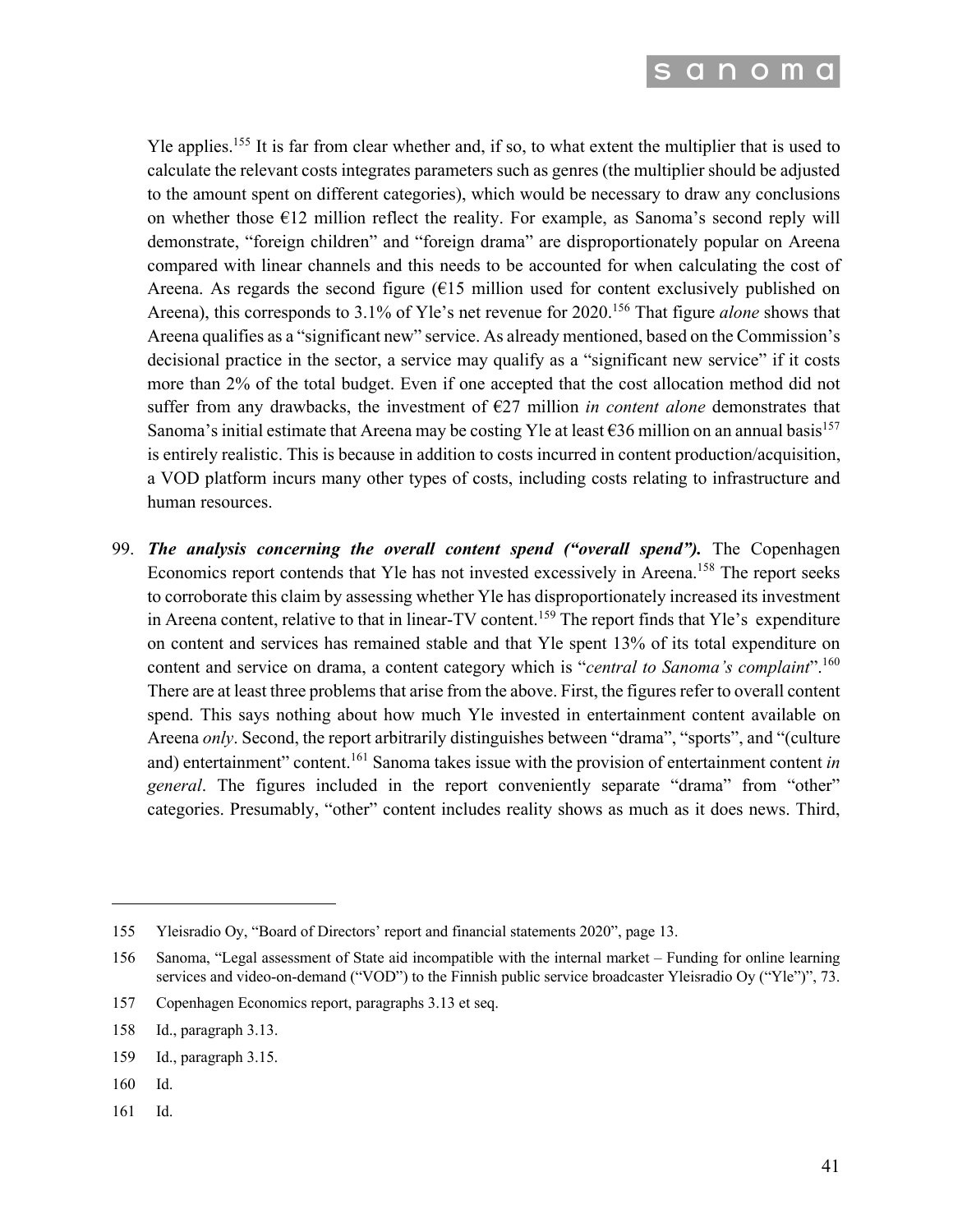

the investment of  $E$ 27 million made in content offered on Areena is significantly higher than the investment that was envisaged for Areena in 2016 (see above, paragraph  $92$ ).<sup>162</sup>

- 100. *The analysis concerning the type(s) of content consumed on Areena.* The Copenhagen Economics report claims that Yle's viewers watch programs from a wide range of content categories (such as children's programs, domestic and foreign fiction, and factual/cultural/lifestyle programs), and that the most popular genre on Ruutu and MTV AVOD services accounts for only a relatively small percentage of content consumed on Yle Areena.<sup>163</sup> In the same vein, the Copenhagen Economics report argues that viewers watch different genres/languages on Areena compared to commercial services.<sup>164</sup> Aside from the fact that the report does not account for demographics to reflect the fact that different age groups watch different types of content, Sanoma will provide evidence that the items that are most watched on Areena qualify as "commercially attractive" content.
- 101. *The results of the survey***.** The survey was designed in a way that it would have been impossible to reach accurate conclusions on the viewers' willingness to switch. Survey questions such as "*What would you have done if Yle Areena was not available?*" and "*What would you have done if Yle Areena was a strict 7-day catch-up service?*" cannot capture the correct counterfactual. Such questions do not make it clear to respondents that, if Areena was not available, commercial providers would be able to build broader libraries, offering some of the commercially attractive content currently available on Areena (this would enable them to attract more views and viewers). Moreover, such survey questions do not allow for the possibility that a reduction in the Yle tax, which would be feasible after a reduction in Areena's offering (e.g., through savings in Yle Areena's content acquisition costs), would free up funds that consumers could use to purchase SVOD services. Put simply, the questions were designed in a way that leads to an underestimation of switching to commercial operators.

#### **VI. Conclusion**

- 102. As explained in this response, the Finnish State's arguments in its two Replies to the Commission's request for information of 30 April 2021 are based on a flawed understanding of the legal standards that must be met for Yle's public funding to be compliant with the EU State aid rules. Moreover, the Finnish State fails to provide any concrete evidence that Yle's financing does not amount to illegal State aid.
- 103. Contrary to what the Finnish State argues, Sanoma has proven that: (i) Yle's public service remit has not been properly defined; (ii) Yle has not been entrusted to offer Yle Areena and online

<sup>162</sup> Copenhagen Economics report, paragraphs 6.15-6.16.

<sup>163</sup> Id., paragraph 6.17.

<sup>164</sup> Id., footnote 102.